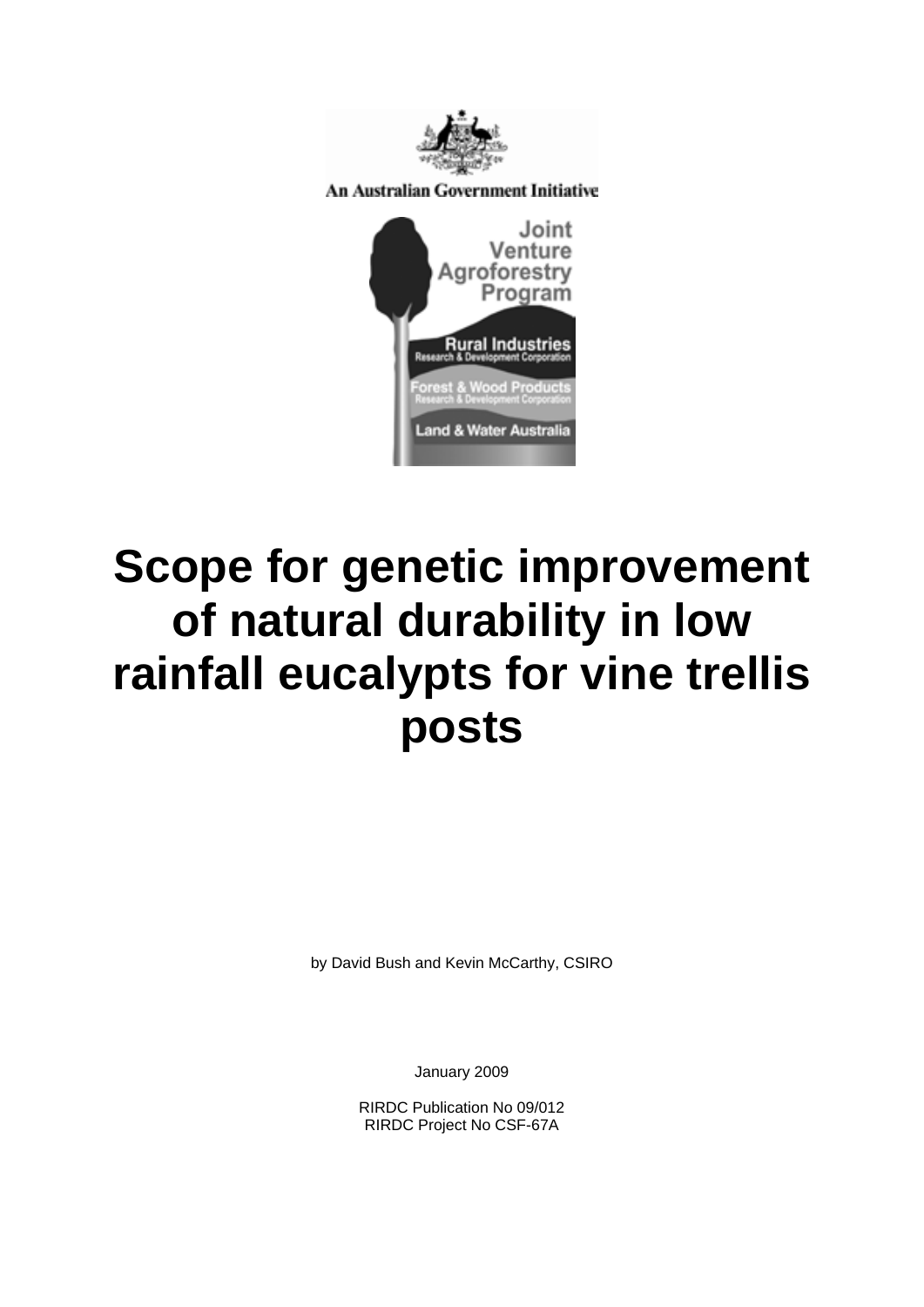© 2009 Rural Industries Research and Development Corporation. All rights reserved.

ISBN 1 74151 818 0 ISSN 1440-6845

#### *Scope for genetic improvement of natural durability in low rainfall eucalypts for vine trellis posts Publication No. 09/012*

*Project No. CSF-67A* 

The information contained in this publication is intended for general use to assist public knowledge and discussion and to help improve the development of sustainable regions. You must not rely on any information contained in this publication without taking specialist advice relevant to your particular circumstances.

While reasonable care has been taken in preparing this publication to ensure that information is true and correct, the Commonwealth of Australia gives no assurance as to the accuracy of any information in this publication.

The Commonwealth of Australia, the Rural Industries Research and Development Corporation (RIRDC), the authors or contributors expressly disclaim, to the maximum extent permitted by law, all responsibility and liability to any person, arising directly or indirectly from any act or omission, or for any consequences of any such act or omission, made in reliance on the contents of this publication, whether or not caused by any negligence on the part of the Commonwealth of Australia, RIRDC, the authors or contributors.

The Commonwealth of Australia does not necessarily endorse the views in this publication.

This publication is copyright. Apart from any use as permitted under the *Copyright Act 1968*, all other rights are reserved. However, wide dissemination is encouraged. Requests and inquiries concerning reproduction and rights should be addressed to the RIRDC Publications Manager on phone 02 6271 4165.

#### **Researcher Contact Details**

David Bush CSIRO Plant Industry PO Box E400 KINGSTON ACT 2600

Phone: 02 6281 8323 Fax: 02 6281 8312 Email: david.bush@csiro.au Kevin McCarthy CSIRO Materials Science and Engineering Private Bag 10 CLAYTON VIC 3169

Phone: 03 9545 2336 Fax: 03 9545 2448 Email: kevin.mccarthy@csiro.au

In submitting this report, the researcher has agreed to RIRDC publishing this material in its edited form.

#### **RIRDC Contact Details**

Rural Industries Research and Development Corporation Level 2, 15 National Circuit BARTON ACT 2600

PO Box 4776 KINGSTON ACT 2604

Phone: 02 6271 4100 Fax: 02 6271 4199 Email: rirdc@rirdc.gov.au. Web: http://www.rirdc.gov.au

Electronically published by RIRDC in January 2009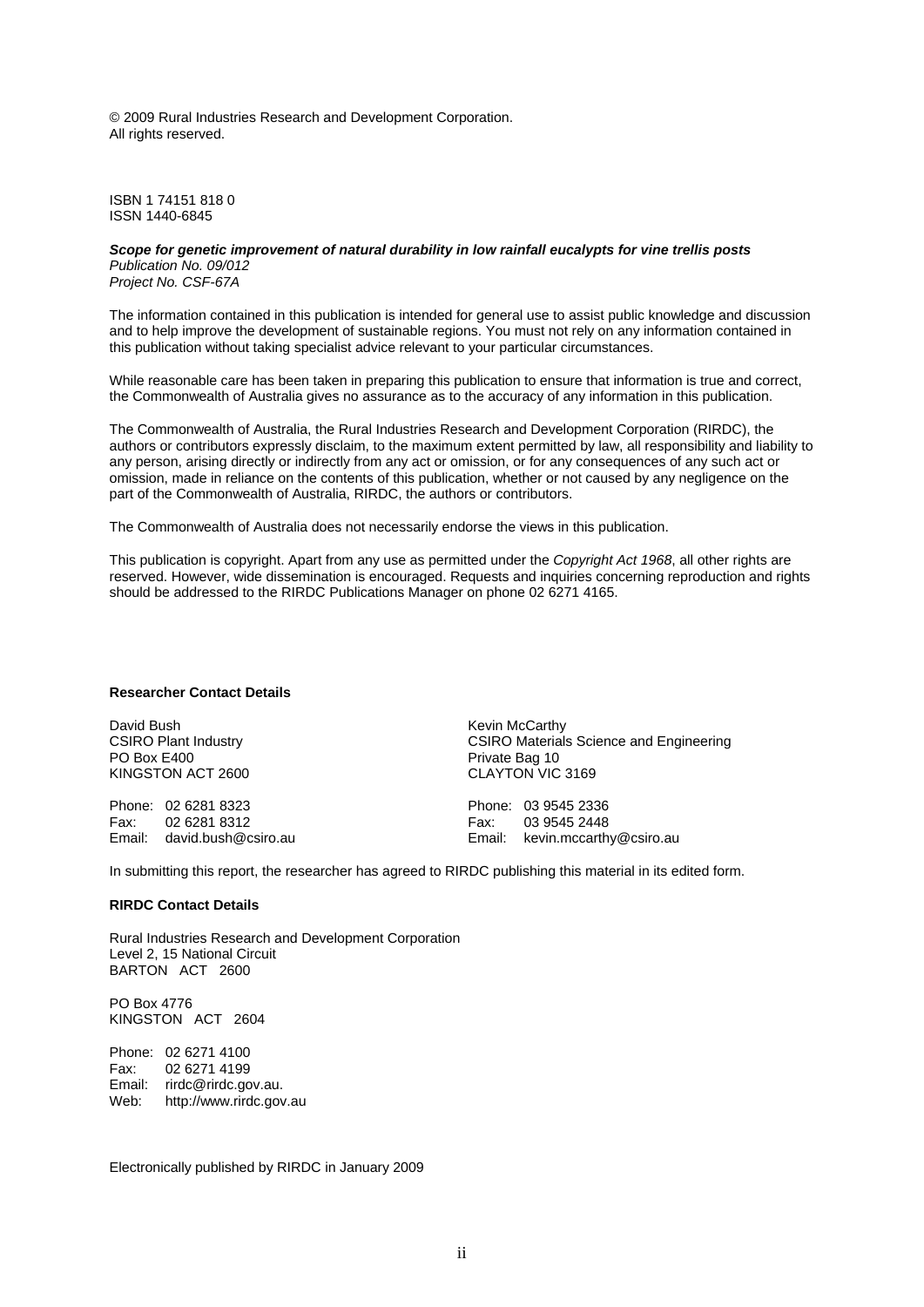## <span id="page-2-0"></span>**Foreword**

This report examines the feasibility of genetically improving two key eucalypt species suited to Australia's low rainfall sheep-wheat belt for naturally durable vine trellis posts and similar products. The work is important because it simultaneously addresses the need to reduce the use of potentially harmful chemicals in Australia's food production systems, and identifies a potential product that can be grown on farms to provide environmental benefits and increase farm income diversity. The work also builds on other research carried out by JVAP on the genetic improvement of low rainfall species in partnership with the Australian Low Rainfall Tree Improvement Group, and on natural durability and other wood properties of low rainfall species with CSIRO.

The research has promisingly shown that one of the species assessed, *E. cladocalyx* (sugar gum), may be well-suited to the production of naturally durable posts, and is also amenable to genetic improvement. This finding can be integrated into existing genetic improvement programs for the species, and subject to further technical research, could lead to the development of an important product for Australian horticulture and agriculture.

This project was jointly funded by CSIRO and the Joint Venture Agroforestry Program (JVAP), which is supported by three R&D Corporations - Rural Industries Research and Development Corporation (RIRDC), Land & Water Australia (L&WA), and Forest and Wood Products Research and Development Corporation (FWPRDC). **The Murray-Darling Basin Commission (MDBC) also contributed to this project**. The R&D Corporations are funded principally by the Australian Government. **State and Australian Governments contribute funds to the MDBC**.

This report is an addition to RIRDC's diverse range of over 1800 research publications. It forms part of our Agroforestry and Farm Forestry R&D program, which aims to integrate sustainable and productive agroforestry within Australian farming systems. The JVAP, under this program, is managed by RIRDC. Most of our publications are available for viewing, downloading or purchasing online through our website:

- downloads at [www.rirdc.gov.au/fullreports/index.html](http://www.rirdc.gov.au/fullreports/index.html)
- purchases at [www.rirdc.gov.au/eshop](http://www.rirdc.gov.au/eshop)

**Peter O'Brien**  Managing Director Rural Industries Research and Development Corporation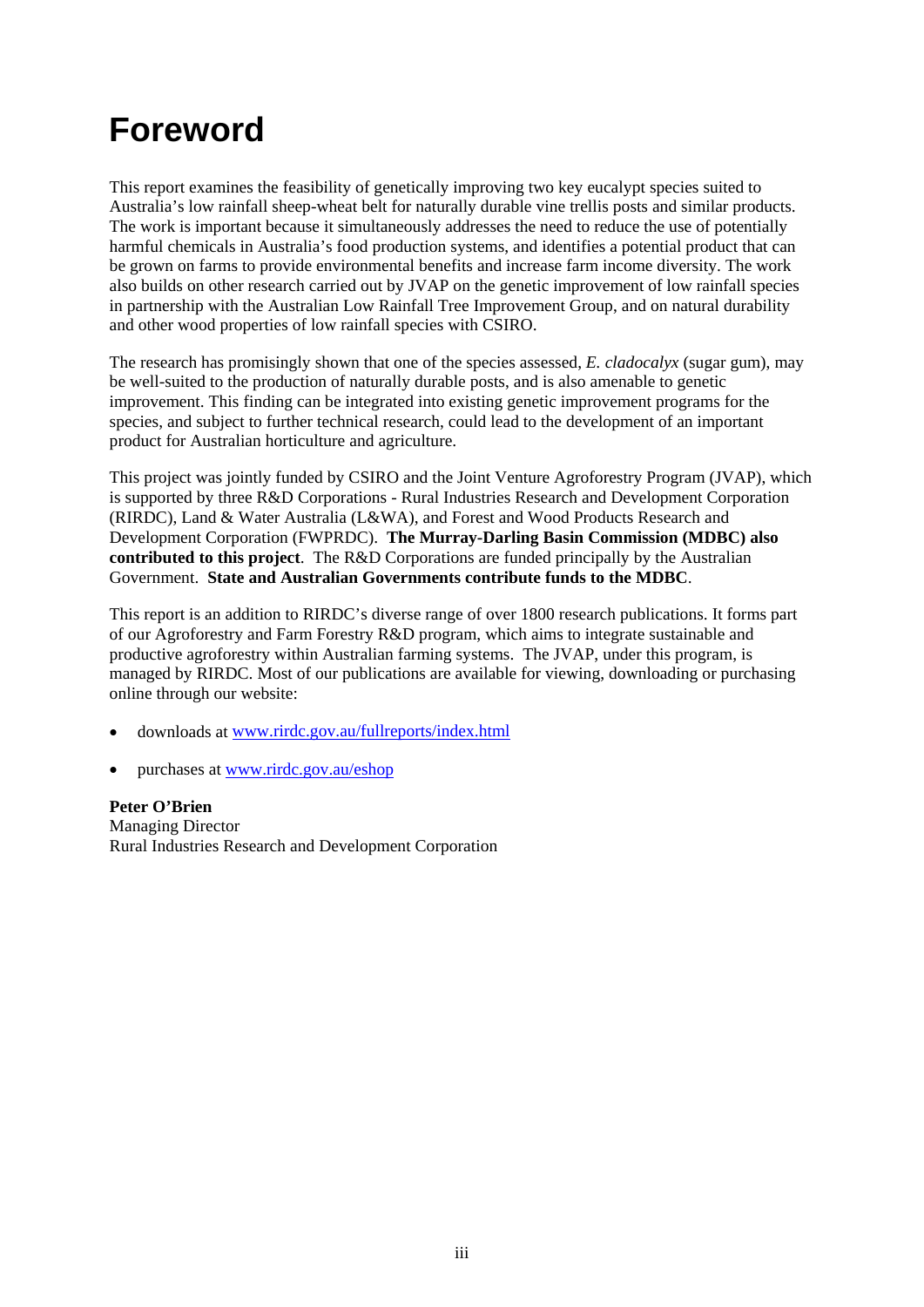## <span id="page-3-0"></span>**Acknowledgments**

The authors would like to thank Ian Nicholas for suggesting the concept of this study, and Roger Arnold for helpful suggestions during the development of the project. Bruce Sonogan and Philippa Noble assisted with access to and establishment of the sugar gum trial and Noel and Kim Passalaqua (Jayfields Nursery) provided same for the spotted gums. Randall Falkiner gave sage advice in the set-up of the extractives laboratory. Jenny Carr, Luke Bulkeley, Brioni Brammall, David Spencer, Paul Macdonell, Julie Davis and John Larmour provided valuable assistance in field sampling and laboratory analysis. Chris Harwood and Bruce Munday provided valuable review on drafts of the report.

#### **Abbreviation Expansion**  ALRTIG Australian Low Rainfall Tree Improvement Group A.S.L. Above sea level ATSC | Australian Tree Seed Centre CCA Copper chrome arsenate CCC *Corymbia citriodora* subsp. *citriodora* CCV *Corymbia citriodora* subsp. *variegata* CEF Commercial environmental forestry CH *Corymbia henryi* CM *Corymbia maculata* DBHOB Diameter at breast height over bark DBHUB Diameter at breast height under bark FNSW Forests NSW MAR Mean annual rainfall MOE Modulus of elasticity MOR Modulus of rupture PEC Pigment emulsified creosote ROP Region of provenance s.e. Standard error s.e.d. Standard error of difference y.o. Years old

## **Abbreviations**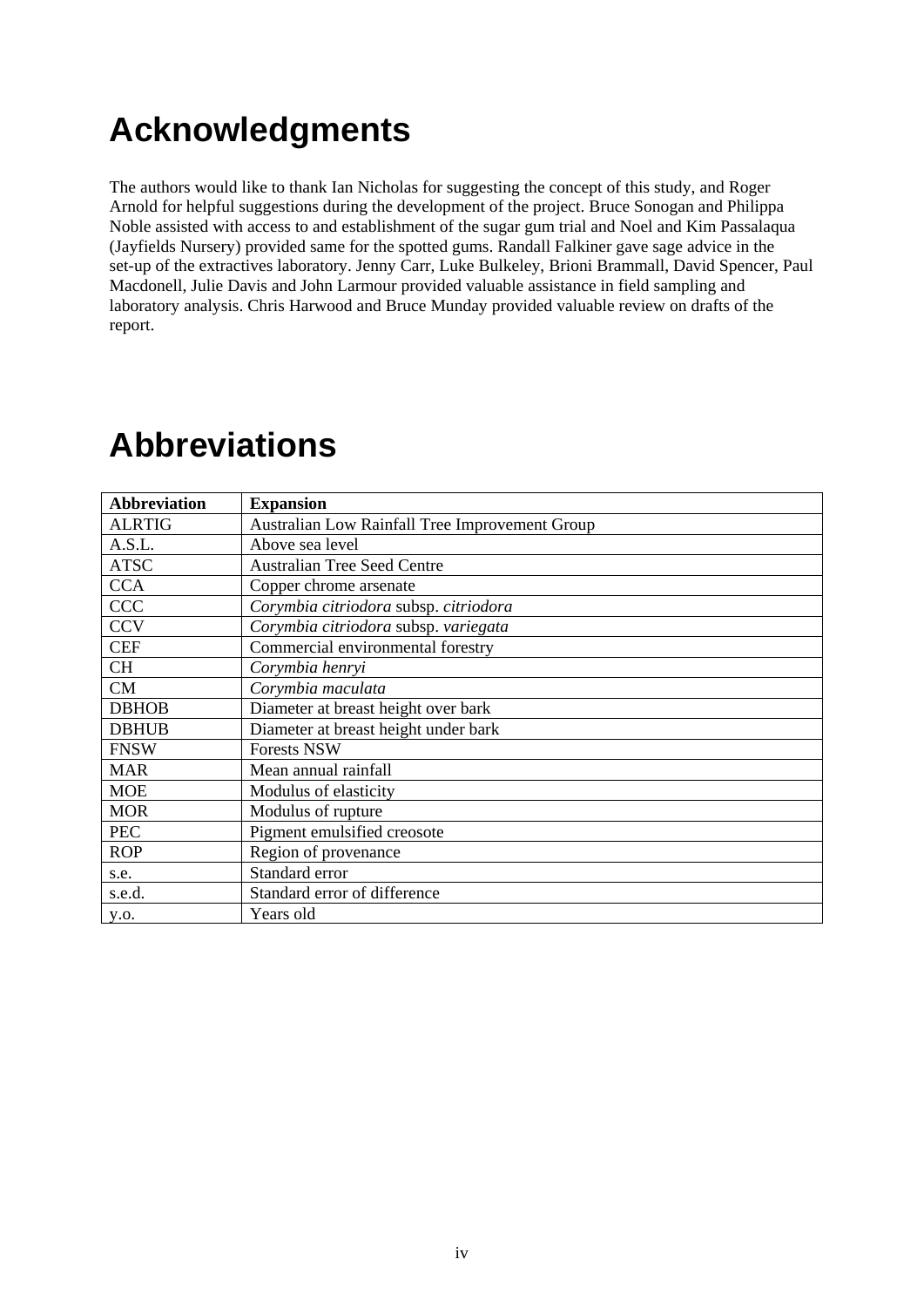## **Contents**

| 1.2. Use and demand for naturally durable and preservative-treated timbers in Australia  1 |  |
|--------------------------------------------------------------------------------------------|--|
|                                                                                            |  |
|                                                                                            |  |
|                                                                                            |  |
|                                                                                            |  |
|                                                                                            |  |
|                                                                                            |  |
|                                                                                            |  |
|                                                                                            |  |
|                                                                                            |  |
|                                                                                            |  |
|                                                                                            |  |
|                                                                                            |  |
|                                                                                            |  |
|                                                                                            |  |
|                                                                                            |  |
|                                                                                            |  |
|                                                                                            |  |
|                                                                                            |  |
|                                                                                            |  |
|                                                                                            |  |
|                                                                                            |  |
|                                                                                            |  |
|                                                                                            |  |
|                                                                                            |  |
|                                                                                            |  |
|                                                                                            |  |
|                                                                                            |  |
|                                                                                            |  |
|                                                                                            |  |
|                                                                                            |  |
|                                                                                            |  |
|                                                                                            |  |
|                                                                                            |  |
|                                                                                            |  |
|                                                                                            |  |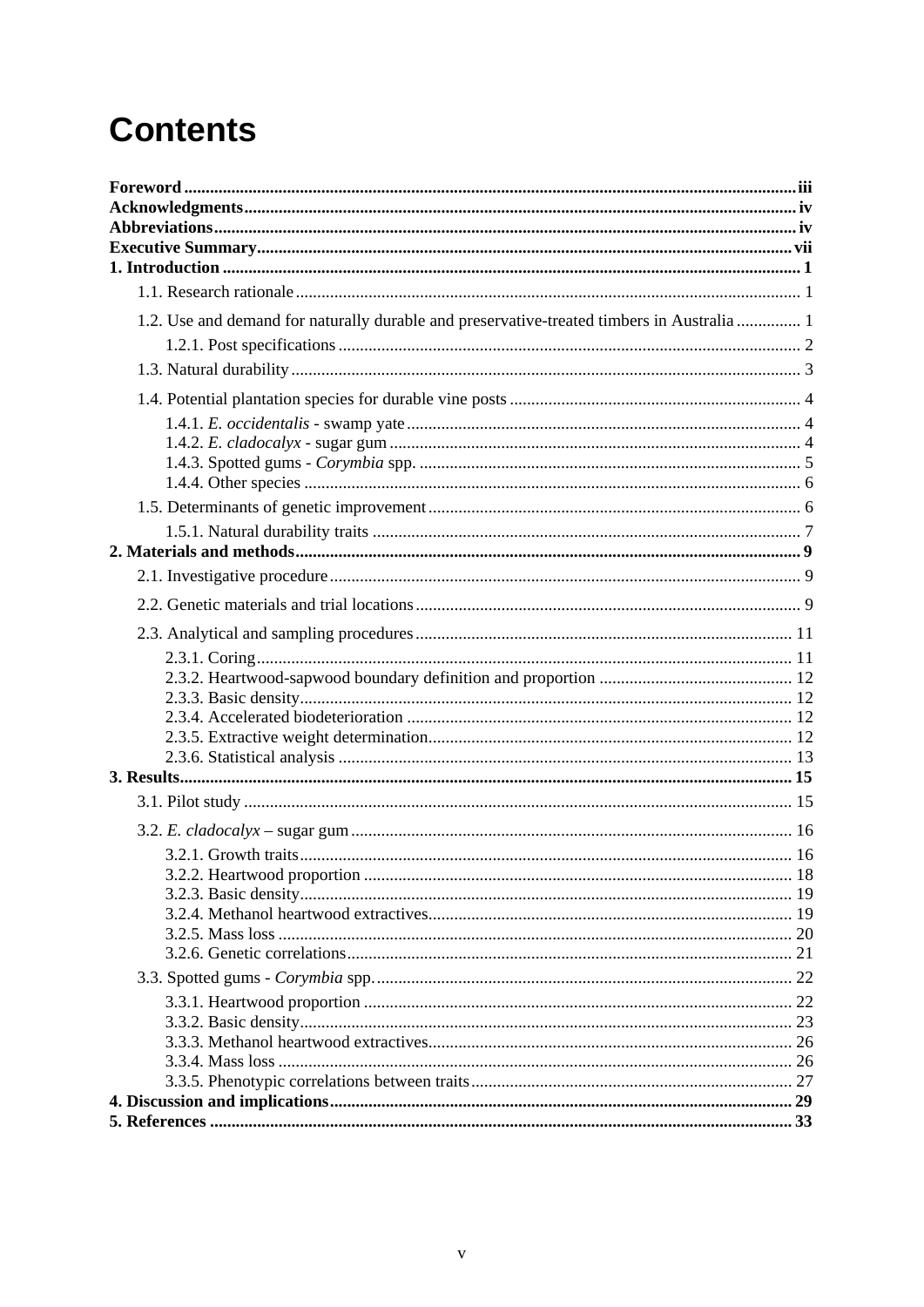## **Tables**

| Table 1. Natural durability rating system with examples of heartwood durability for various softwoods    |
|----------------------------------------------------------------------------------------------------------|
| Table 2. Examples of estimates of heritability and/or provenance variation for durability-related traits |
|                                                                                                          |
| Table 5. Mass loss of treated and untreated samples subjected to four fungi for 12 weeks. Standard       |
| Table 6. Trait means, significance of effects (F probabilities) and genetic parameters for E. cladocalyx |
| Table 7. Genetic correlations (upper triangle) with standard errors (lower triangle) between pairs of    |
| Table 8a. Trait means and significance of effects (F probabilities) for spotted gum species and          |
| Table 8b. Trait means and significance of effects (F probabilities) for spotted gum species and          |
| Table 9. Phenotypic (Pearson) correlations between pairs of traits for Corymbia spp. at Yarralumla. 28   |

**Figures** 

| <b>Figure 2.</b> Provenance heartwood DBH as a percentage of DBHOB within region-of-provenance 18               |
|-----------------------------------------------------------------------------------------------------------------|
| <b>Figure 4.</b> E. cladocalyx heartwood methanol extractives (percentage of heartwood by weight)  20           |
| <b>Figure 5.</b> Percentage mass loss of E. cladocalyx heartwood samples exposed to two brown and one           |
|                                                                                                                 |
| Figure 7. Provenance means for <i>Corymbia</i> spp. methanol heartwood extractives in spotted gums at           |
| <b>Figure 8.</b> Accelerated biodeterioration (percent mass loss) of <i>Corymbia</i> spp. heartwood provenances |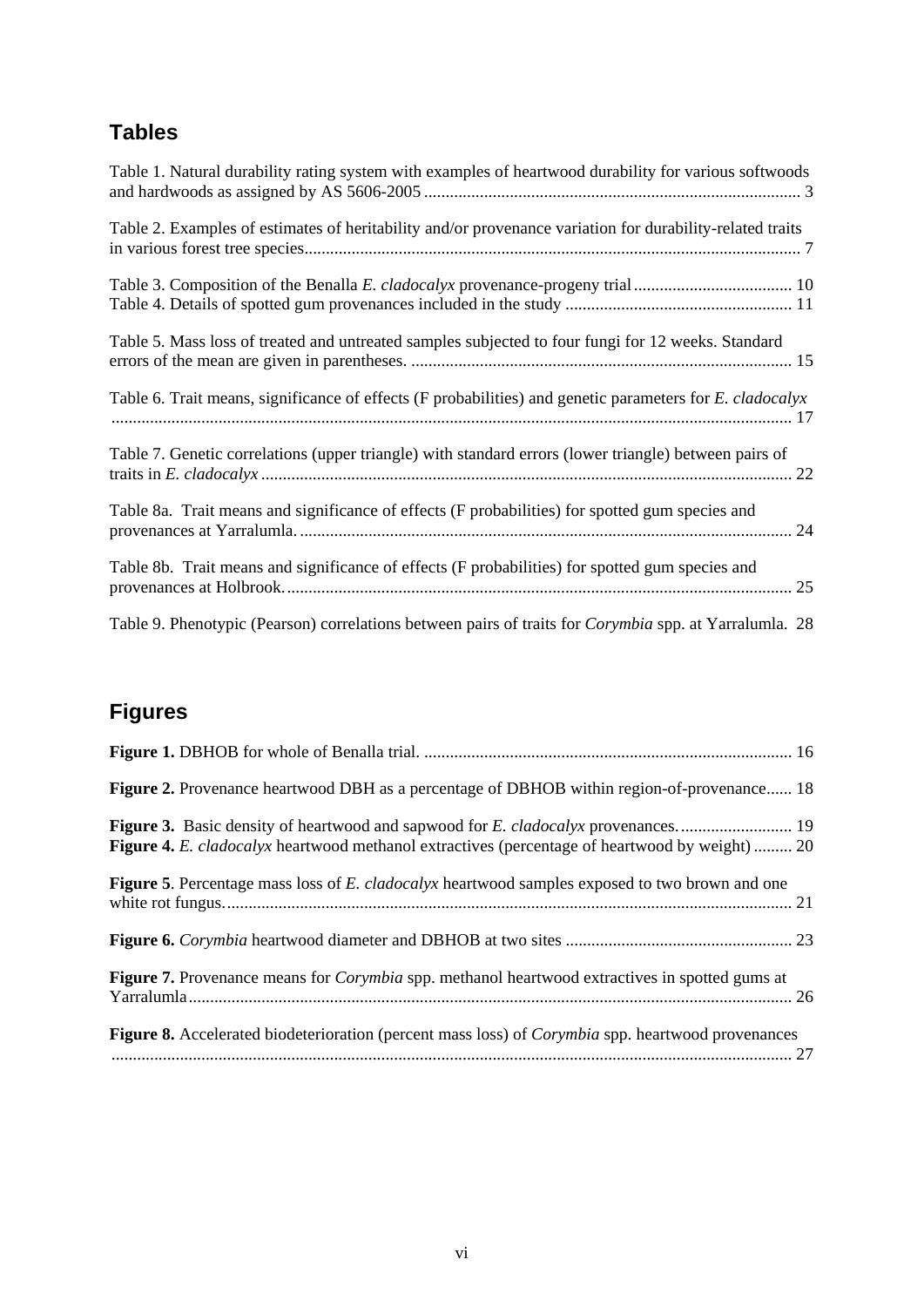## <span id="page-6-0"></span>**Executive Summary**

#### *What the report is about*

This report examines the feasibility of genetically improving eucalypt species suited to Australia's low rainfall sheep-wheat belt for naturally durable wood production, particularly vine trellis posts. Traits relating to natural durability from trees of young-aged trials (8-12 years) of three eucalypt taxa, *Eucalyptus cladocalyx*, *E. occidentalis* and spotted gums (*Corymbia* spp.), were assessed. The research has shown that *E. cladocalyx* may be well-suited to production of naturally durable posts, and is also amenable to genetic improvement.

Re-establishment of deep-rooted woody vegetation in Australia's low rainfall sheep-wheat belt may afford a variety of environmental benefits including sequestration of carbon, remediation of dryland salinity and enhanced biodiversity. However, for the planting to be established at the scale required to make a significant impact, production of commercial products from the plantings may be an important driver. Amongst the most prospective species for this purpose are sugar gum (*E. cladocalyx*), swamp yate (*E. occidentalis*) and spotted gums (*Corymbia* spp.). Vineyard trellis posts might be produced within about 8-12 years from these species and/or be sourced from thinnings of a longer-term sawlog crop.

The Australian vineyard industry relies on wooden posts to support vine trellises. The majority of posts used at present are CCA-treated pine and are prone to breakage from mechanical harvesters. Untreated pine is insufficiently durable to last more than a few years in most soils, and much less than the 25 years in-ground that is required of a vineyard post. New vineyards and replacement of posts creates demand for approximately 5.5 million posts per year, costing the industry over \$30 million. Naturally durable posts for other farming and horticultural enterprises (especially organic farming and horticulture) would also be desirable. Clearly there is a sizeable potential market, and a significant opportunity for entry of a new, environmentally sustainable product.

The research reported is a first step in developing a new and environmentally sound product from eucalypt plantations in Australia's low rainfall sheep-wheat belt. The finding that young-aged (8-yearold) *E. cladocalyx* has good scope for genetic improvement is complemented by the observed natural durability properties. However, further research is needed into the technical feasibility of posts (e.g. strength, splitting), possible removal of sapwood from posts, *in situ* testing, plantation silviculture for post production and economic viability.

#### *Who is the report targeted at?*

This report is targeted at researchers, extension workers and industries in the wine growing regions, as well as other horticulture, agriculture and commercial environmental forestry sectors. For the wine growing sector this research addresses the development of a new product that is essential to the industry, can be produced in an environmentally sustainable manner, is free from chemical preservatives, performs at least as well as the existing products and can be readily disposed of. There should be a significant potential market if they can be produced at a reasonable cost.

The commercial environmental forestry sector will find the report of interest because it discusses a medium-value product that can be grown within a short timeframe (around 10 years) on low rainfall sites. Such a product, if commercially viable, has the potential to significantly lift planting rates and generate concomitant environmental and economic benefits in the sheep-wheat belt.

#### *Aims/objectives*

The study set out to examine whether it might be possible to genetically improve the natural durability of two low rainfall eucalypt species with vineyard trellis posts as a potential target product. The aim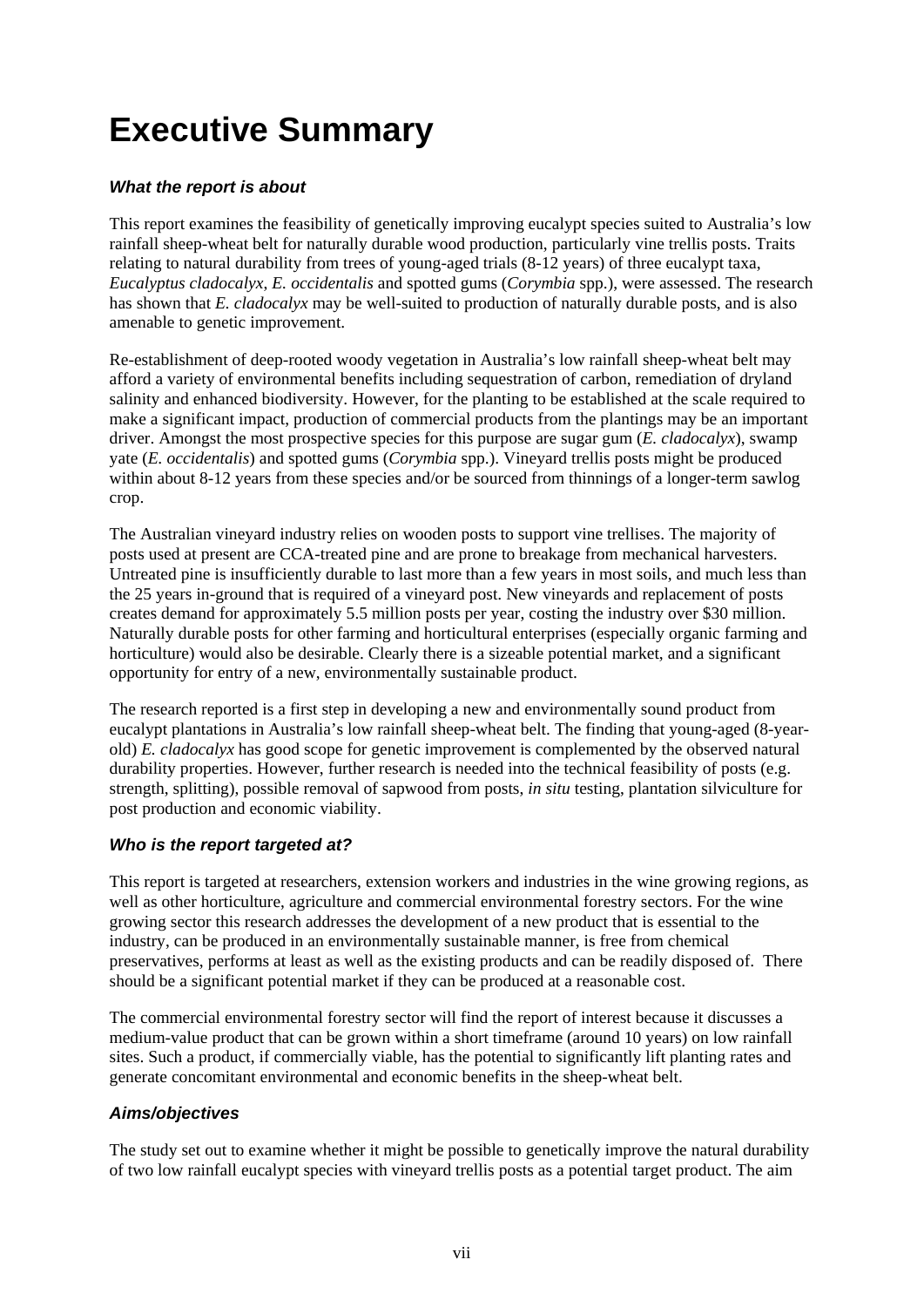was to assess pole-sized, very young eucalypt material (8-12 y.o.), the natural durability of which has not been studied previously. The study initially targeted *E. cladocalyx* and *E. occidentalis* that were considered good prospects for being sufficiently durable, based on information from older specimens. *E. occidentalis* failed to show promise in an initial pilot study, and so a third species group, the spotted gums (*Corymbia* spp.) was substituted as a likely prospect. This species was chosen because it is highly suited to sawn timber production, and the heartwood development trait critical to producing durable posts would also be beneficial for this purpose.

#### *Methods used*

Of the two species initially selected for study (*E. cladocalyx* and *E. occidentalis*), the durability properties including the durability of young aged (<25 y.o.) wood of *E. cladocalyx* has been researched more intensively than that of *E. occidentalis*. Accordingly, an initial pilot study focussing on the durability as measured by accelerated decay of a small sub-sample of trees was carried out. This study indicated that the durability of *E. occidentalis* was not sufficient to merit further study, so a third species complex, the spotted gums *(Corymbia* spp.), which also has excellent sawn timber properties was included.

The study then examined a suite of traits likely to be directly or indirectly related to natural durability within wood samples (cores taken at breast height) from three field trials (one of *E. cladocalyx* and two of *Corymbia* spp.). These included heartwood proportion, heartwood extractive amount, basic density of heartwood and sapwood, and accelerated decay of core segments exposed to three separate fungal cultures (one white rot and two brown rots) in soil jars. The accelerated decay technique allowed us to predict whether vine posts are likely to be sufficiently durable in-ground for the 25+ years required.

Statistical analysis of the *E. cladocalyx* trial allowed calculation of genetic parameters including heritability estimates for each trait (the amount of measured variation that can be passed on to subsequent generations) and trait correlations (whether selecting for one trait will impact positively, negatively or have little effect on others). The *Corymbia* study was focused at the species and provenance level, and tested whether there are differences between the species and provenances that could be used as a basis for selection in tree breeding, both for naturally durable posts and sawn timber.

#### *Results/key findings*

The study has shown that heartwood development (defined as heartwood diameter as a proportion of DBHOB) is quite strong in both *E. cladocalyx* and the *Corymbia* species studied at 8-10 years after planting. Since heartwood is the only part of wood that can be considered to be naturally durable, this is a fundamentally important trait. Significant genetic variation in heartwood proportion indicated that genetic improvement by species/provenance selection in the *Corymbia* and both provenance and family-within-provenance selection in *E. cladocalyx* should be possible. This trait would also be desirable for sawlog production.

The accelerated decay study showed genetic variation in both *E. cladocalyx* and *Corymbia* spp. for resistance to both brown and white rotting fungi. However the most important finding was that while the *E. cladocalyx* has good overall resistance (particularly the South Flinders Range provenances) to fungal deterioration, the *Corymbia* heartwood was attacked severely, particularly that of the *C. maculata* samples.

We also found significant genetic variation in basic density in both the *E. cladocalyx* and *Corymbia*  spp. Density is usually strongly related to strength properties and sometimes durability. However, though significant, the range of density was quite low. Both species have dense wood even at young age (over 600 kg.m<sup>-3</sup>) which means that post strength is very likely to be high, especially relative to *P. radiata.*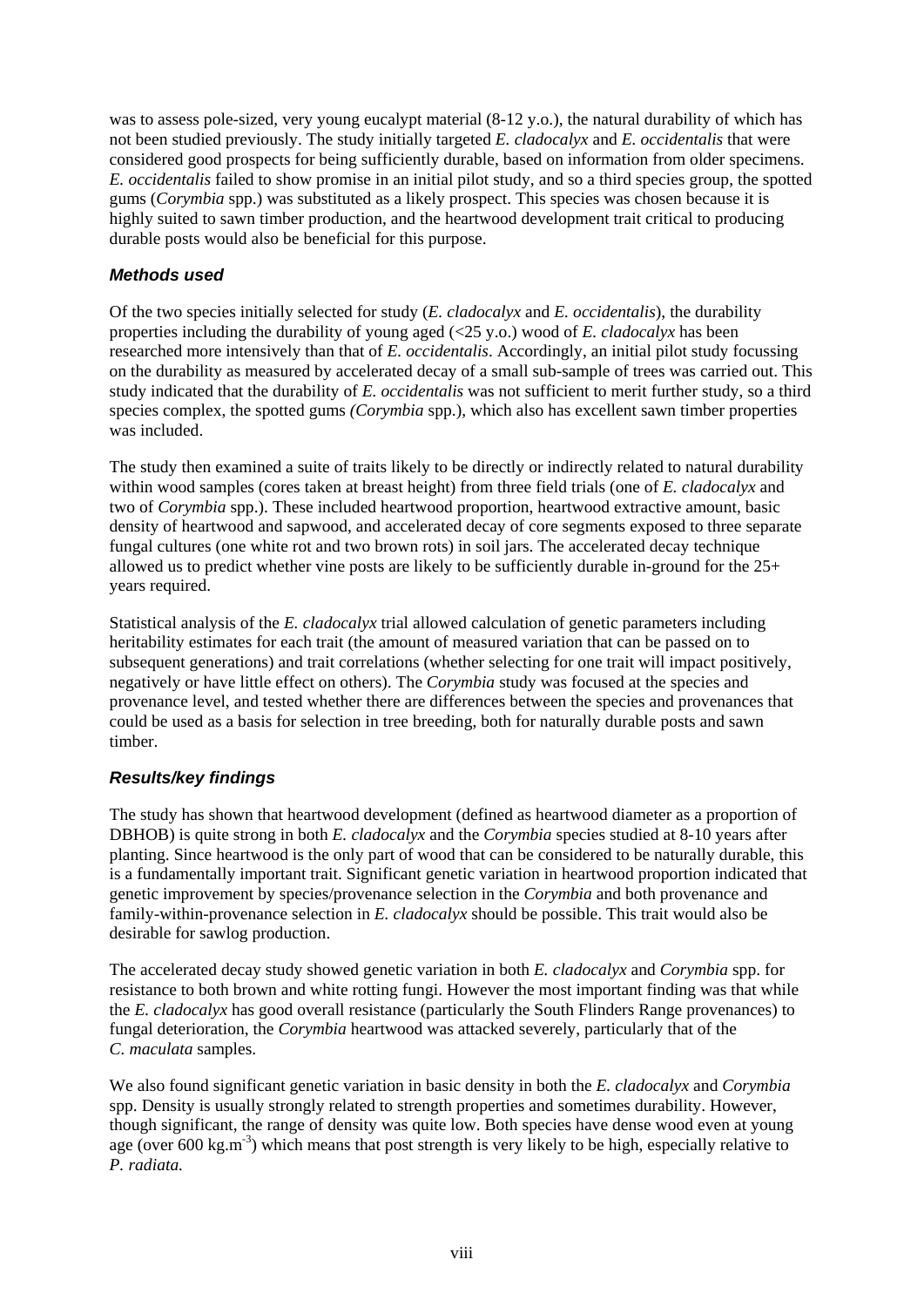Correlations between the different wood traits studied were in many cases significant, though no undesirable correlations were identified. Extractive content was, in both taxa, negatively correlated with mass loss associated with decay caused by the three fungi, as was basic density in all but one case. The strength of the correlations varied from weak to strong.

#### *Implications for stakeholders*

The study has implications for two main groups: (1) those who are interested in developing commercial environmental plantations in Australia's sheep-wheat belt, and (2) the vineyard, horticulture and agriculture sectors who are interested in chemical-free alternatives to CCA and other preservative-treated posts.

This study has identified a potential product from a key low rainfall species (*E. cladocalyx*), that can be produced within a comparatively short time frame (probably 8-12 years on typical sites). This is an important development, because while this species is likely to produce high-quality sawlogs, a disincentive to investment is the long lead-time to final harvest (probably more than 25 years). A commercial product available from thinnings earlier in the rotation would greatly improve the economics of *E. cladocalyx* plantations. Production of pulpwood and/or other composites from thinnings is unlikely to be feasible given the high density of the wood, and high extractives content (as demonstrated here).

The move towards food production systems which are free from chemicals is an important driver for Australia's viticulture and farming sectors and desirable in export markets. Also, disposal of CCAtreated vine trellis posts is an increasing problem, especially with mechanical harvesting that has led to higher breakage rates. The potential for naturally durable posts as replacements and for new vineyards is therefore substantial. Naturally durable *E. cladocalyx* posts may be a solution to the marketing perception, disposal and strength problems that exist with CCA-treated *P. radiata*. Though other materials such as cypress pine and non-wood alternatives (steel, concrete) exist, plantation-grown wood that also accrues environmental benefits where it is grown may be a preferred alternative.

#### *Recommendations*

Determination of the feasibility and cost-effectiveness of *E. cladocalyx* vineyard post production requires answers to several further technical questions:

- Whether or not sapwood removal is necessary
- Strength determination
- Heartwood taper
- Pole performance with respect to driving and handling.

*In situ* testing of poles in a vineyard application would be necessary to fully answer some of these questions.

There is also an opportunity to investigate the natural resistance to biodeterioration of young aged heartwood of other emerging plantation species, particularly those of Class 1 durability suited to low rainfall environments. The natural durability properties of coppice regrowth of *E. cladocalyx* should be assessed, both for future management of plantations by this system, and because of the potential to utilise the extensive existing plantations on farms in western Victoria and elsewhere.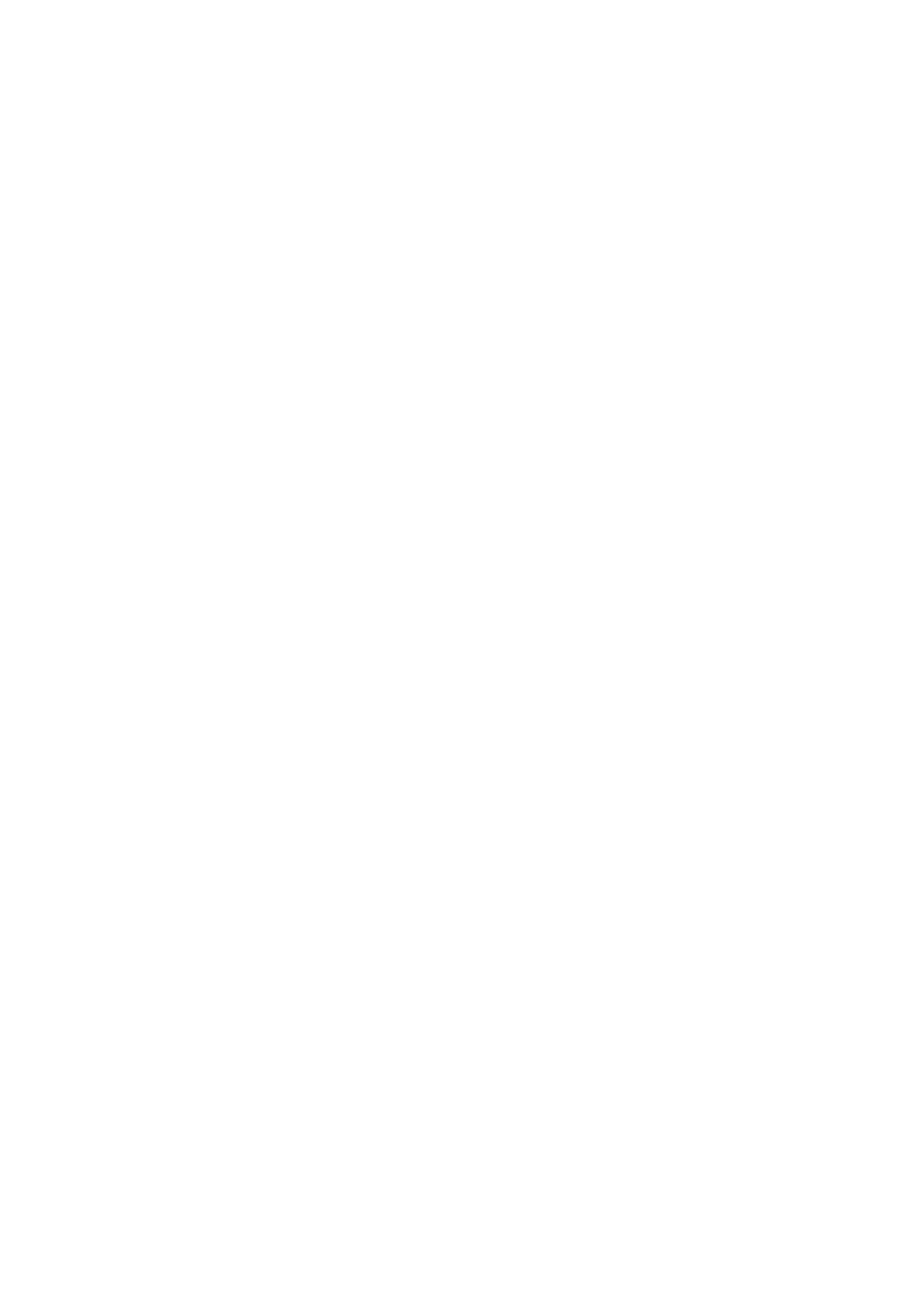## <span id="page-10-0"></span>**1. Introduction**

### **1.1. Research rationale**

This project assesses the scope for creation of genetically improved varieties of three putatively naturally-durable low rainfall eucalypts tailored to post production; particularly vineyard posts. Though commercially focussed, the overall drivers for this research are environmental: firstly, there is a need to develop commercial products to encourage widescale planting of deep-rooted woody vegetation capable of generating environmental goods in Australia's sheep-wheat belt, and secondly; there is a need to lessen the use of toxic materials in Australia's horticulture and agriculture industries.

Re-establishment of deep-rooted woody vegetation in Australia's low rainfall sheep-wheat belt may afford a variety of environmental benefits including sequestration of carbon, remediation of dryland salinity and enhanced biodiversity. However for the planting to be established at the scale required to make a significant impact, production of commercial products from the plantings may be an important driver (so-called 'commercial environmental forestry – CEF'). During the last decade, a large amount of work has been done by a number of research organisations to select and genetically improve a small suite of tree species suited to sawlog production in southern Australia's wheat-sheep belt. Amongst the most prospective are sugar gum (*Eucalyptus cladocalyx*), swamp yate (*E. occidentalis*) and spotted gums (*Corymbia* spp*.*) - see for example Harwood *et al.* (2001); Arnold *et al.* (2005); Bush (2008). Though they have moderately good growth rates for this region, sawlogs might still be expected to take 25 years or longer to reach harvestable size. Clearly a use for smaller sized logs, taken either as thinnings from a sawlog crop or harvested for a specific purpose, would be an incentive for establishment of plantings, especially as most of the sheep-wheat belt is privately owned farmland. Vineyard trellis posts potentially fall into this category, because the product might conceivably be produced within about 8-12 years and/or be sourced from thinnings of a longer-term sawlog crop.

The Australian vineyard industry relies on wooden posts to support vine trellises. The majority of posts used at present are CCA-treated pine: untreated pine is not sufficiently durable to last the 25 years in-ground that is required of a vineyard post. Softwoods are also weak cf. hardwoods; breakages are frequent and post replacement costly. The expansion of new vineyards and replacement of breakages creates a sizeable demand for posts, an estimated 5.5 million per year, costing \$33 million (Cookson *et al.* 2002). At times, there is insufficient supply and alternative materials are being sought. A replacement product that has similar or better durability and strength would therefore have a ready market. Naturally durable posts for other farming and horticultural enterprises (especially organic farming) would also be desirable.

### **1.2. Use and demand for naturally durable and preservativetreated timbers in Australia**

There are numerous *Eucalyptus* species that have long been known to have good in-ground durability, making them suitable for fence posts, poles and other structural applications involving contact with soil. Many Australian farms made use of local resources of eucalypt poles for their fencing requirements. In recent decades, posts made from softwoods treated with preservative chemicals have dominated the market. There are a number of factors favouring the use of treated softwoods over naturally durable eucalypts including: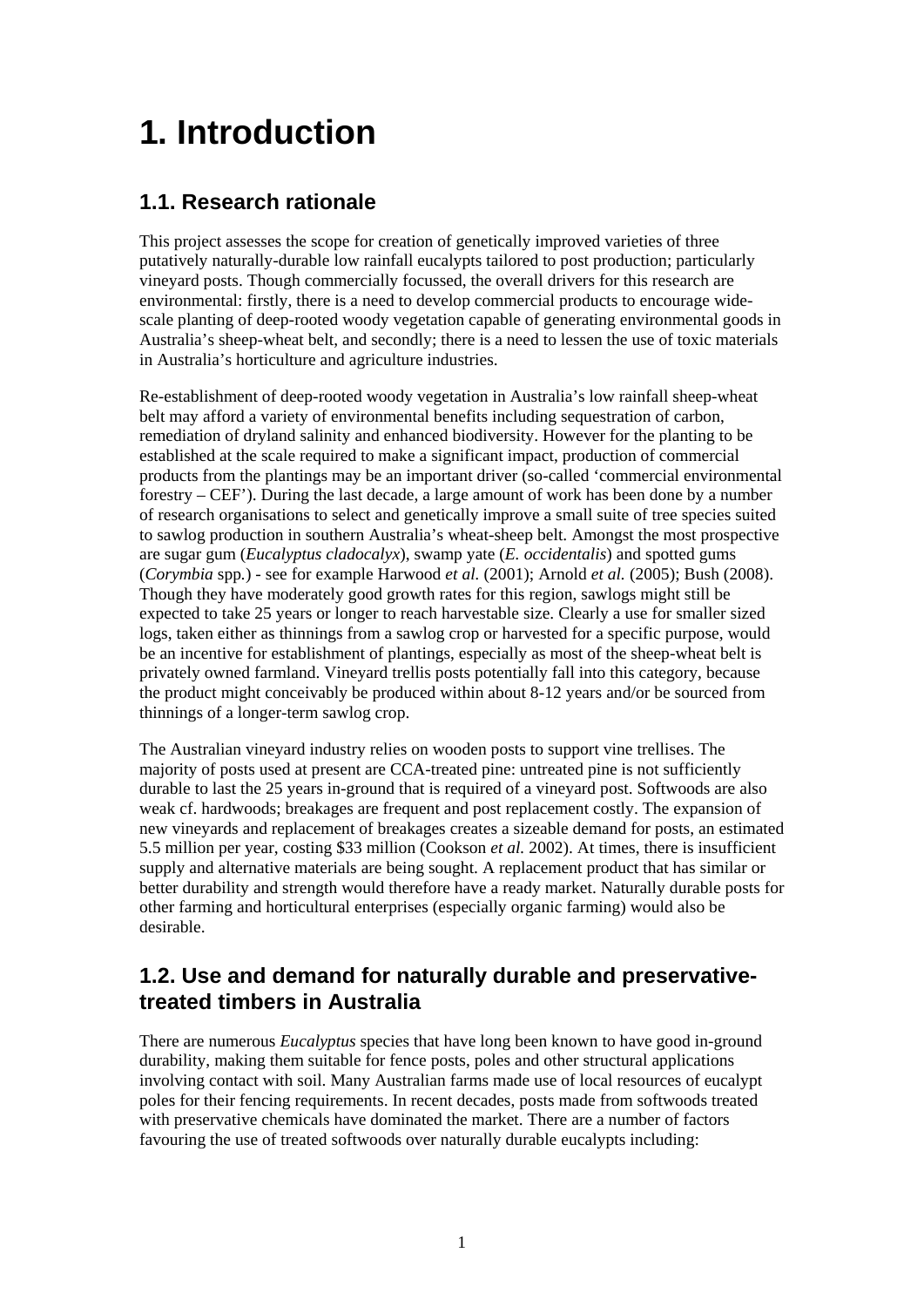- <span id="page-11-0"></span>• Ready supply of cheap, plantation-grown softwood timber sourced from thinnings of sawlog plantations
- High performance preservatives, most notably copper-chrome-arsenate (CCA) which extend the in-ground life of non-durable pine species such as *Pinus radiata* to 25+ years
- A move away from native forest logging the only large source of naturally durable hardwood posts
- Clearance of suitable timber from farms
- Depletion and protection of local stands of naturally durable timbers in local farming environments

A large user of treated pine posts is Australia's wine growing industry. The area of vineyards has expanded significantly in the last two decades, and now covers 174 000 hectares (Wine Australia 2008a). The wine industry is very significant, and \$3 000 000 000 of exports are produced each yea r (Wine Australia 2008b). Cookson *et al.* (2002) estimated that around 5.5 million posts per year are required by the industry, placing the market at that time in the order of \$33 million per year.

However there are some issues with treated pine posts that might discourage their use in the grape growing and other horticultural industries:

- They have low strength per cross-sectional area cf. hardwood posts and up to 15% are broken or need replacing due to decay each year (Cookson *et al.* 2002).
- Broken CCA posts are difficult and expensive to dispose of due to their heavy metal content – they cannot be burnt as firewood, for example.
- There may be negative marketing connotations in using treated posts to grow food crops (same would apply to farm fence posts). 'Organic' food that has had the lowest possible exposure to man-made chemicals is becoming increasingly popular in both domestic and export markets.

In addition, non-wood fencing materials such as steel and concrete posts have been substituted for traditional, naturally durable posts. However these materials are not cheap, and require significant quantities of energy to produce. They may become relatively less economically viable to produce if energy costs increase and/or greenhouse gas emission issues become limiting in future.

#### **1.2.1. Post specifications**

Trellis posts are of two main sorts: end strainer posts and intermediate posts. Treated softwood intermediate trellis posts are usually 2700 mm long and of 75-100 mm diameter, while the strainer posts are 3000 mm long and usually at least 150 mm in diameter. With the advent of mechanical harvesting of grapes, posts are subject to increased stress, and softwood intermediate post failure is common. As *P. radiata* is a relatively low strength timber, hardwood intermediate posts could conceivably be of somewhat lower diameter than *P. radiata* (perhaps 60 mm) and still be of at least equivalent strength. A 100 kgm<sup>-3</sup> increase in air dry density (12% moisture content) results in a circa 15-25% increase in modulus of rupture (MOR) based on regression of density and MOR data for a wide range of species given in Keating and Boltza, (1982). For example in a study of PEC (pigment emulsified creosote) treated hardwood posts Cookson *et al*., (2002) showed that 5-year old, 100 mm *E. globulus* posts that had been grown under effluent irrigation broke at around 500 kg of force, whereas PEC treated radiata broke at 400 kg. Usage of narrower posts would also confer an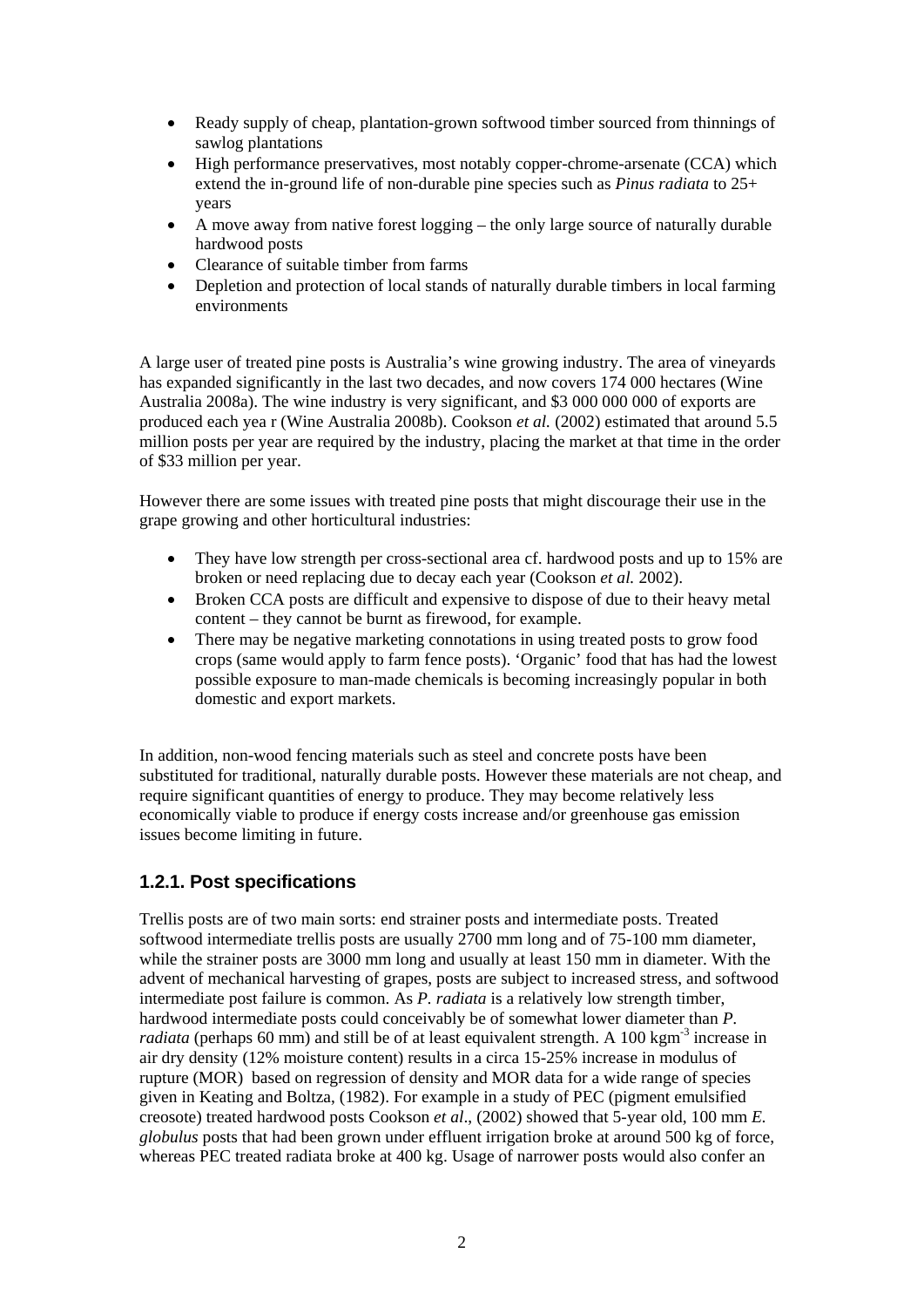<span id="page-12-0"></span>additional advantage in that each post creates a 'shadow' area that cannot be mechanically harvested, that increases with post diameter.

### **1.3. Natural durability**

Natural durability is a property of wood that allows it to resist breakdown caused by various organisms, including fungi, termites and borers without treatments of preservative chemicals or coatings. The Australian Standard 5604-2005 for natural durability (Standards Australia 2005) assigns durability ratings for timbers in above-ground, in-ground and marine applications. For in-ground applications, separate ratings are assigned for resistance to termites and resistance to soil fungi. The fungal ratings for in-ground and above ground application are summarised in Table 1 with some examples. Numerous further examples are listed in the standard itself.

| Class | Durability<br>above ground<br>(years) | Durability<br>in-ground | Examples                                                                                                                                                          |
|-------|---------------------------------------|-------------------------|-------------------------------------------------------------------------------------------------------------------------------------------------------------------|
|       | >40                                   | >25                     | Ironbarks (e.g. E. tricarpa, E. sideroxylon),<br><i>E. cladocalyx, grey gums (e.g. E. punctata)</i>                                                               |
|       | $15-40$                               | $15 - 25$               | Spotted gums (Corymbia spp.), Blackbutt<br>( <i>E. pilularis</i> ), River redgum ( <i>E. camaldulensis</i> ),<br>Callitris spp. (native cypress pine)             |
| 3     | $7 - 15$                              | $5 - 15$                | Western red cedar <i>(Thuja plicata)</i> , Sydney, Tas.<br>blue gums $(E. \, saligna, \, E. \, globulus$ respectively)                                            |
| 4     | $0 - 7$                               | $0 - 5$                 | Ash (E. delegetensis, E. regnans). Douglas fir<br>( <i>Pseudotsuga menziesii</i> ), Dunn's white gum<br>( <i>E. dunnii</i> ), <i>Pinus radiata</i> (radiata pine) |

**Table 1.** Natural durability rating system with examples of heartwood durability for various softwoods and hardwoods as assigned by AS 5606-2005

These ratings were first determined in the 1950s and were based upon laboratory trials, the experience of foresters and those writing the standard (Tamblyn 1966). Durability is based upon the resistance of the outer heartwood of mature timbers. The sapwood of all species is considered non-durable, and for many timbers the inner heartwood and pith is also of lower natural durability than the outer heartwood (Giordano, 1981; Windeisen *et al*., 2002; Gambetta *et al.*, 2004).

There is also a common perception that heartwood of younger trees, especially those that are faster grown, will be markedly less durable than 'old-growth' wood. However, CSIRO research has shown that younger aged plantation heartwood from Queensland (Johnson, Thornton *et al.* 1993) and southern Australian low rainfall species (McCarthy *et al.* in press) is not necessarily much less durable than old-growth material. The strongest reason that the perception exists is that younger trees, especially those that are rapidly growing and have a vigorous crown, will have a greater proportion of sapwood present, and this of course will be of low durability unless treated.

There are a number of determinants of wood's natural ability to resist biodeterioration, i.e. physical and chemical attack by bacteria, fungi, insects, and marine animals that can cause severe degradation of the wood structure. Certain timbers are noted for their resistance to biodeterioration and are recommended for use in untreated in-ground applications. Conversely, others are known to be highly susceptible to biodeterioration. Despite this, there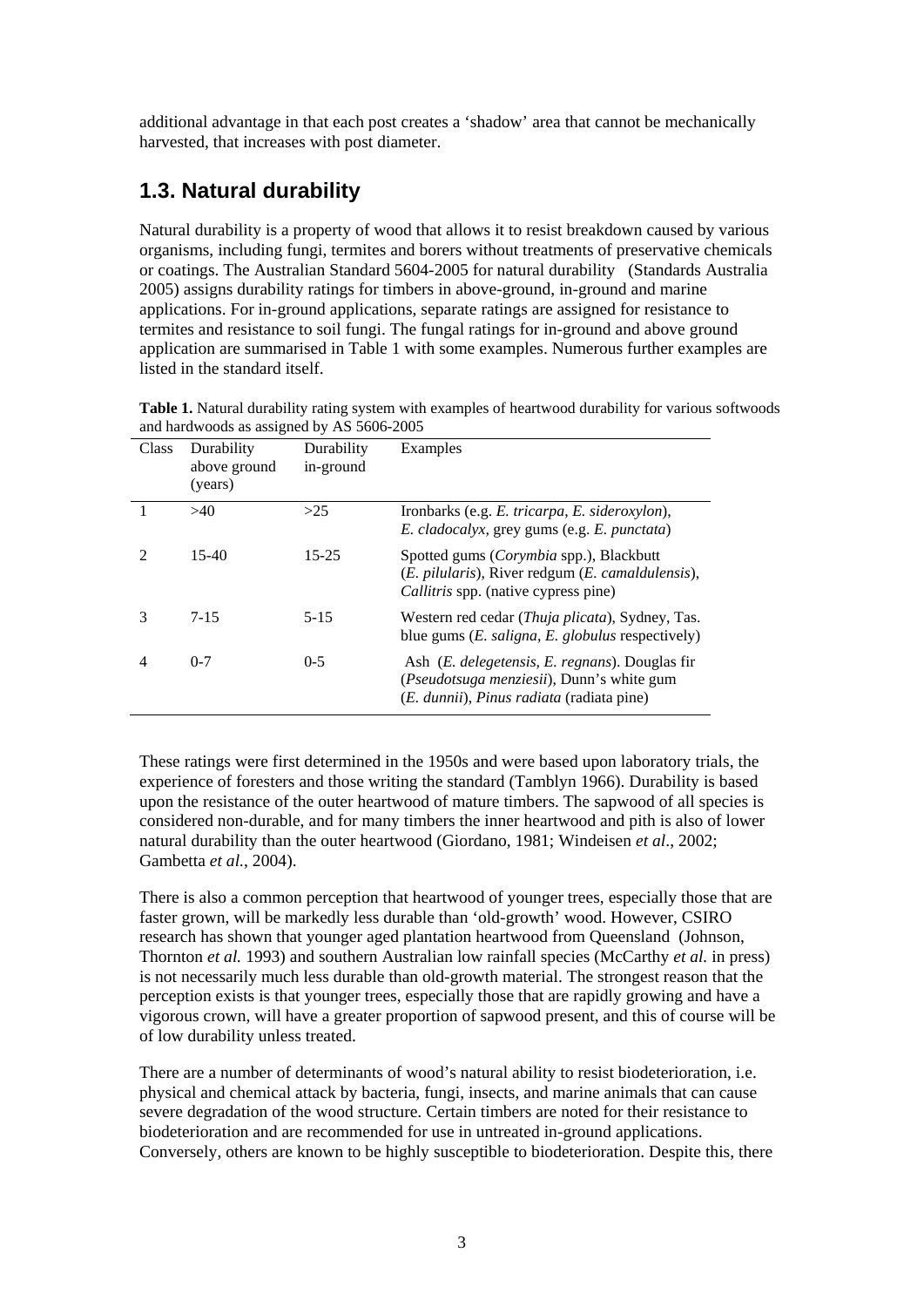<span id="page-13-0"></span>is usually significant diversity in resistance within species, so that the service life of timbers cut from different trees can be widely variable (Gambetta *et al.* 2004).

The factors responsible for the differences in durability are numerous and diverse. However the most important factor is the presence of extractives within the wood itself. These are formed as an axial core after the sapwood is transformed into heartwood, and it is therefore not surprising that it is only the heartwood of 'durable' species that are actually durable: sapwood is highly susceptible to biodeterioration. Heartwood can provide both static and dynamic defence against decay. Toxic polyphenolic extractives act as chemical barriers and tyloses act as physical barriers limiting access to the transpiration system. Tyloses are also actively produced as a response to sapwood wounding (Beckman 2000). Extractives can posses both fungicidal properties (though this is not always the case, even in highly durable heartwood) as well as being excellent free radical scavengers (antioxidants) (Schultz and Nicholas 2000).

### **1.4. Potential plantation species for durable vine posts**

#### **1.4.1.** *E. occidentalis* **- swamp yate**

*E. occidentalis* is distributed in the southern part of Western Australia including the Stirling Ranges. The principal occurrence is on lower country, usually alluvial flats subject to flooding, where the soil is often clayey. It can thrive near salt lakes and some provenances are notably salt-tolerant (Boland *et al.* 1984; Marcar and Crawford 2004). The species is also highly tolerant of drought, and is well-suited to low rainfall sites receiving between 400-600 mm MAR.

The heartwood is pale, hard, and somewhat straight-grained. There is high tannin content in the bark (Boland *et al.* 1984). The wood has been used for posts and poles, and while it has been used in situations where heavy and strong wood is required, it is regarded as inferior to the related species, yate (*E. cornuta*), that is rated one of the hardest and strongest timbers in the world (Hall *et al.* 1992) There appears to be a potential for producing finer sawn products from swamp yate (Bird 2000).

Swamp yate was not included in the CSIRO in-ground field-test of Australian timbers. The revised CSIRO natural durability classifications and the Australian Standard list the closely related yate as durability class 2 (Standards Australia 2005).

Genetic improvement of swamp yate commenced in the 1980s with provenance trials, and a formal breeding program commenced in 1999 (Harwood 2001). The species has generally quite poor stem form, though some provenances are much better than others. Unlike the other eucalypts selected for this study, it is relatively easy to propagate by cuttings (Brammall and Harwood 2001), which makes clonal plantations of trees with good durability properties a possibility.

#### **1.4.2.** *E. cladocalyx* **- sugar gum**

Sugar gum is endemic to South Australia with naturally occurring populations in three areas (South Flinders Ranges, Eyre Peninsula and Kangaroo Island). This species is a prime candidate for planting in semiarid areas with about 400-600 mm annual rainfall falling predominantly in winter. *E. cladocalyx* tolerates low to moderate salinity and a wide variety of infertile soils including calcareous soils, but is intolerant of waterlogging (Marcar *et al.* 1995) and very light sandy soils.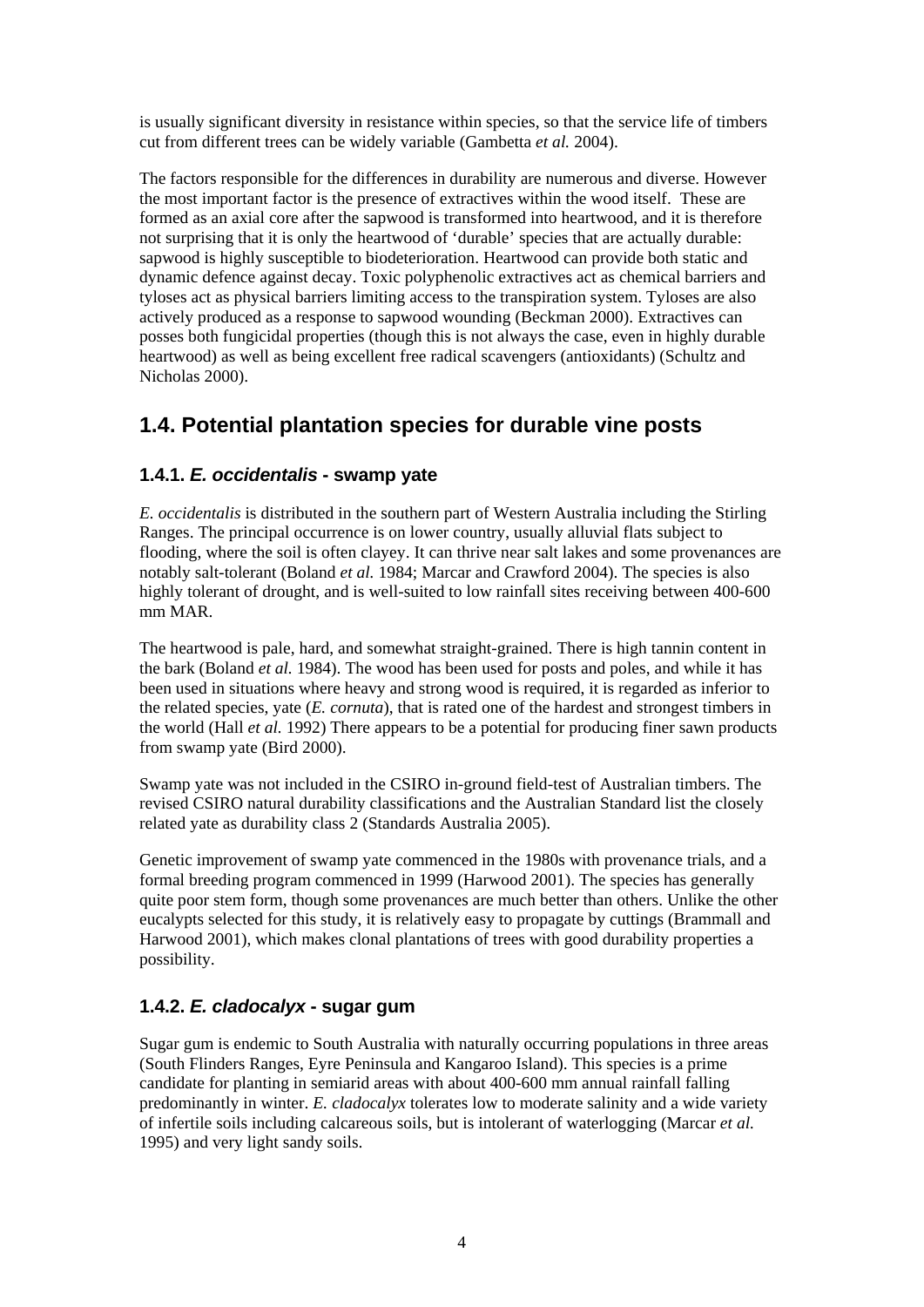<span id="page-14-0"></span>It was commonly used for poles, posts, bridge piles, heavy and general construction and railway sleepers (Boas 1947) though its use in western Victoria, where it was a common plantation species from the 1880s onward, appears to have declined post-World War II (Andrew Lang, Smart Timbers, Lismore pers. comm.). The sapwood of sugar gum is pale and susceptible to lyctid borer attack (Standards Australia 2005). The heartwood is yellowish to brown, of fine uniform texture, grain commonly interlocked and the wood is hard, heavy and of moderate strength and highly durable (Boland *et al.* 1984).

Sugar gum was given a tentative durability rating of Class 2 in the 1950s (Tamblyn 1966). However, CSIRO field-testing has led to a reclassification of (mature) sugar gum to Class 1 (Thornton *et al.*, 1997; Standards Australia, 2005). Thornton *et al.* were able to show that the mean rating of the outer heartwood of sugar gum was amongst the most resistant of hardwood species with respect to decay and termites at the 21-year inspection. Further inspection by Johnson *et al.*, (1996) showed that after 25 years' exposure at the five Australian sites, sugar gum was in a group of the more durable species that had yet to become unserviceable at four of the five sites. Its performance appears to be similar to timbers of the highest durability such as red ironbark, tallowwood and grey ironbark.

Sugar gum has good potential as a low rainfall plantation species, with moderate growth rates and good form in the better provenances. Formal genetic improvement commenced in 1999 (Harwood and Bulman 2001). Rates of planting appear to have increased markedly during 2007 based on volumes of seed sold (Australian Tree Seed Centre unpublished data).

#### **1.4.3. Spotted gums -** *Corymbia* **spp.**

Spotted gums naturally occur in the coastal areas of New South Wales as far south as Bega and also extends northwards to Maryborough in Queensland. One native stand also occurs in far eastern Victoria, northwest of Orbost (Brooker *et al.* 1997). The group formerly consisted of four species: *Corymbia citriodora* (lemon scented gum), *C. variegata* (spotted gum), *C. henryi* (large leafed spotted gum) and *C. maculata* (spotted gum), with *C. henryi*, *C. maculata* and *C. variegata* all having been classified as *E. maculata* prior to identification of *Corymbia* as a separate genus (Hill and Johnson 1995). On the basis of isozyme studies (McDonald *et al.* 2000) and morphological evidence, *C. variegata* was relegated to subspecific status as *C. citriodora* subsp. *variegata* by McDonald and Bean (2000). In this report the taxa names are abbreviated to CCV for *C. citriodora* subsp. *variegata,* CCC for *C. citriodora* subsp. *citriodora*, CM for *C. maculata* and CH for *C. henryi.* 

Spotted gum (*C. maculata*) was selected as a key species by the Australian Low Rainfall Tree Improvement Group because of its widely demonstrated growth, form and sawn timber properties in many low rainfall farm forestry plantations in southern Australia (Harwood *et al.* 2001). Relative to the other ALRTIG key hardwood species, including *E. cladocalyx* and *E. occidentalis*, spotted gum has the advantage of producing trees of superior stem form, even in open grown situations or at low stocking densities. Its timber properties are excellent, and it is among the best Australian hardwoods in terms of sawn timber recovery. Its growth rates are very good on appropriate sites receiving greater than 500 mm annual rainfall, or where additional groundwater is available. However, it is the least hardy of the key low rainfall species, and is not suited to waterlogged, saline or very dry sites. Its use is therefore restricted to only the best sites at the upper end of rainfall in the sheep-wheat belt, but its excellent timber properties might also see it widely utilised for timber production in medium rainfall areas receiving between 600 and 800 mm MAR.

Spotted gum is used for heavy engineering construction, poles, piles, flooring and plywood (Bootle 1985). It has been one of the major pole timbers for Australia's power and telecommunications networks, in particular throughout Queensland (McCarthy and Greaves 1990). It is a favoured species for outdoor applications such as decking. The sapwood is pale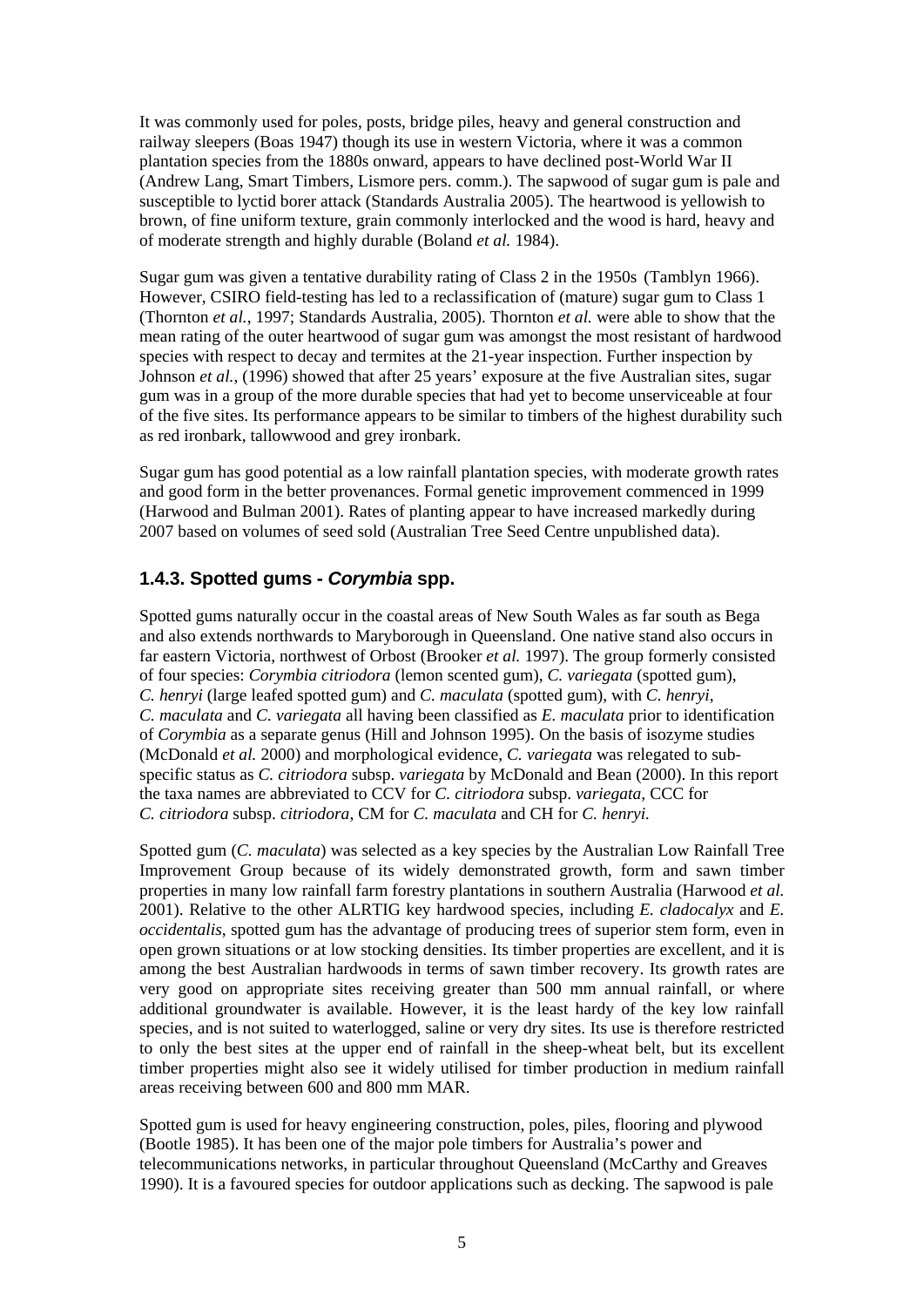<span id="page-15-0"></span>and is very susceptible to lyctid attack. The heartwood is light to dark brown, the grain often interlocked and moderately coarse-textured with fiddle-back figure. The heartwood is hard, strong and has a reputation for good durability.

The Australian Standard 5604-2005 assigns spotted gum to durability class 2. Johnson *et al.*  (1996) indicated that after 25 years' exposure in in-ground field trials, replicates of spotted gum heartwood specimens were only present at one of the five sites: Rowville. After 21 years exposure, at least 75% of replicates had become unserviceable at Brisbane due to decay, Innisfail due to termite attack, Pennant Hills due to decay and Walpeup due to termites. All replicates were still serviceable at Rowville (considered the least active of the sites). We are aware that 'Queensland spotted gum' (presumably CCV) has an anecdotal reputation for being more durable than its southern counterpart (which could be any of CM, CH or CCV). (Bolza 1978) mentions that the wood of some NSW south coast stock may be durability class 3 rather than 2, and that there is considerable variation from tree to tree and within tree (from outer heartwood to pith) within the spotted gums.

Genetic improvement programs for the spotted gums are being carried out by a number of organisations, including ALRTIG, FNSW and Queensland Department of Primary industries. The form of the species is generally very good. In areas of summer dominant rainfall, *Ramularia* shoot blight is frequently a problem, and CCV is most commonly planted, as some genetic material has resistance to the disease. In southern Australia, CM usually outperforms CCV with respect to survival and diameter growth (Bush *et al.* 2007).

#### **1.4.4. Other species**

Generally, tree species that are well-adapted to low rainfall environments tend to be at least moderately durable, and often highly durable. Other species that are currently of interest for commercial environmental forestry include *E. camaldulensis* and its hybrids, the red ironbarks (*E. tricarpa* and *E. sideroxylon*) and grey gums (e.g. *E. punctata*, *E. major*, *E. biturbinata* and *E. longirostrata*). Of these, *E. camaldulensis* is durability class 2 while the others are durability class 1 (Standards Australia 2005). These species would certainly be of interest for durable post production, and their suitability for the purpose can be assessed within the next five years once trials established by CSIRO and state organisations reach a sufficient age and size for assessment.

### **1.5. Determinants of genetic improvement**

Genetic improvement of a species aims to systematically improve performance with respect to specific traits that are important to the target product. For genetic improvement of a trait to proceed, there must be both *variability* and *heritability*. If there is no observable variation in the trait (if for example the trees in a population all have the same diameter), then it will be impossible to select superior trees and make genetic gain for diameter growth. If there is variation, it will be possible to identify and select a subpopulation comprised of the largest trees from which to breed. Heritability refers to the passing on of genes from one generation to the next. If the diameter trait is heritable, the progeny of the selected subpopulation will inherit this property, to some extent, and thus will be genetically improved (i.e. have a larger mean diameter) compared with the original population. It is possible to carry out genetic improvement at the species/provenance level, or within provenances. Heritability estimates are usually measured on a scale of 0-1, corresponding to the proportion of observed variation that is passed on. It follows that the rate of genetic improvement is a function of heritability, variability and also intensity of selection. More information on this subject in the context of eucalypt domestication and breeding is available in Eldridge *et al.*, (1993).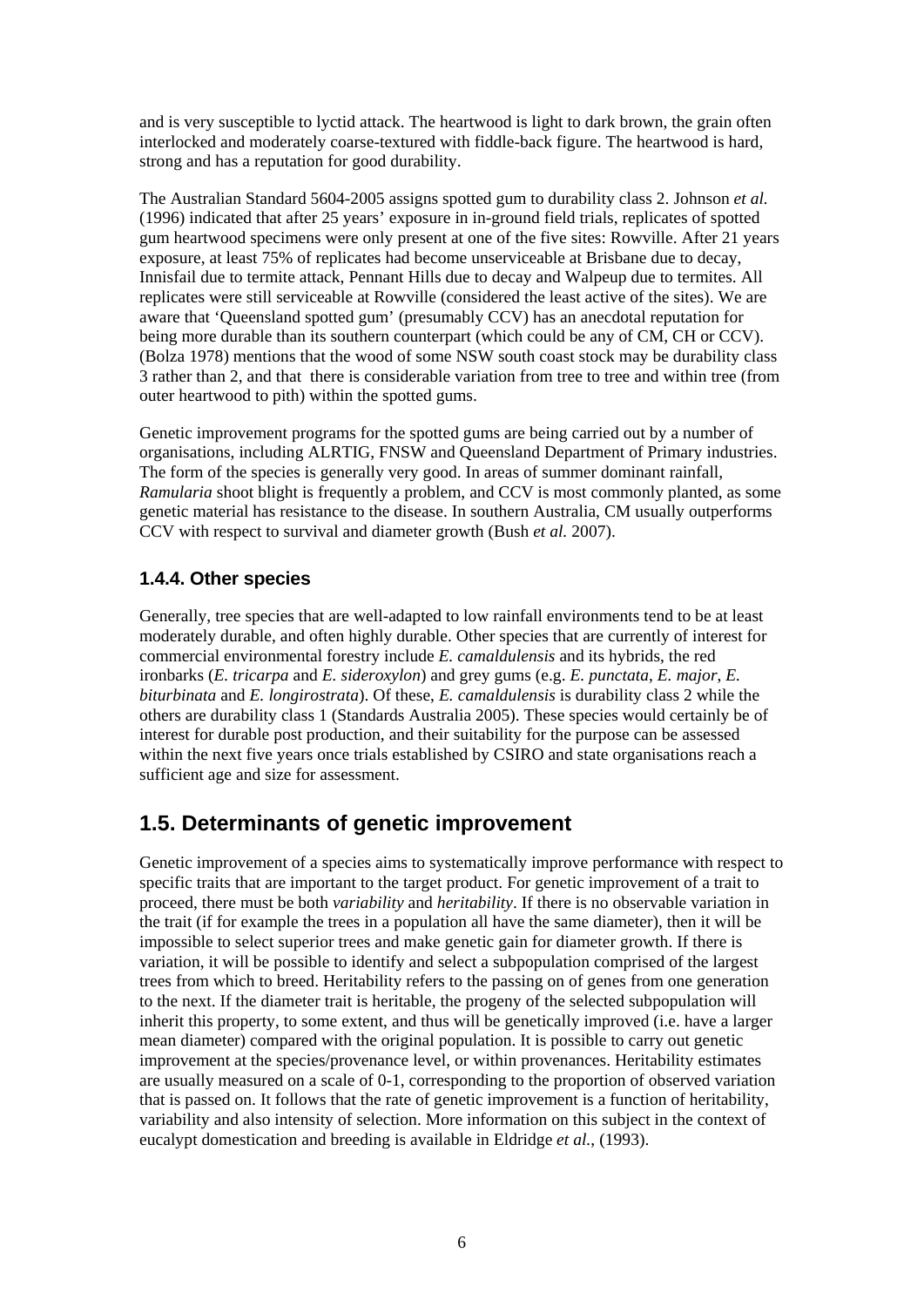#### <span id="page-16-0"></span>**1.5.1. Natural durability traits**

To achieve a breeding objective of maximising production of naturally durable poles and posts, tree breeders might focus on maximising the yield of poles with sufficient heartwood diameter per hectare per year, and simultaneously maximising the durability of that heartwood and the strength of the pole or post. There are a number of selection traits that may contribute to achieving this objective:

- 1. Heartwood diameter, area or proportion
- 2. Resistance to decay by various types of fungus and other biological attack (e.g. fungal mass loss or longevity in-ground or in an accelerated decay facility)
- 3. Strength (e.g. modulus of elasticity MOE, modulus of rupture MOR)
- 4. Extractive content and composition
- 5. Lignin and/or cellulose content
- 6. Basic density

One or more of these traits have been examined in each of the various studies listed in Table 2. A large range of heritabilities (broad and narrow sense) from low to high have been estimated, though the majority of authors have concluded that it would be possible to make significant genetic gain through selection and breeding for these traits. Reviews of studies in softwood species have also indicated that the heartwood and sapwood properties are usually more heritable than growth traits (Paques 2001). There is little available published research that specifically addresses genetic improvement of natural durability traits in hardwood species.

Of the traits listed above, the first three relate directly to properties of the target product (i.e. naturally durable posts). The other three are more or less likely to be correlated to the first three, given that the constituents of wood confer resistance or susceptibility to decay.

Genetic variation of natural durability traits has not been well-studied in eucalypts, though it has long been recognised that genetic variation is an important source of observed variation (Rudman 1964). Extractives are an exception: they are a key trait for pulp production (impacting negatively on the pulping process). Heritability estimates therefore tend to have been from species that are well-suited to pulping and are low in extractives relative to ones that might be chosen for end-uses requiring naturally durable.

Provenance selection is an important way of making genetic gains, and should be exploited at the start of any breeding programme (Eldridge *et al.* 1993). Significant provenance effects for extractives content have been found in *E. globulus* (Washusen *et al.*, 2001; Miranda and Pereira, 2002) and for heartwood area in *E. grandis* (dos Santos *et al.*, 2004) (Langat and Kariuki, 2004), *E. obliqua* (Nicholls and Matheson, 1980) and *Tectona grandis* (teak) (Kjaer *et al.*, 1999) suggesting provenance selection could be used to improve some traits.

Correlation between traits is another important consideration in tree breeding. It may be reasonable to assume that since extractives are a component of the heartwood (up to 20% but typically less than 10% by weight in eucalypts), greater extractive yield might be positively correlated to higher density. It then follows that since decay resistance is likely to be positively correlated to higher extractive yield, it might also be correlated to higher density.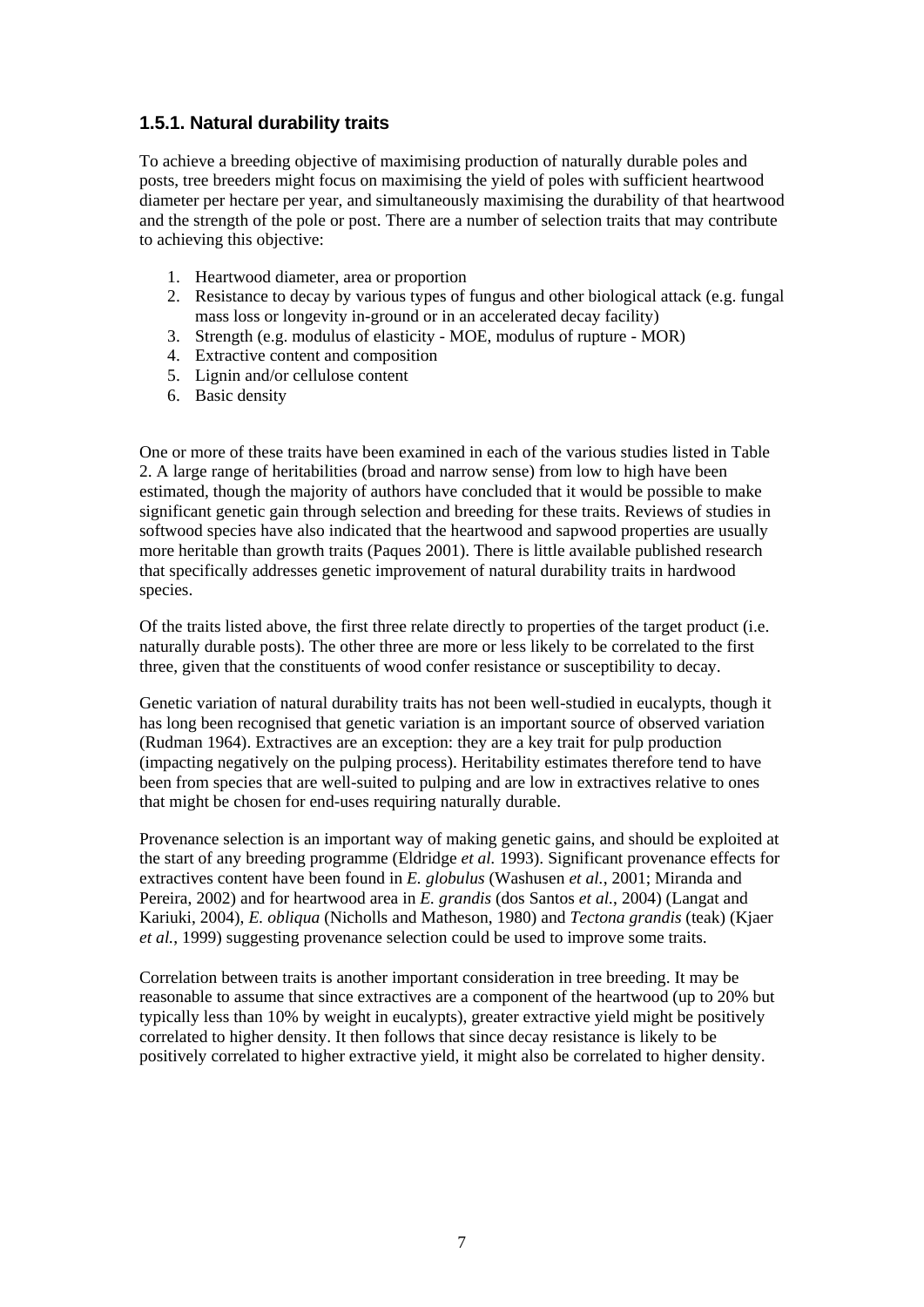| Species            | Trait         | Heritability<br>(narrow sense<br>unless noted) | Note                                                           | Author                                                    |
|--------------------|---------------|------------------------------------------------|----------------------------------------------------------------|-----------------------------------------------------------|
| Eucalyptus         | Extractives   | 0.37                                           |                                                                | (Poke et al. 2006)                                        |
| globulus           | Extractives   | N/A                                            | Significant between<br>provenances                             | (Miranda and Pereira 2002),<br>(Washusen et al. 2001)     |
| E. grandis         | HW area %     | 0.39                                           |                                                                | dos Santos et al., (2004)                                 |
|                    | HW area %     | N/A                                            | Significant between<br>provenances                             | Langat and Kariuki, (2004)                                |
| E. obliqua         | HW area %     | N/A                                            | Significant between<br>provenances, but not<br>families within | Nicholls and Matheson, (1980)                             |
| Larix spp          | HW radius     | $0.75 - 0.92$                                  | Broad-sense                                                    | Paques, (2001)                                            |
|                    | HW proportion | $0.63 - 0.99$                                  |                                                                | Paques, (2001)                                            |
|                    | Mass loss     | 0.39                                           | Coniophora<br>puteana(broad-sense)                             | Venalainen et al., (2001)                                 |
| Picea glauca       | Fungal growth | 0.21                                           | Gloeophyllum                                                   | Yu et al., (2003)                                         |
|                    | rate          | 0.27                                           | trabeum                                                        |                                                           |
|                    |               | $\boldsymbol{0}$                               | Trametes versicolor                                            |                                                           |
|                    |               |                                                | Fomitopsis pinicola                                            |                                                           |
| Pinus<br>banksiana | HW area %     | 0.23                                           |                                                                | Magnussen and Keith, (1990)                               |
| P. radiata         | HW area prop. | 0.2                                            |                                                                | Nicholls and Brown, (1974)                                |
|                    | HW area prop. | 0.98                                           |                                                                | Nyakuengama et al., (2000)                                |
| $P$ .sylvestris    | HW dbh        | $0.3 - 0.54$                                   |                                                                | (Ericsson and Fries, 1999); (Fries<br>and Ericsson, 1998) |
|                    | Mass loss     | $\sim 0$                                       |                                                                | Harju et al., (2001)                                      |
|                    | Mass loss     | 0.29                                           | C. puteana. Mass loss<br>positively correlated to<br>density   | Harju and Venalainen, (2002)                              |
| P. taeda           | Mass loss     | 0.22                                           | Broad sense. Trait-trait                                       | Schmidtling and Amburgey,                                 |
|                    | Basic density | 0.64                                           | correlation $= -0.64$                                          | (1982)                                                    |
| Tectona<br>grandis | HW area %     | n/a                                            | Significant variation<br>within and between<br>provenances     | Kjaer et al., (1999)                                      |

<span id="page-17-0"></span>**Table 2.** Examples of estimates of heritability and/or provenance variation for durabilityrelated traits in various forest tree species

Support for this comes from Schmidtling and Amburgey, (1982) who found that the decay susceptibility of *P. taeda* wood to a brown rot decay fungus *Gloeophyllum trabeum* is inversely related to its specific gravity. However in five other studies of softwoods identified in a literature review by Harju and Venalainen, (2002) (Southam & Ehrlich 1943, Rennerfelt 1947, 1956, Richards 1950, Suolahti, 1948), no relationship between density and decay resistance was identified. Moreover, Harju and Venalainen, (2002) identified an unfavourable positive genetic correlation between the heartwood density and mass loss in *P. sylvestris*, and surmised that increased heartwood density may have enhanced the availability of cellulose for the brown rot fungus (*C. puteana*) used in their study. Yu *et al*., (2003) found a similar positive correlation between brown rot growth and basic density in *Picea glauca*.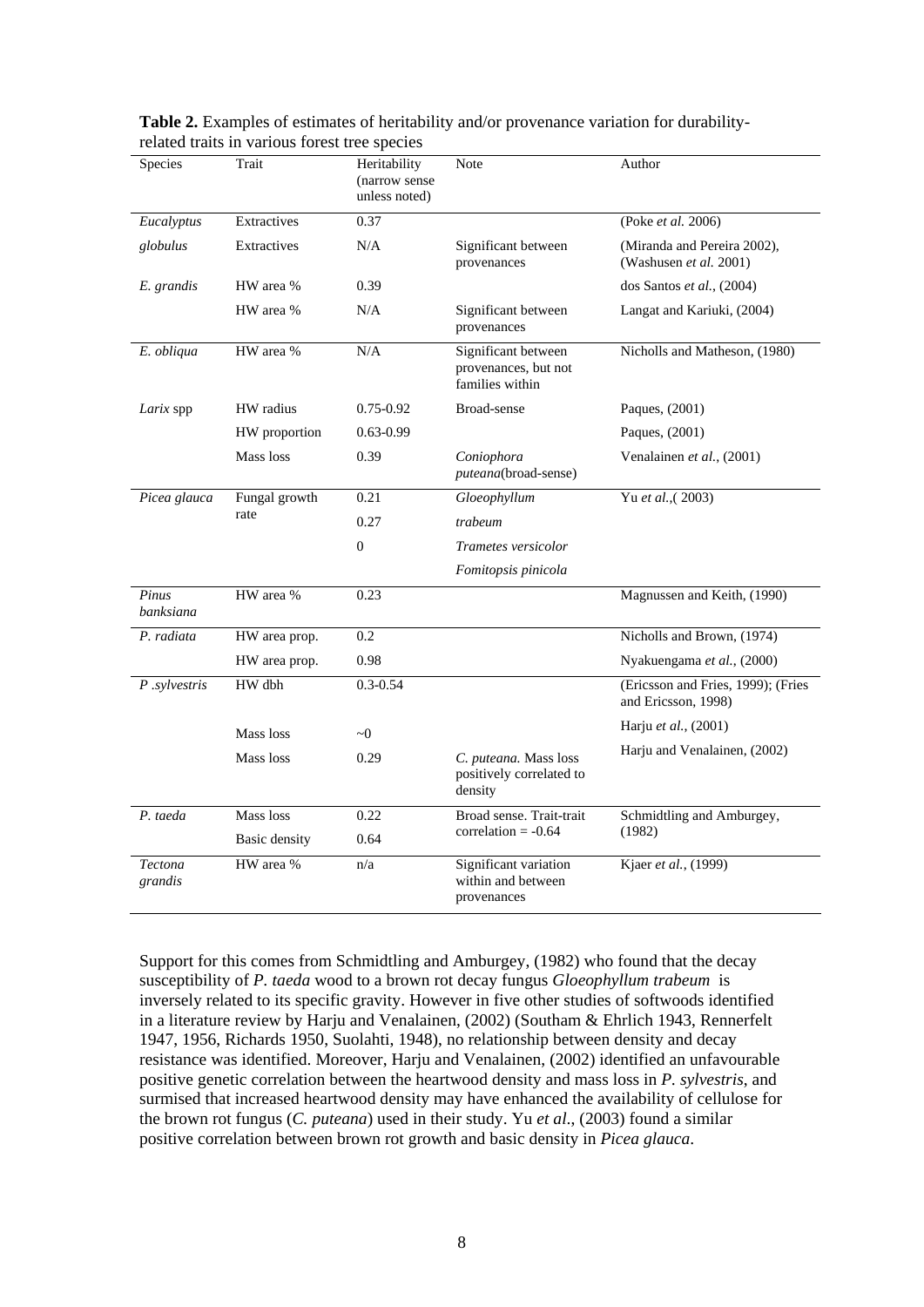## <span id="page-18-0"></span>**2. Materials and methods**

### **2.1. Investigative procedure**

The study was conducted in two phases: an initial pilot study, followed by a more detailed study. The pilot study examined the heartwood properties of a small subset of samples of *E. cladocalyx* and *E. occidentalis* (the species nominated for study in the initial project design) to investigate whether or not the amount of heartwood in young-age (post-sized) trees was sufficient to be considered for a vineyard post, and also whether the resistance to decay was sufficient for the target product.

The results of the pilot study (see Section 3.1) indicated that while *E. cladocalyx* was a promising subject for further study, *E. occidentalis* lacked sufficient resistance to soil decay organisms. This finding, taken together with newly emerged results from a study on termite resistance that concluded as the pilot study commenced (McCarthy *et al.* In press) showed that *E. occidentalis* has the highest susceptibility to termite attack of a suite of low rainfall species tested, whereas young-age *E. cladocalyx* and spotted gum performed well. A decision was made to instead investigate wood properties associated with natural durability and heartwood variation in spotted gum (*Corymbia*) species. Though members of this group are listed as durability class 2, a study by McCarthy *et al.*, (in press) indicated promising results from young-aged (<25 y.o.) material. Spotted gum also produces excellent sawn timber, and hence heartwood properties are of general interest, even without natural durability properties – a further advantage over *E. occidentalis*. Though trials suitable for calculation of genetic parameters such as heritability were not available, it was thought useful to investigate whether there are significant differences between the main species of spotted gum planted in Australia. A spotted gum trial at Yarralumla, ACT was analysed first for all traits, and the results from this study were used to select traits to measure in a larger spotted gum trial at Holbrook, NSW. The traits measured at Holbrook were restricted to heartwood proportion and basic density only, since the accelerated decay results from Yarralumla were not promising.

## **2.2. Genetic materials and trial locations**

#### **2.2.1. Swamp yate –** *E. occidentalis*

Data were collected from a small, random sample of trees from six separate families in a provenance-progeny trial situated at Shelford, Victoria. The trial was established in 1998 and its composition was eight replicates of 85 families from 17 natural provenances planted in five-tree plots. The trial was planted at 1235 stems per hectare. Growth data were collected prior to first thinning in August 2006. Disks were sampled from six trees at breast height for heartwood and accelerated decay testing. Wood disks were taken at the time of first thinning in August 2006. This trial was only used for the pilot study, since results (see section 3.1.) indicated unsatisfactory resistance to biodeterioration.

#### **2.2.2. Sugar gum –** *E. cladocalyx*

Data were collected in August 2006 from an *E. cladocalyx* progeny trial situated at Benalla, Victoria. The site was established in 1998 by CSIRO as a provenance-progeny trial. All families included were collected as representative random samples from wild populations with the exception of the Gilgandra planted stand. The trial incorporates 73 families from seven provenances (Table 3) that come from three regions of provenance as defined by McDonald *et al.*, (2003): South Flinders Ranges, Eyre Peninsula and Kangaroo Island. The Gilgandra entry is from a bulk collection of unknown origin. It is most likely that this seedlot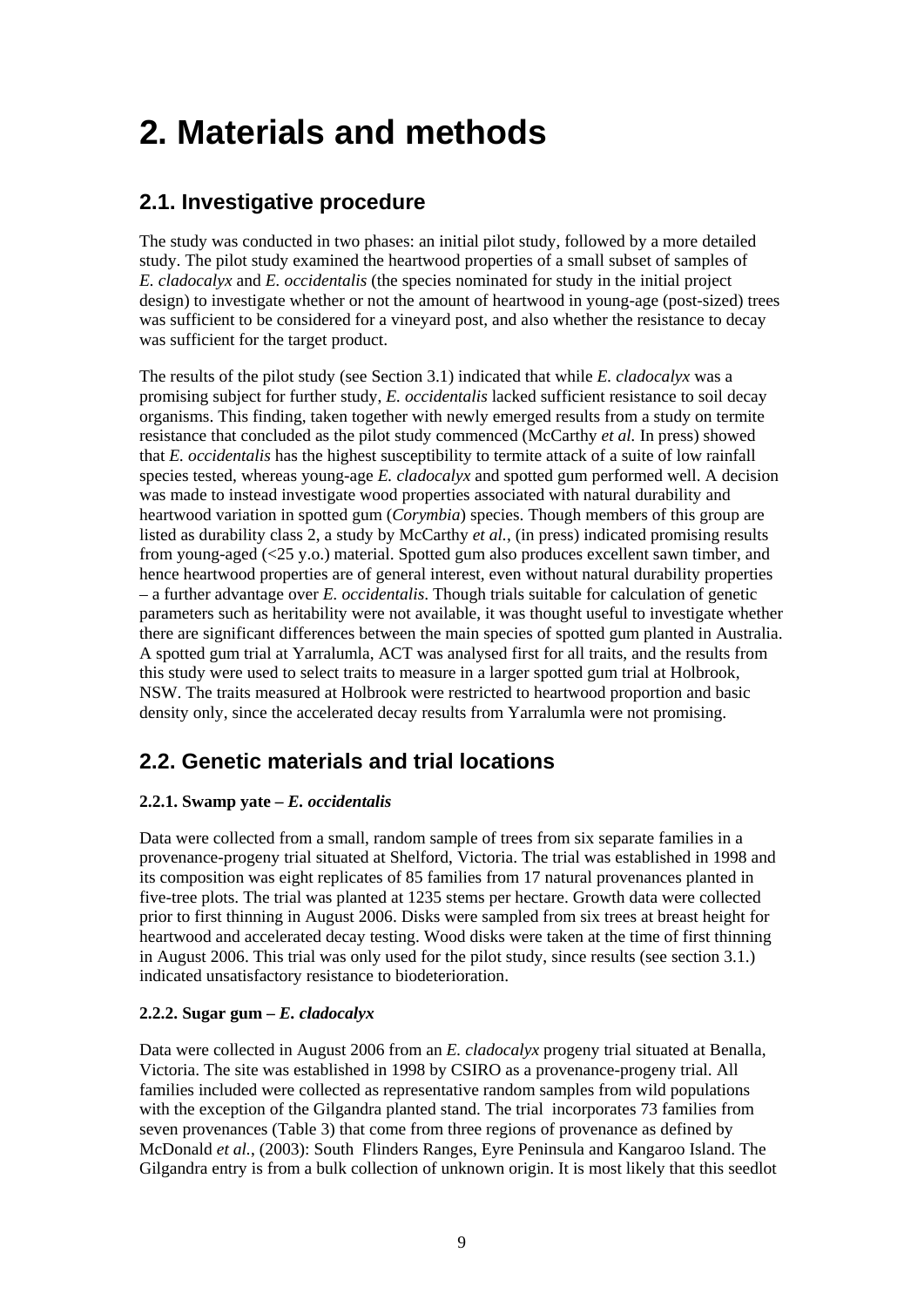<span id="page-19-0"></span>is based on material taken originally from the South Flinders Ranges, as this material was the most widely dispersed from the 1870s onward. The Benalla trial was established as four replicates of five-tree plots in randomised complete blocks. An additional four replicates of randomised plots including a subset of families were also established. The trial was planted at 1235 stems per hectare. It had not been thinned at the time the core samples were taken in August 2006.

| Regions of provenance and      | ATSC seedlot | No families in | Families | Samples |
|--------------------------------|--------------|----------------|----------|---------|
| provenance                     | number       | trial          | sampled  | taken   |
| <b>South Flinders Ranges</b>   |              |                |          |         |
| 6.7 km NE Wirrabara Forest     | 16013        | 11             | 6        | 26      |
| Wilmington                     | 19348        | 10             |          | 35      |
| 9 km S Wilmington PO           | 16089        | 10             | 10       | 48      |
| Eyre Peninsula                 |              |                |          |         |
| Marble Range                   | 19349        | 10             | 5        | 21      |
| 6.1 km ESE Wanilla PO          | 16018        | 10             |          | 20      |
| Kangaroo Island                |              |                |          |         |
| Flinders Chase National Park 1 | 16022        | 12             | 11       | 55      |
| Flinders Chase National Park 2 | 19717        | 10             | 5        | 21      |
| Planted stand                  |              |                |          |         |
| Gilgandra                      | 11834        |                |          | 4       |
| Total                          | 8            | 74             | 49       | 226     |

**Table 3.** Composition of the Benalla *E. cladocalyx* provenance-progeny trial

The diameter of all trees in the trial was measured in 2006, allowing assessment of growth performance. The trial had reached the canopy closure stage in circa 2003 and had not been thinned.

Families were selected for sampling on the basis of their diameter growth ranking, with larger-diameter families ranking highest. Trees were preferentially selected within families on the basis of potential suitability (sufficient diameter and straightness to a height of 3 m where possible) for a vineyard post at the time of sampling. As this trial was based entirely on unselected, wild material, it was not always possible to find enough trees with these characteristics, and so trees having sufficient diameter but not stem straightness were selected in some cases. This procedure was chosen over completely random sampling because it creates a future opportunity to harvest test poles whose performance can be related to the data reported here.

#### **2.2.3. Spotted gum –** *Corymbia* **spp.**

Spotted gum data were collected from two trial sites, one situated on the CSIRO Yarralumla campus in the ACT and another 20 km from Holbrook in NSW. The trials contain pedigreed trees from four of the spotted gum taxa, namely *C. maculata*, *C. henryi*, *C. citriodora* ssp. *variegata* and *C. citriodora* ssp. *citriodora*. These taxa are denoted CM, CH, CCV and CCC respectively. Table 4 shows numbers of trees sampled from each taxon at each site. The Yarralumla site was established in August 1997 and the Holbrook site in September 1996.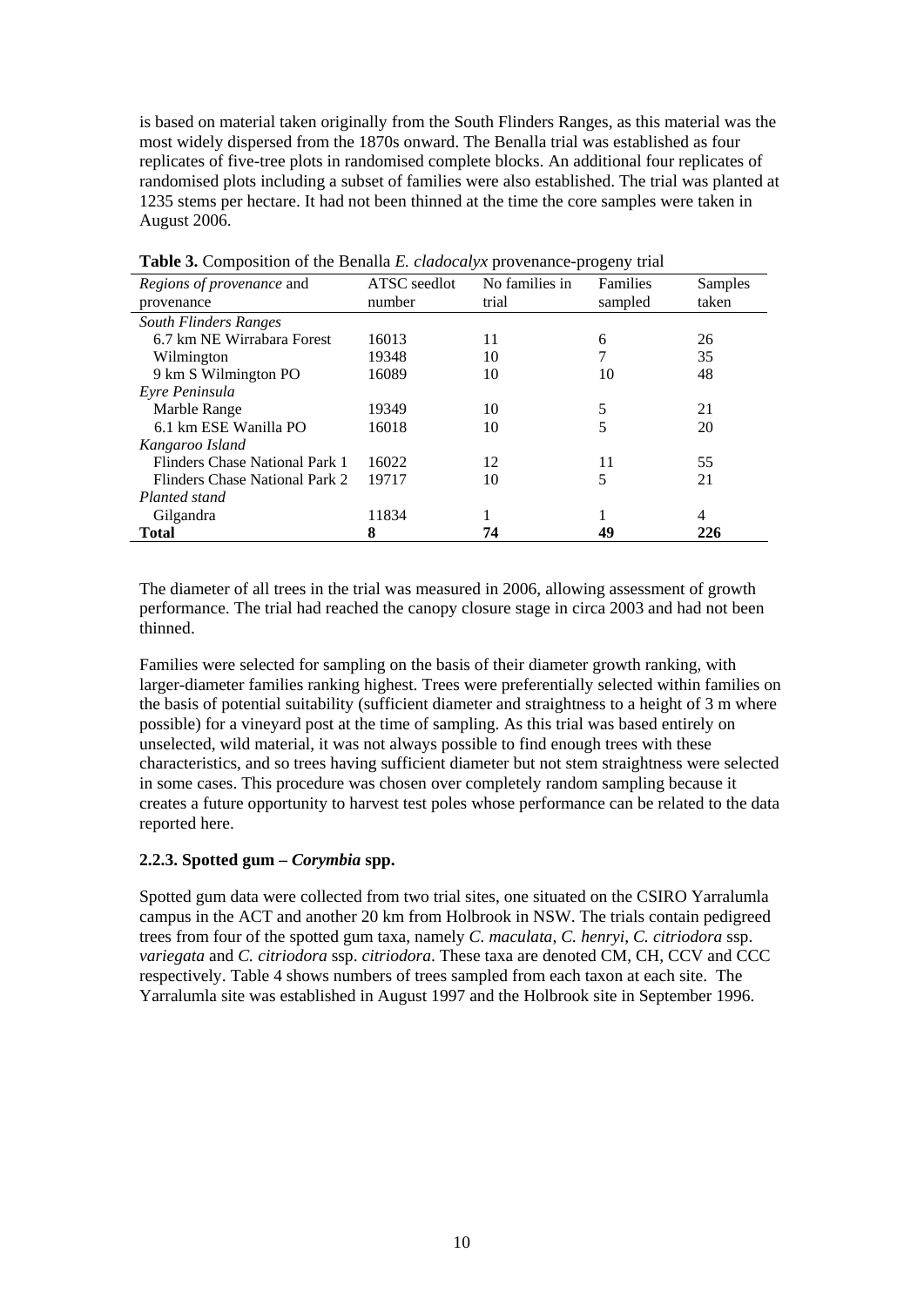| Species and provenance             | <b>ATSC</b><br>seedlot<br>number | Latitude | Longitude | Altitud<br>e(m)<br>$a.s.l.$ ) | No.<br>sampled<br>Holbrook | No.<br>sampled<br>Yarraluml<br>a |
|------------------------------------|----------------------------------|----------|-----------|-------------------------------|----------------------------|----------------------------------|
| Corymbia maculata                  |                                  |          |           |                               |                            |                                  |
| Mottle Range, VIC                  | 19382                            | 3737     | 14813     | 280                           | 12                         | $\overline{c}$                   |
| Mumbula SF                         | 19421                            | 3638     | 14956     | 120                           | $\overline{a}$             | $\overline{2}$                   |
| Kiola SF                           | 19308                            | 3535     | 15020     | 70                            | $\overline{a}$             | 7                                |
| Nelligen, NSW                      | 19481                            | 3537     | 15004     | 200                           | 16                         | $\overline{\phantom{0}}$         |
| Wingello S.F., NSW                 | 19263                            | 3444     | 15011     | 580                           | 11                         | $\overline{2}$                   |
| Curryall SF                        | 19663                            | 3204     | 14950     | 650                           | $\overline{a}$             | 11                               |
| Yarrat SF Taree                    | 19751                            | 3149     | 15225     | 60                            | $\overline{a}$             | $\overline{4}$                   |
| C. citriodora ssp. variegata       |                                  |          |           |                               |                            |                                  |
| Paddys Land SF                     | 19564                            | 3006     | 15210     | 1100                          |                            | 18                               |
| Richmond Range S.F.,<br><b>NSW</b> | 19469                            | 2850     | 15244     | 350                           | 27                         | 7                                |
| 45 k W of Dalby, QLD               | 17755                            | 2713     | 15052     | 380                           | 8                          | $\overline{\phantom{0}}$         |
| Woondum SF                         | 19756                            | 2617     | 15217     | 120                           | $\overline{a}$             | $\mathbf{2}$                     |
| Barkula SF, QLD                    | 19664                            | 2616     | 15032     | 300                           | 4                          |                                  |
| Mt Hutton                          | 19690                            | 2552     | 14816     | 650                           | $\overline{a}$             | 9                                |
| Saddler Springs                    | 19665                            | 2506     | 14804     | 700                           |                            | 7                                |
| Monto                              | 19694                            | 2449     | 15056     | 475                           |                            | 5                                |
| C. citriodora ssp. citriodora      |                                  |          |           |                               |                            |                                  |
| 20km W/NW Monto                    | 19693                            | 2448     | 15059     | 500                           |                            | 5                                |
| 5km S Herberton                    | 14851                            | 1723     | 14523     | 1000                          |                            | 3                                |
| C. henryi                          |                                  |          |           |                               |                            |                                  |
| S. of Grafton, NSW                 | 19468                            | 2909     | 1529      | 50                            | 16                         | $\overline{a}$                   |
| Ewingar S.F., NSW                  | 16899                            | 2901     | 15229     | 520                           | 24                         | $\overline{\phantom{0}}$         |
| <b>Braemer SF</b>                  | 19750                            | 2902     | 15258     | 90                            |                            | 5                                |
| <b>Total</b>                       |                                  |          |           |                               | 118                        | 89                               |

<span id="page-20-0"></span>**Table 4.** Details of spotted gum provenances included in the study

The Holbrook site was initially established as five replicates of five-tree plots per family. It had been fully thinned at the time of sampling in November 2007, leaving one of the original five trees per family per block replicate. The Yarralumla site was a completely randomised design of single tree plots.

### **2.3. Analytical and sampling procedures**

#### **2.3.1. Coring**

Two 12 mm diameter, bark-to-bark cores were removed from each tree at breast height using the CSIRO Trecor powered coring device. The two cores were aligned with less than 20 mm vertical displacement between centres. All cores were taken from the same (north-south) orientation, and the northern end was marked on each core along with the individual tree identity. The cores were wrapped in plastic film and kept cool in the field, and transferred to a laboratory cold room  $(3^0C)$  for short-term storage on return. In most cases the bark separated from the sapwood during coring; it was removed and discarded from those cores where it was still attached.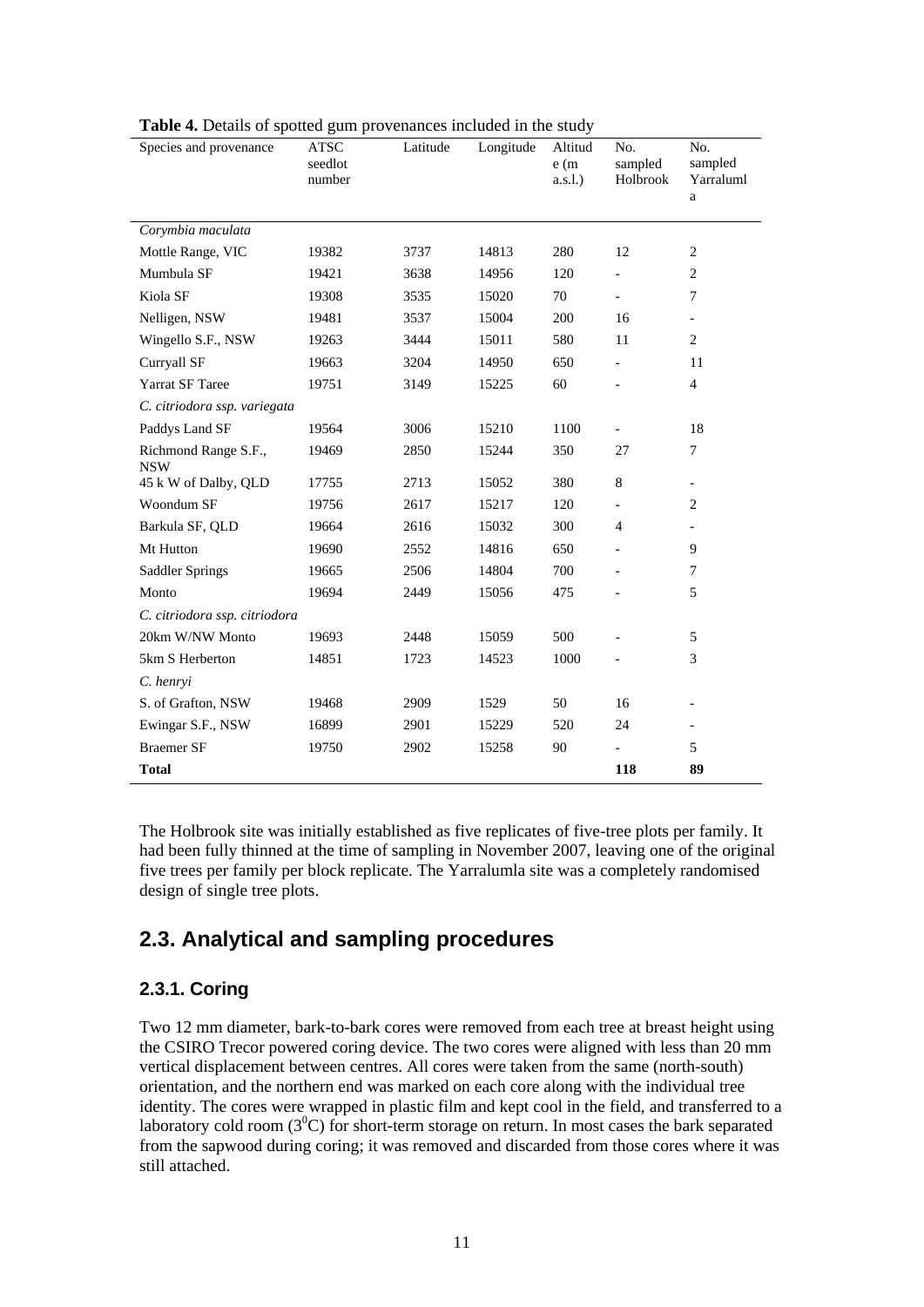#### <span id="page-21-0"></span>**2.3.2. Heartwood-sapwood boundary definition and proportion**

On return from the field, one core from each pair was stained along its length with dimethyl yellow. This stain is a pH indicator, and is an accepted method for sharply delineating the heartwood-sapwood boundary of eucalypts (Hillis 1987). The heartwood boundary was traced from the stained core to the unstained core. The core sapwood and heartwood lengths were measured using a vernier caliper, giving heartwood and sapwood proportions of total diameter at breast height under bark (DBHUB). An alternative measure used in some studies is the proportion of heartwood by area, a more relevant measure of the trait if sawn boards are the target product. We have chosen heartwood diameter because this can be directly referenced to post diameter. All stained cores were photographed for later reference. DBH over bark (DBHOB) was determined in the field using a diameter tape, and bark diameter and thickness was determined by subtracting DBHUB from DBHOB of the cored stem.

#### **2.3.3. Basic density**

The stained core was placed in cold water for 24 hours to achieve fibre saturation. The core was then partitioned into three sections, two sections of sapwood and the heartwood, and each section was labelled. The volume of each core section was then accurately determined by the water displacement method (TAPPI 1989). The core segments were then oven dried at  $103^{\circ}$ C  $+/- 1<sup>0</sup>C$  for 24 hours and weighed. Basic density for the sapwood and heartwood of each tree's core sample was then determined as the oven-dry weight divided by the volume for each segment.

#### **2.3.4. Accelerated biodeterioration**

Following basic density determination, the stained heartwood segments were prepared for accelerated decay testing. Prior to exposure to decay fungi, specimens were sterilized by gamma (γ) irradiation. Three fungi, two brown-rot (*Gloeophyllum abietinum [13851]* and *Fomitopsis lilacino-gilva [1109])* and one white-rot (*Perenniporia tephropora [7904]*) were used to evaluate the core specimens. In the pilot study, an additional brown rot, *Coniophora olivacea* was also included. Glass jars with a 250 mL capacity were filled with 136 g fresh (damp) Toolangi soil and moistened with 14 mL to 100% water holding capacity. One poplar sapwood veneer feeder strip (40 x 45 x 2 mm) which had been soaked overnight in 1% malt extract solution was placed on top of the soil in each jar. Metal lids were used to close the jars which were then sterilized by autoclaving and allowed to cool. Feeder strips were introduced into the jars and inoculated with actively growing mycelium of the test fungi and incubated at 25°C. When the feeder strips were fully colonized by the fungi, two sterile test specimens were placed on top. A replicate set of jars was left uninoculated as a sterile control. Specimens were also placed into these jars to determine any mass loss or gain not attributable to fungal attack. All jars were incubated at  $25^{\circ}$ C for 12 weeks. Test specimens were then removed from the jars and wiped of any adhering mycelium. The test specimens were then weighed to determine moisture content, and left to air dry for 12 days. Specimens were then dried in vacuum ovens at 40°C and -95 kPa for five days, weighed, adjusted to accommodate any changes recorded in the sterile controls, and percentage mass losses determined.

#### **2.3.5. Extractive weight determination**

Methanol was selected as the most suitable solvent because it is now the most often used for *Eucalyptus* extractive determinations due to its relative safety compared with alternatives (Standards Australia 2003). The second, unstained set of cores was used in the determination of heartwood extractive content. The sapwood portions of the core were excised, and the heartwood portion ground to a 200 micron granule using coarse then fine Wiley mill screens.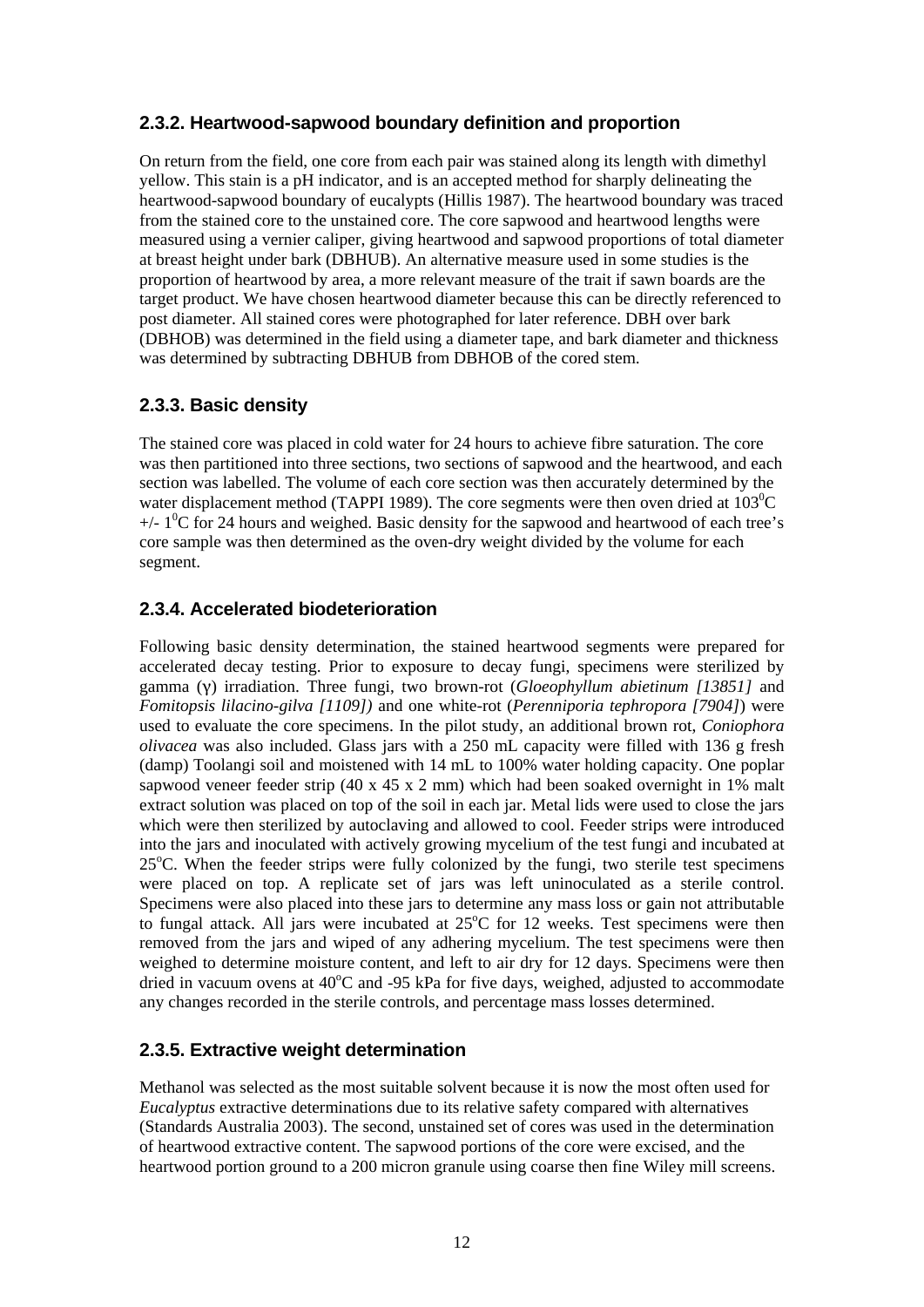<span id="page-22-0"></span>Ground wood samples were then oven dried at  $103^0C$  +/- 1<sup>0</sup>C for 24 hours and placed in an air-tight desiccator until cool. Once cool, 2.000 +/- 0.100 g of wood granules from each sample was weighed into a cellulose extraction thimble. The sample was placed in a soxhlet apparatus charged with 180 mL of methanol and extracted for 6 hours. The methanol extract was rotary evaporated under reduced pressure until circa 5 mL of extract remained. It was transferred to a watch glass of known weight, and placed in an oven at  $70^{\circ}$ C for 12 hours to fully evaporate the solvent. The watch glass was removed from the oven, allowed to cool in a desiccator and then weighed to determine the mass of extractive as a percentage of the heartwood mass.

#### **2.3.6. Statistical analysis**

Statistical analyses were carried out to determine means, significance of effects and variance parameters of the traits assessed. Genstat version 11 (VSN International, Hemel Hempstead, UK) was used for restricted maximum likelihood analysis of variance in each measured trait. The analyses were all based on general linear mixed models of the form:

[Equation 1]  $y = Xb + Zu + e$ 

where **y** is the vector of observations on *n* traits, **b** and **u** are vectors of fixed and random effects respectively, **X** and **Z** are incidence matrices for fixed and random model terms and **e**  is a vector of random residual terms. Variants of this model were applied as follows:

#### *1. For estimation of significance of effects and effect means (all taxa)*

The vector **b** (Equation 1) contained sub-vectors for fixed effects of replicate, region-ofprovenance (in *E. cladocalyx*) or species (in spotted gum), provenance and family effects, and **u** contained sub-vectors for the random effects of plots and incomplete blocks in the equivalent DBH analysis of the whole trial in *E. cladocalyx*. The incomplete block and plot terms were dropped from analyses of traits where variance components were small or negative and with large standard errors. In practice this was virtually all of the wood property traits. Wald tests were performed for fixed effects with approximate F statistics and corresponding numbers of residual degrees of freedom using the method devised by Kenward and Roger, (1997) implemented in Genstat 11.

#### *2. For estimation of variance components and functions of variance components in* E. cladocalyx

ASReml version 2.0 (VSN International, Hemel Hempstead, UK) was used to determine genetic variance components and perform calculations using these components. This software calculates standard errors of variance component functions using a first-order Taylor series expansion to approximate the variance of a ratio of variances (Lynch and Walsh, 1998; Gilmour *et al.*, 2002). Univariate analyses estimated the heritability of each trait, and multivariate analyses estimated correlations between traits (Type-A correlations). Families were modelled as nested within provenances. Incomplete blocks and plots were modelled without covariance, while family effects and the error vector **e** were modelled with covariance to determine genetic correlations. Narrow-sense heritability (family within provenance) was estimated for each trait as: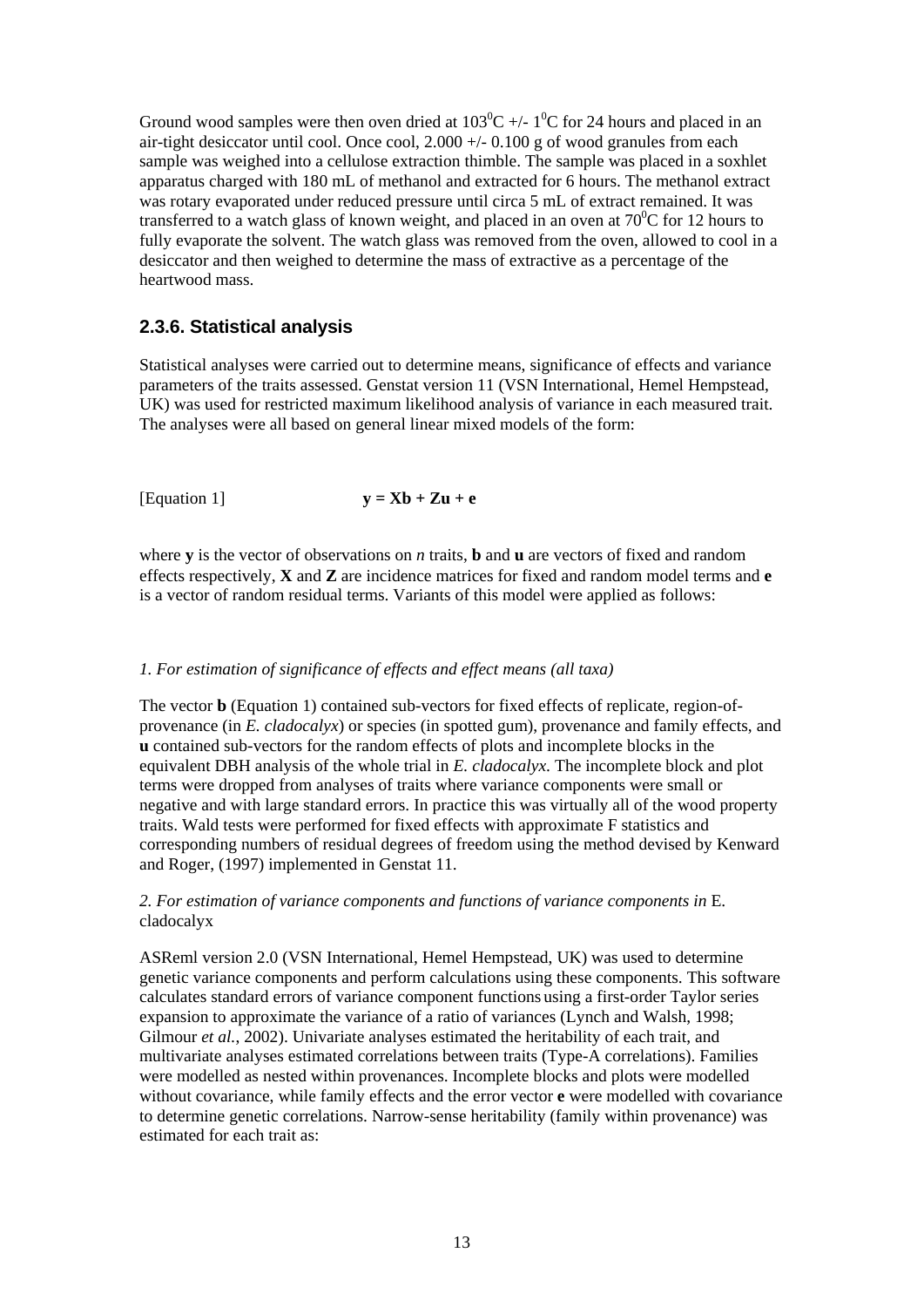[Equation 2]  

$$
\hat{h}^2 = \frac{2.5\sigma_f^2}{\sigma_f^2 + \sigma_e^2},
$$

where  $\sigma_f^2$  is the variance of half-sib families and  $\sigma_e^2$  is the error variance and 2.5 represents a coefficient of relationship of 0.4 assuming an average outcrossing rate of 70%. For the DBH

trait, the plot variance component was also added to the denominator of Equation 2. The Gilgandra seedlot was excluded from the heritability estimations and type A correlations.

As family level variance components were not estimated for the spotted gum material, phenotypic rather than genetic correlations were calculated. The product-moment (Pearson) correlations and two-tailed tests of the hypothesis that the correlations are different from 0 were implemented in Genstat 11 using the FCORRELATION procedure.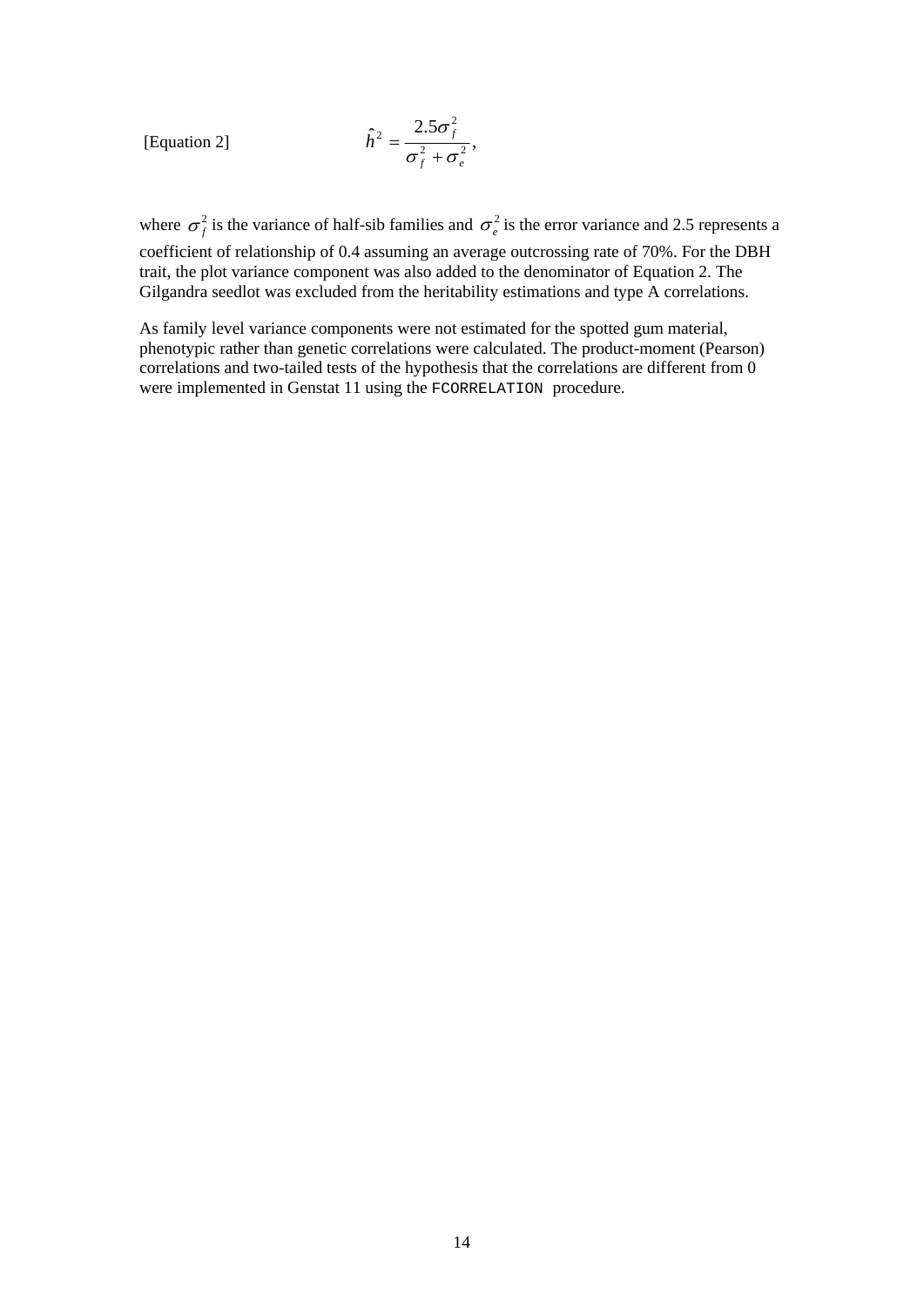## <span id="page-24-0"></span>**3. Results**

### **3.1. Pilot study**

A small sample (twelve disks from six trees) of *E. occidentalis* was examined. The objective was to ascertain whether or not very young-aged *E. occidentalis* (8 years old) material has enough heartwood, and whether the heartwood is suitably durable for in-ground uses such as vineyard posts. Some older (20 years), but not mature *E. cladocalyx* was also included. Prior indications from studies on somewhat older (9-25 years) *E. occidentalis* (McCarthy, Cookson *et al.* in press) were that its natural durability might be lower than *E. cladocalyx*, but possibly of suitable durability for the application considered in this study.

In *E. occidentalis*, heartwood was visually conspicuous from sapwood (unusually, heartwood is a paler colour in this species), whereas colour transition in *E. cladocalyx* was not well defined. The heartwood sapwood boundary in *E. cladocalyx* was determined using methyl yellow pH indicator dye (see Section 2.3.2). Heartwood diameter in the small samples was suitably broad (greater than 60 mm in each tree at 1.3 m above ground) to produce a vineyard post. Sample blocks were cut from the discs and they were placed under test for biodeterioration as described in section 2.3.4. Various controls consisting of treated and untreated *Pinus radiata* and sapwood samples, and two experimental preservative treatments (one waterborne and one solvent-borne) were also included. The preliminary tests indicated that *E. occidentalis* is probably not suitably durable for in-ground use as vineyard posts, with significant decay evident, especially for samples inoculated with the white rot fungus, which performed similarly to the untreated *P. radiata* sapwood controls. Mass loss of less than 5% in these tests is generally considered to be the acceptable "pass" threshold for preservative treatments and the swamp yate did not attain this standard with any of the fungi (see Table 5). The *E. cladocalyx* samples performed well in this study.

| <b>Treatments</b>                               |             |                   | Mean Mass $Loss* %$ (s.e.) |               |  |  |  |  |
|-------------------------------------------------|-------------|-------------------|----------------------------|---------------|--|--|--|--|
|                                                 | C. olivacea | F. lilacino-gilva | G. abietinum               | P. tephropora |  |  |  |  |
|                                                 | 1779 BR     | 1109 BR           | 13851 BR                   | 7904 WR       |  |  |  |  |
| <i>P. radiata</i> + water                       | 61.8(2.1)   | 39.4(2.1)         | 29.5(0.7)                  | 21.1(1.1)     |  |  |  |  |
| <i>P. radiata</i> + solvent                     | 53.5(7.8)   | 39.4(1.8)         | 34.2(1.4)                  | 15.7(0.8)     |  |  |  |  |
| <i>P. radiata</i> + waterborne<br>preservative  | 5.4(2.6)    | 3.0(0.9)          | 0.6(0.2)                   | 0.4(0.1)      |  |  |  |  |
| <i>P. radiata</i> solvent-borne<br>preservative | 0.7(0.5)    | 31.7(2.9)         | 4.6(0.9)                   | 1.9(0.7)      |  |  |  |  |
| $E.$ <i>cladocalyx</i> $(20 y.o.)$              | 0.9(0.1)    | 4.8(0.5)          | 1.9(0.3)                   | 3.9(0.7)      |  |  |  |  |
| E. occidentalis (8 y.o.)                        | 10.6(2.3)   | 14.3(3.1)         | 9.3(1.6)                   | 21.6(4.7)     |  |  |  |  |

**Table 5.** Mass loss of treated and untreated samples subjected to four fungi for 12 weeks. Standard errors of the mean are given in parentheses.

\* Mean of six replicates per treatment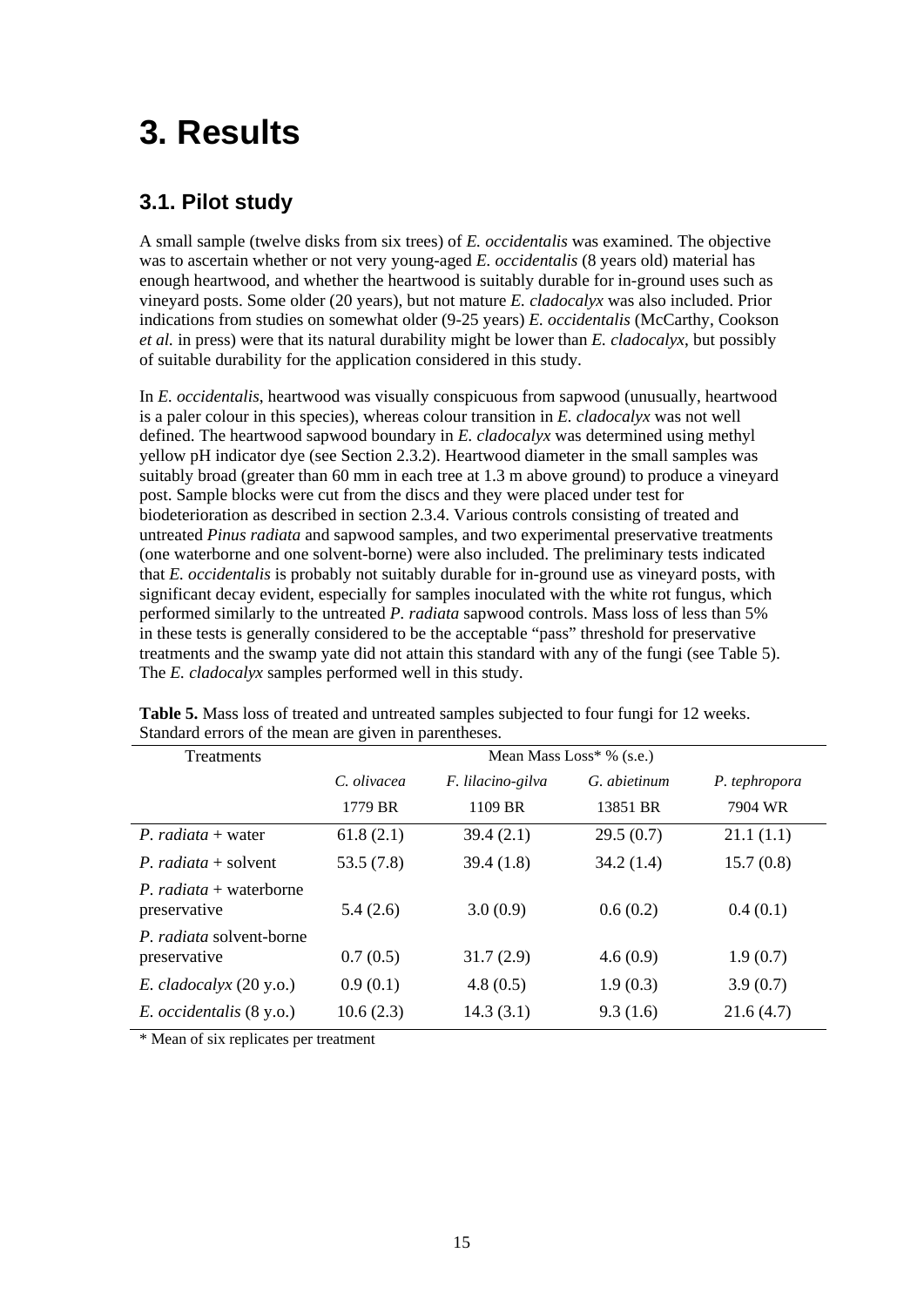### <span id="page-25-0"></span>**3.2.** *E. cladocalyx –* **sugar gum**

#### **3.2.1. Growth traits**

There were significant differences for DBHOB (Fpr.<0.001) between ROPs (regions of provenance), provenances and families within provenances for the whole of trial population (n=1600) (see Table 6). Coefficients of additive and phenotypic variance of the trial population were low and high respectively, but the converse was true for the selected trees, reflecting the bias in the sampling strategy. The heritability estimate for the whole population was 0.26 (s.e. 0.08) but was also much higher for the cored subpopulation. The Flinders Chase and NE Wirrabara Forest provenances had particularly good diameter growth (see Figure 1). The mean DBH of dominant stems was 12 cm with a standard deviation of 3 cm.

**Figure 1.** DBHOB for whole of Benalla trial. [Eyre Pa = green: Kangaroo Is. = blue: S. Flinders Ra. = orange]. Standard errors of difference of provenance means are 0.81 and 0.70 cm for the core samples and whole of trial respectively.



Trees for the coring study were selected on the basis of their potential to make a vineyard post (see methods). This sample population  $(n=230)$  had a mean DBH of dominant stems of 15 cm with a standard deviation of 3 cm. There were significant differences (Fpr.  $\leq 0.001$ ) at the ROP and family levels for bark thickness; South Flinders trees had significantly thicker bark (gauged by standard errors of difference) than either Kangaroo Island or Eyre Peninsula (1.4  $> 1.1 \approx 0.9$  cm radial thickness respectively). There was no significant difference between heartwood and sapwood symmetry along the axis in the north-south direction in which the cores were taken.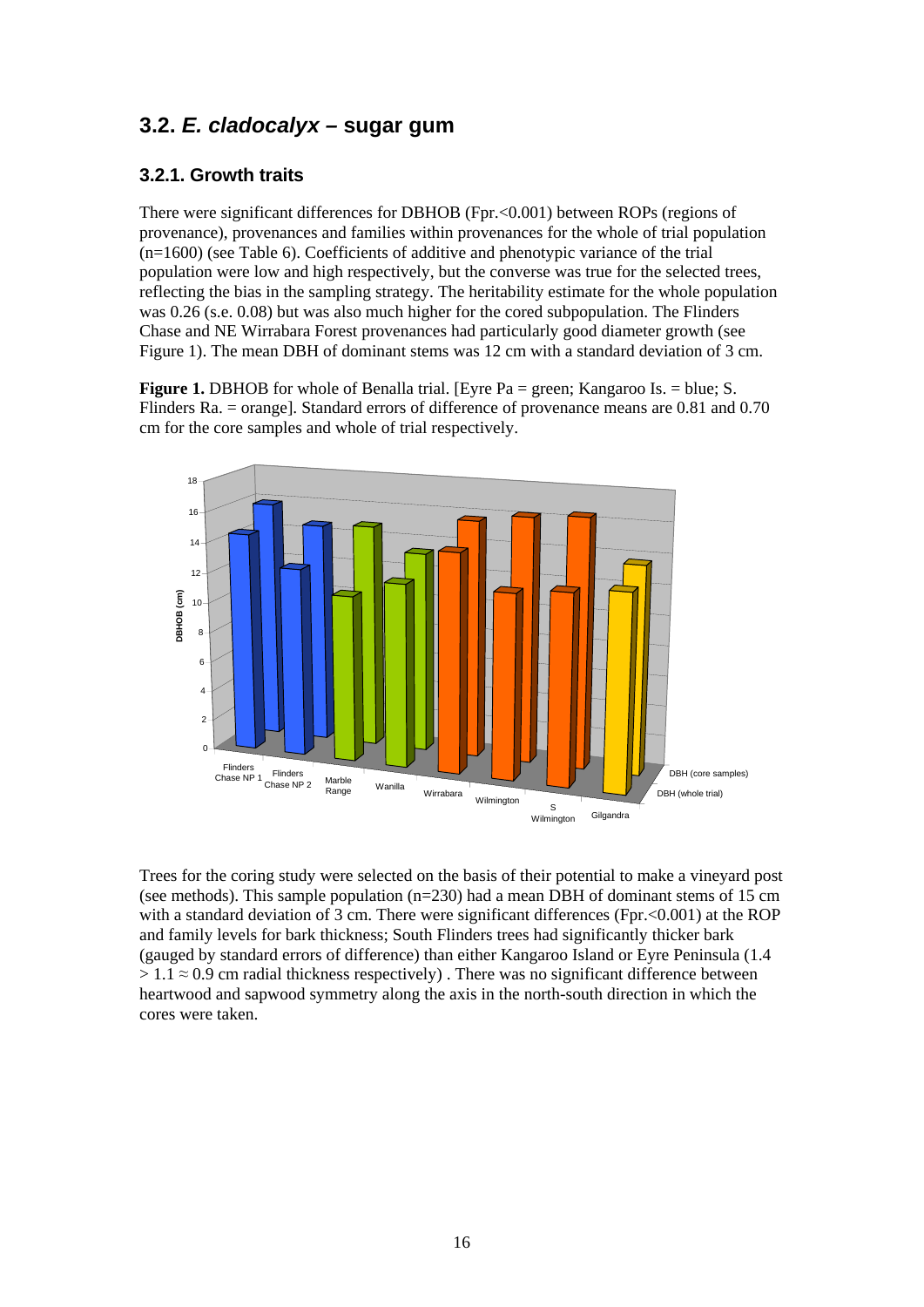<span id="page-26-0"></span>

| Provenance                   | % heart mass<br>loss (F.<br>lilacino-<br>gilva) [1109] | % heart<br>mass loss<br>(P. teph.)<br>[7904] | % heart<br>mass loss<br>(G.<br><i>abietinum</i> )<br>[13851] | <b>DBHOB</b><br>(core<br>samples)<br>cm | <b>DBHOB</b><br>(whole)<br>trial) cm | <b>Bark</b><br>thickness<br>(cm) | Basic<br>density<br>heart<br>$\text{(kgm}^3)$ | Basic<br>density sap<br>$(kgm-3)$ | Basic<br>density<br>wood<br>$\text{(kgm}^3)$ | Methanol<br>extractives (%<br>of heart weight) | Heart %<br>of<br><b>DBHUB</b> | Heart %<br>of<br><b>DBHOB</b> |
|------------------------------|--------------------------------------------------------|----------------------------------------------|--------------------------------------------------------------|-----------------------------------------|--------------------------------------|----------------------------------|-----------------------------------------------|-----------------------------------|----------------------------------------------|------------------------------------------------|-------------------------------|-------------------------------|
| <b>South Flinders Ranges</b> |                                                        |                                              |                                                              |                                         |                                      |                                  |                                               |                                   |                                              |                                                |                               |                               |
| Gilgandra (planted)          | 6.0                                                    | 2.4                                          | 1.8                                                          | 13.7                                    | 12.8                                 | 2.5                              | 688                                           | 674                               | 683                                          | 15                                             | 51                            | 41                            |
| S Wilmington                 | 6.3                                                    | 3.9                                          | 2.7                                                          | 16.4                                    | 12.5                                 | 2.9                              | 718                                           | 687                               | 707                                          | 11                                             | 65                            | 54                            |
| Wilmington                   | 8.3                                                    | 3.5                                          | 2.9                                                          | 16.2                                    | 12.1                                 | 2.7                              | 701                                           | 679                               | 693                                          | 11                                             | 63                            | 53                            |
| Wirrabara                    | 9.7                                                    | 4.8                                          | 3.9                                                          | 15.7                                    | 14.4                                 | $2.5\,$                          | 716                                           | 680                               | 702                                          | $12\,$                                         | 64                            | 54                            |
| <b>Eyre Peninsula</b>        |                                                        |                                              |                                                              |                                         |                                      |                                  |                                               |                                   |                                              |                                                |                               |                               |
| Marble Range                 | 12.0                                                   | 5.2                                          | 2.8                                                          | 14.8                                    | 11.0                                 | 1.7                              | 683                                           | 653                               | 670                                          | 12                                             | 57                            | 51                            |
| Wanilla                      | 11.8                                                   | 4.9                                          | 3.4                                                          | 13.3                                    | 12.1                                 | 2.2                              | 671                                           | 644                               | 661                                          | 11                                             | 57                            | 48                            |
| <b>Kangaroo Island</b>       |                                                        |                                              |                                                              |                                         |                                      |                                  |                                               |                                   |                                              |                                                |                               |                               |
| Flinders Chase NP 1          | 14.5                                                   | 13.0                                         | 9.3                                                          | 15.8                                    | 14.5                                 | $2.0\,$                          | 681                                           | 684                               | 683                                          | $\overline{7}$                                 | $42\,$                        | 36                            |
| Flinders Chase NP 2          | 13.7                                                   | 7.2                                          | 5.0                                                          | 14.6                                    | 12.5                                 | 2.2                              | 710                                           | 695                               | 701                                          | 9                                              | 43                            | 37                            |
| Grand mean                   | 11.9                                                   | 6.13                                         | 2.4                                                          | 13.2                                    | 12.8                                 | 2.5                              | 673                                           | 639                               | 661                                          | 12                                             | 62                            | 51                            |
| s.e.d                        | 2.9                                                    | 2.4                                          | 1.8                                                          | 0.81                                    | 0.70                                 | 0.37                             | 13                                            | 13                                | 12                                           | 0.72                                           | 3.9                           | 3.6                           |
| <b>ROP</b>                   | < 0.001                                                | < 0.001                                      | < 0.001                                                      | < 0.001                                 | < 0.001                              | < 0.001                          | < 0.001                                       | < 0.001                           | < 0.001                                      | < 0.001                                        | < 0.001                       | < 0.001                       |
| Prov. within ROP             | 0.5                                                    | 0.02                                         | 0.02                                                         | < 0.001                                 | < 0.001                              | 0.213                            | 0.004                                         | 0.605                             | 0.064                                        | 0.003                                          | 0.272                         | 0.221                         |
| Family within prov.          | 0.092                                                  | < 0.001                                      | < 0.001                                                      | < 0.001                                 | < 0.001                              | < 0.001                          | 0.002                                         | 0.04                              | < 0.001                                      | 0.057                                          | 0.007                         | < 0.001                       |
| $h^2$ (s.e.)                 | 0.13(0.14)                                             | 0.52(0.11)                                   | 0.58(0.10)                                                   | 0.59(0.08)                              | 0.26(0.08)                           | 0.43(0.11)                       | 0.41(0.10)                                    | 0.23(0.12)                        | 0.39                                         | 0.25(0.13)                                     | 0.30                          | 0.38                          |
| CVp                          | 0.75                                                   | 1.15                                         | 1.28                                                         | 0.18                                    | 0.29                                 | 0.49                             | 0.06                                          | 0.06                              | 0.05                                         | 0.23                                           | 0.28                          | 0.29                          |

**Table 6.** Trait means, significance of effects (F probabilities) and genetic parameters for *E. cladocalyx*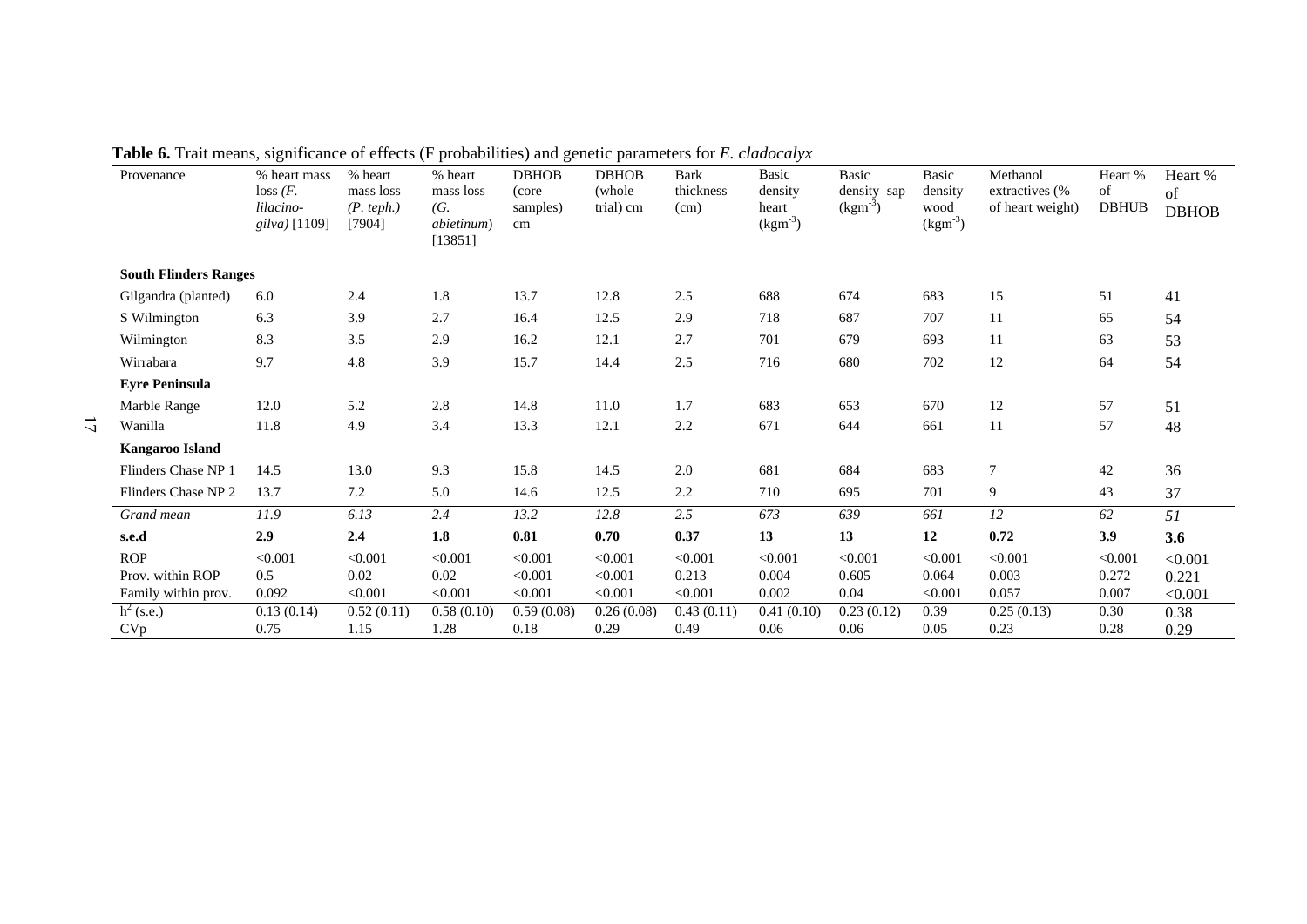#### <span id="page-27-0"></span>**3.2.2. Heartwood proportion**

Heartwood diameter was expressed as a proportion of DBHOB and DBHUB for each tree. There were significant differences between ROPs and families (nested within provenances within ROPs), but not between families for both proportions (Table 6). Figure 2 shows that the South Flinders Ranges provenances have significantly more heartwood as a percentage of DBH than the Kangaroo Island material, and slightly more than the Eyre Peninsula provenances. Heritability (family with provenance) was estimated at 0.38 and 0.30 for heartwood percentage of DBHOB and DBHUB respectively, and the phenotypic coefficient of variation  $(CV_p)$  28 and 29% respectively, indicating good prospects for the genetic improvement of this trait. Mean heartwood DBH for the sampled trees was 72 mm, with Kangaroo Island and South Flinders Ranges. ROPs having 58 and 82 mm respectively.

**Figure 2.** Provenance heartwood DBH as a percentage of DBHOB within region-ofprovenance [Eyre Pa = green; Kangaroo Is. = blue; S. Flinders Ra. = orange]. Error bars show average standard errors of difference of provenance means.

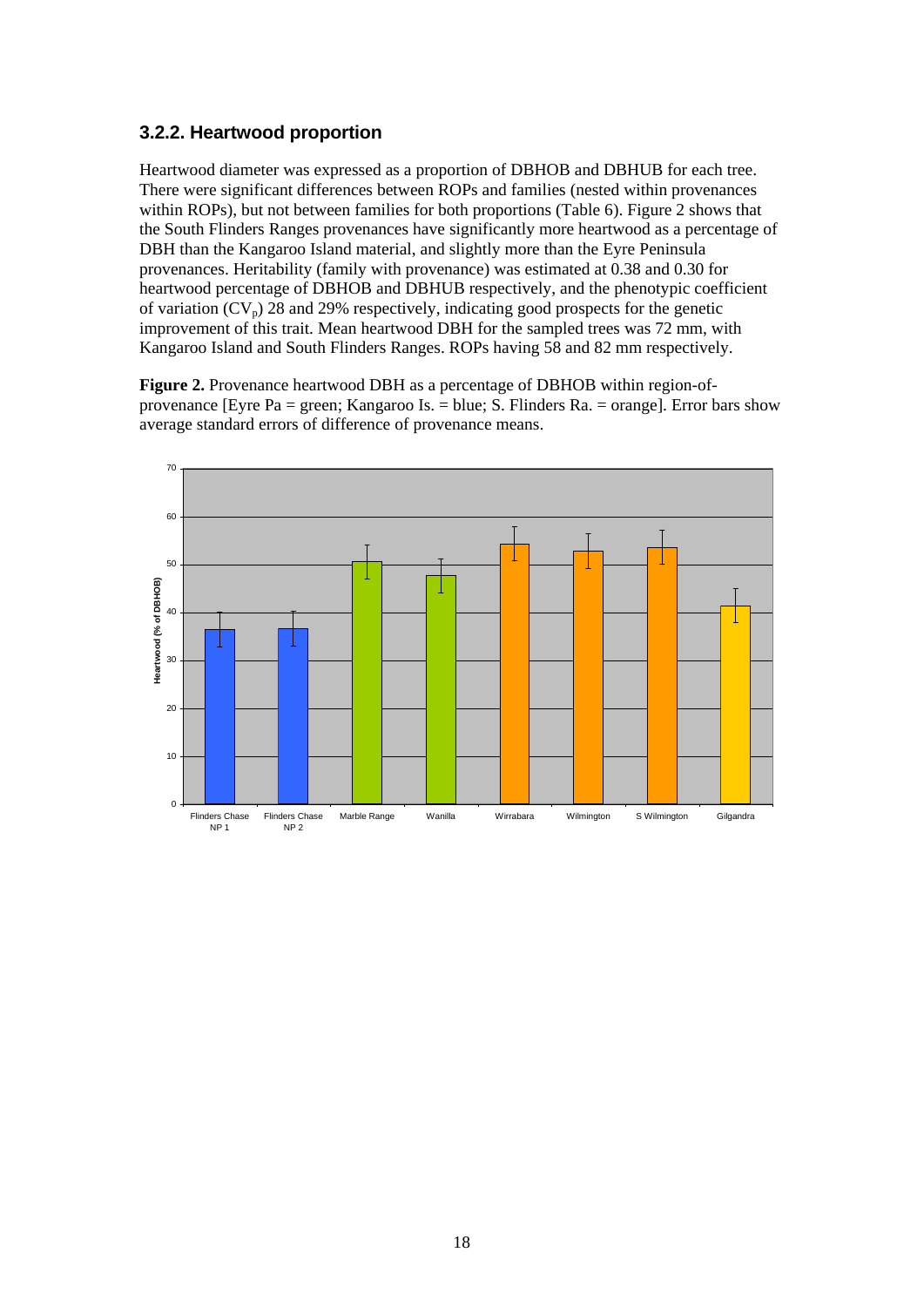#### <span id="page-28-0"></span>**3.2.3. Basic density**

Significant differences between regions-of provenance exist for heartwood, sapwood and whole-of core basic density (F pr.  $\langle 0.001 \rangle$ , though the significance of the effect at the family level is higher for heartwood than sapwood basic density (see Figure 3). The Eyre Peninsula was markedly less dense than the Kangaroo Island and South Flinders Ranges material. Sapwood was less dense (640 kg m<sup>-3</sup>) than heartwood (mean 670 kg m<sup>-3</sup>) for all provenances with mean density 660 kg m<sup>-3</sup>. Heartwood basic density was moderately heritable  $h^2 = 0.41$ (0.10) whereas sapwood BD was less so  $h^2 = 0.23$  (0.12). Phenotypic variation in this trait was low:  $CVp = 5\%$ .

**Figure 3.** Basic density of heartwood and sapwood for *E. cladocalyx* provenances. Average standard errors of difference for both heartwood and sapwood means are 13 kg  $m<sup>3</sup>$ .



#### **3.2.4. Methanol heartwood extractives**

Mean methanol extractive content for the sample set was 12%, with strong region-ofprovenance and provenance differences (F  $Pr$ , <0.003), and weakly significant family-withinprovenance effects (F pr.=0.06). The South Flinders Ranges and Eyre Peninsula provenances had a much higher proportion of heartwood extractives than the Kangaroo Island provenances (see Figure 4). The overall extractive content is high compared with less-durable species such as *E. globulus*. Heritability is estimated at 0.25 and CVp is 0.23. The mean extractive content of the Gilgandra seedlot (a 4-tree sample) ranked marginally higher than any of the family samples, the nearest being a S. Wilmington family at 13.9%. All 11 of the Kangaroo Island families are ranked in the bottom 14 of 50 families, the lowest family mean extractive content being 6.3%.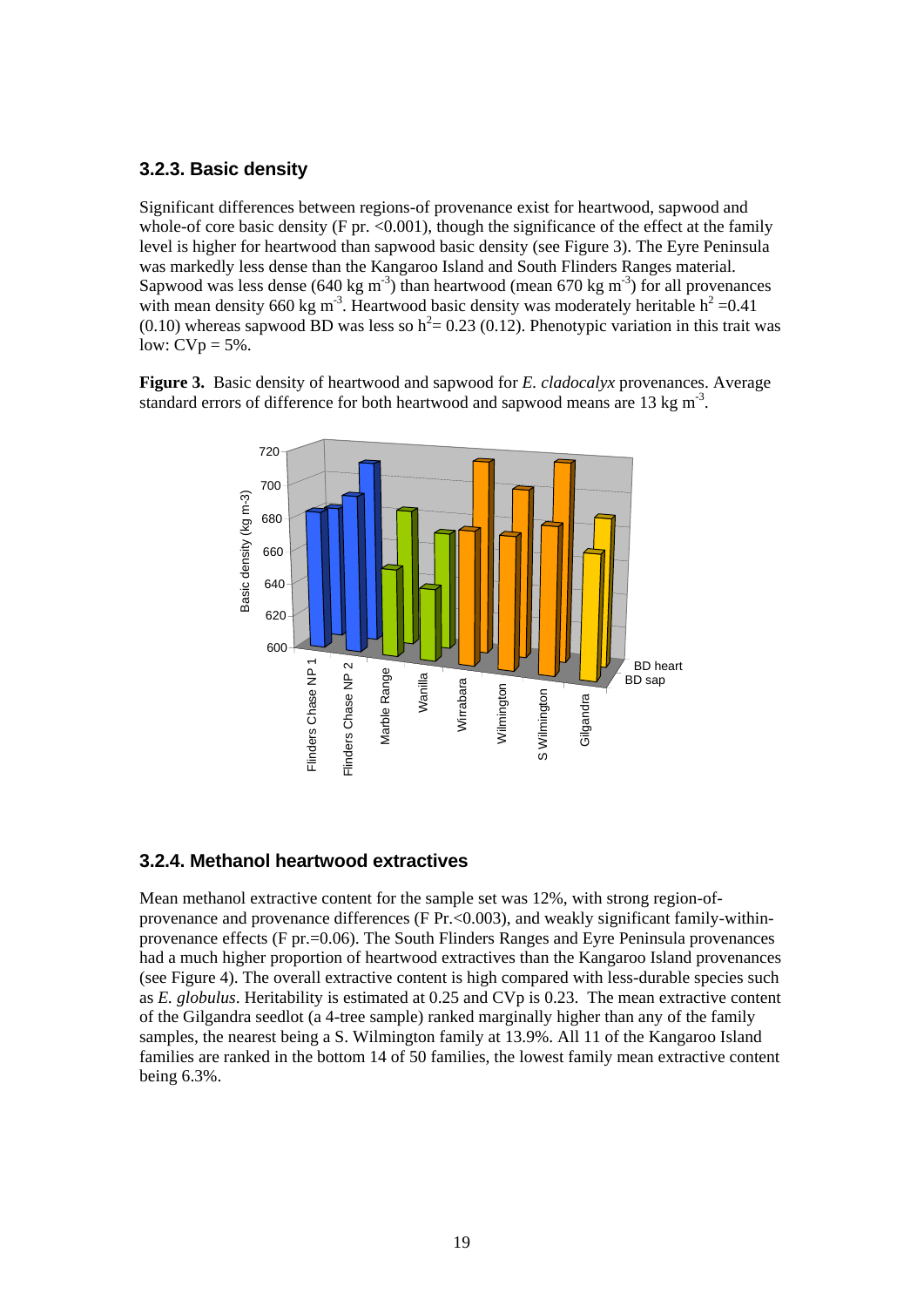

<span id="page-29-0"></span>**Figure 4.** *E. cladocalyx* heartwood methanol extractives (percentage of heartwood by weight)

#### **3.2.5. Mass loss**

The mass loss results indicate differential responses of provenances to the three different fungi, though overall, mass loss was low to moderate, with better families from the South Flinders Ranges having less than 5% mass loss for all three fungi. The most aggressive fungus, *F. lilacino-gilva [1109],* was a brown rot. The Kangaroo Island provenances (two from Flinders Chase) were the least decay resistant to the three fungi (see Fig. 5). Heritability estimates for *P. tephropora* and *G. abietinum* were high (0.52 and 0.58 respectively) while the estimate for *F. lilacino-gilva* was low with a high standard error 0.13 (0.14). While there is a large amount of variation within provenances for decay resistance to *F. lilacino-gilva* (appearing as a highly significant F probability at the ROP stratum in Table 6), there is little family-within-provenance variation.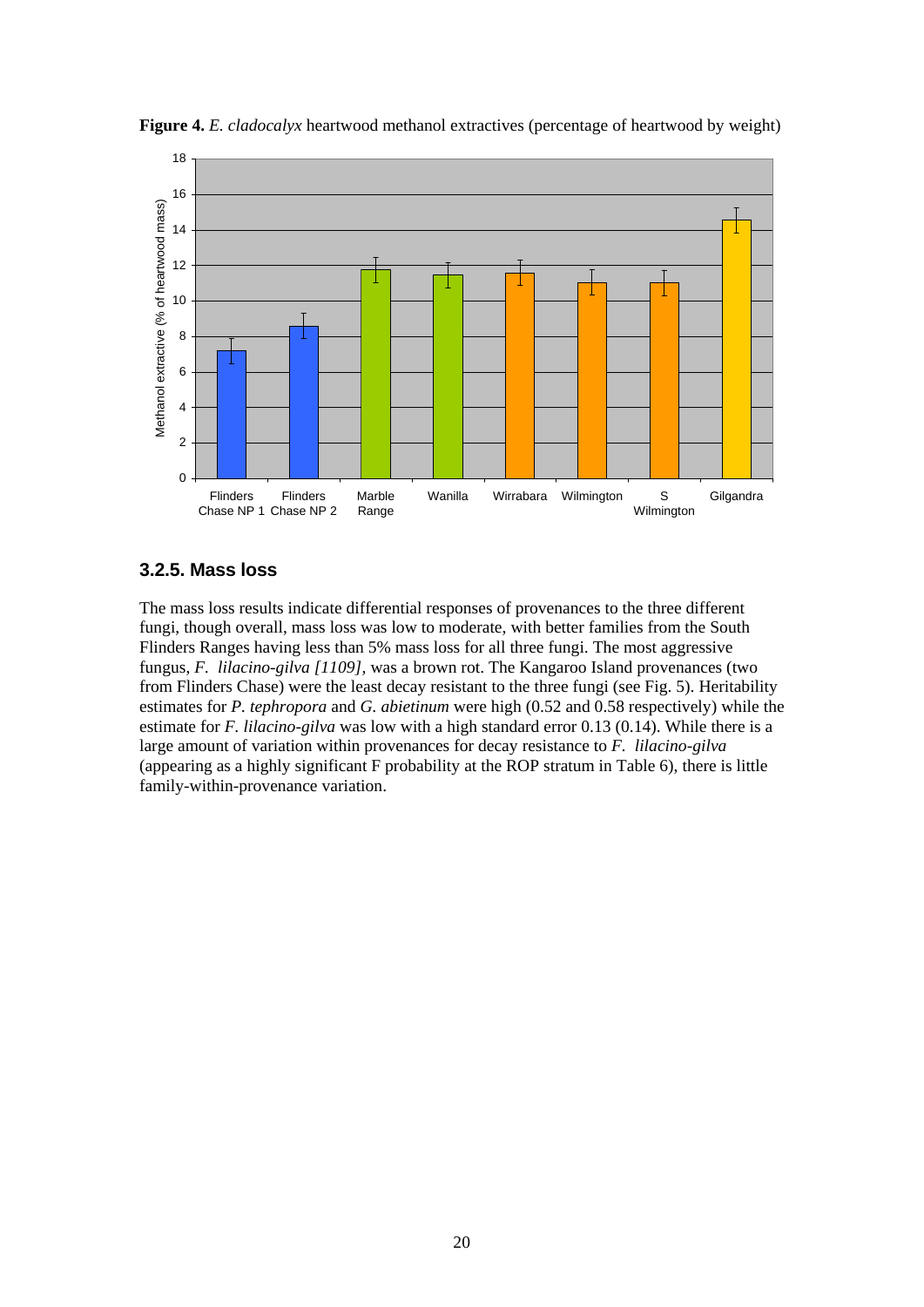<span id="page-30-0"></span>**Figure 5**. Percentage mass loss of *E. cladocalyx* heartwood samples exposed to two brown and one white rot fungus. Average standard errors of difference are 2.9% 2.4% and 1.8% for *F. lilacino-gilva*, *P. tephropora* and *G. abietinum* respectively.



#### **3.2.6. Genetic correlations**

Genetic correlations (Table 7) between mass loss resulting from the three fungi were all positive, with *P. tephropora* [7904] (the white rot) very strongly correlated to the two brown rots. The correlation between 1109 and 13851 was not as strong, and with a high standard error. Correlations involving 1109 could not be determined in some cases, and had high associated standard errors in others. However, there was a very strong negative correlation between 1109 and DBHOB (larger trees are less susceptible to decay). Decay and heartwood extractive percentage were moderately strongly and negatively correlated to heartwood basic density for both of 13851 and 7904 (i.e. denser wood and wood with a higher extractive content were less susceptible to decay). Heartwood basic density was weakly negatively correlated with heartwood proportion, DBHOB and bark thickness.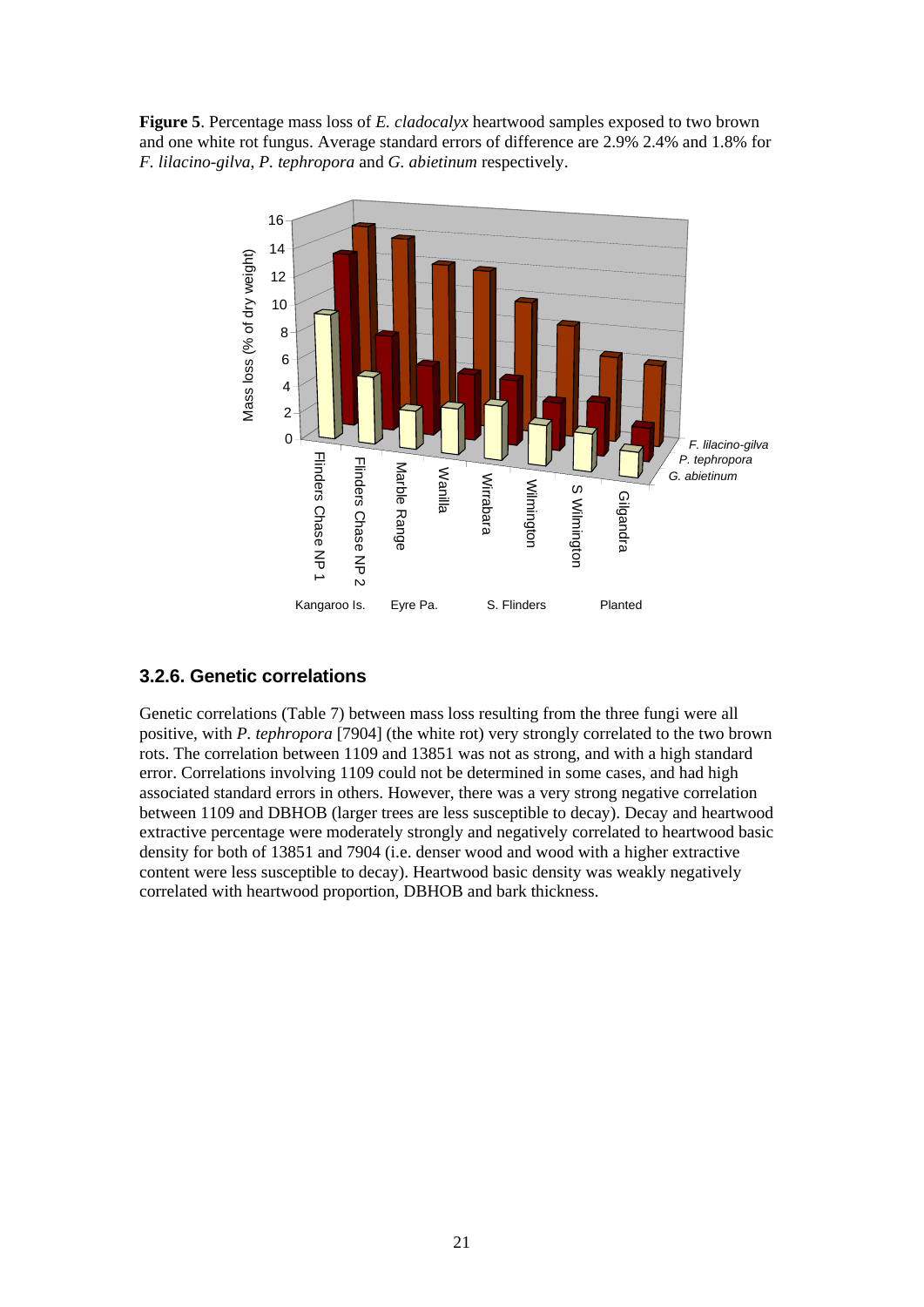|                            | Decay 1385: | Decay 7904 | Decay 1109 | Basic density of<br>heartwood | Extractive | heartwood % of dbhub | heartwood % of dbhob | DBHOB |
|----------------------------|-------------|------------|------------|-------------------------------|------------|----------------------|----------------------|-------|
| Decay7904                  | 0.95        |            |            |                               |            |                      |                      |       |
| Decay1109                  | 0.33        | 1.04       |            |                               |            |                      |                      |       |
| Basic density of heartwood | $-0.67$     | $-0.54$    | 0.09       |                               |            |                      |                      |       |
| Extractive                 | $-0.61$     | $-0.44$    | $-0.14$    | 0.20                          |            |                      |                      |       |
| Heartwood % of DBHUB       | 0.08        | $-0.69$    | $\ast$     | $-0.19$                       | $-0.00$    |                      |                      |       |
| Heartwood % of DBHOB       | 0.16        | $-0.46$    | $\ast$     | $-0.11$                       | $-0.01$    | 0.98                 |                      |       |
| <b>DBHOB</b>               | 0.15        | $-0.40$    | $-1.02$    | $-0.16$                       | $-0.42$    | 0.50                 | 0.44                 |       |
| Bark thickness             | $-0.20$     | $-0.57$    | $-0.21$    | $-0.08$                       | $-0.19$    | $-0.34$              | $-0.54$              | 0.39  |
| <b>Standard errors</b>     |             |            |            |                               |            |                      |                      |       |
| Decay7904                  | 0.12        |            |            |                               |            |                      |                      |       |
| Decay1109                  | 0.44        | 0.28       |            |                               |            |                      |                      |       |
| Basic density of heartwood | 0.20        | 0.14       | $-0.46$    |                               |            |                      |                      |       |
| Extractive                 | 0.27        | 0.28       | 0.55       | 0.31                          |            |                      |                      |       |
| Heartwood % of DBHUB       | 0.35        | 0.22       | ∗          | 0.33                          |            |                      |                      |       |
| Heartwood % of DBHOB       | 0.32        | 0.24       | $\ast$     | 0.29                          | 0.36       | 0.02                 |                      |       |
| <b>DBHOB</b>               | 0.24        | 0.20       | 0.27       | 0.25                          | 0.26       | 0.21                 | 0.21                 |       |
| Bark thickness             | 0.27        | 0.23       | 0.46       | 0.28                          | 0.33       | 0.33                 | 0.24                 | 0.21  |
|                            |             |            |            |                               |            |                      |                      |       |

<span id="page-31-0"></span>**Table 7.** Genetic correlations (upper triangle) with standard errors (lower triangle) between pairs of traits in *E. cladocalyx*

## **3.3. Spotted gums** *- Corymbia* **spp.**

 $\mathbf{I}$ 

Results of analyses are given in Table 8a for Yarralumla and 8b for Holbrook. Note that due to the relatively higher number of samples of CC and CM cf. CH at Yarralumla, s.e.d.s between pairs of species level differ appreciably and are given separately in Table 8a (average s.e.d.s are given elsewhere in the report). Replication at the provenance level at the Yarralumla site is in many cases very low, contributing to high standard errors.

The results of the initial biodeterioration study on the Yarralumla site clearly showed that young aged wood of the spotted gums lack sufficient resistance to decay for the target product, so it was decided not to carry out further biodeterioration determinations on the Holbrook samples. However, the spotted gums are of interest for sawn timber production, so the heartwood proportion and basic density determinations proceeded, because these are also target traits for sawlogs.

#### **3.3.1. Heartwood proportion**

There were significant differences between species and provenances within species for DBHOB at Yarralumla, but there were no significant species or provenance differences, and no significant between-family differences, at Holbrook. There was also a significant difference between provenances for DBHUB at Yarralumla, but no differences at Holbrook. Mean DBHOB and DBHUB of sampled trees (respectively) was 12.8 and 10.8 cm at Yarralumla and 19.2 and 16.5 cm at Holbrook, reflecting the extra year's growth and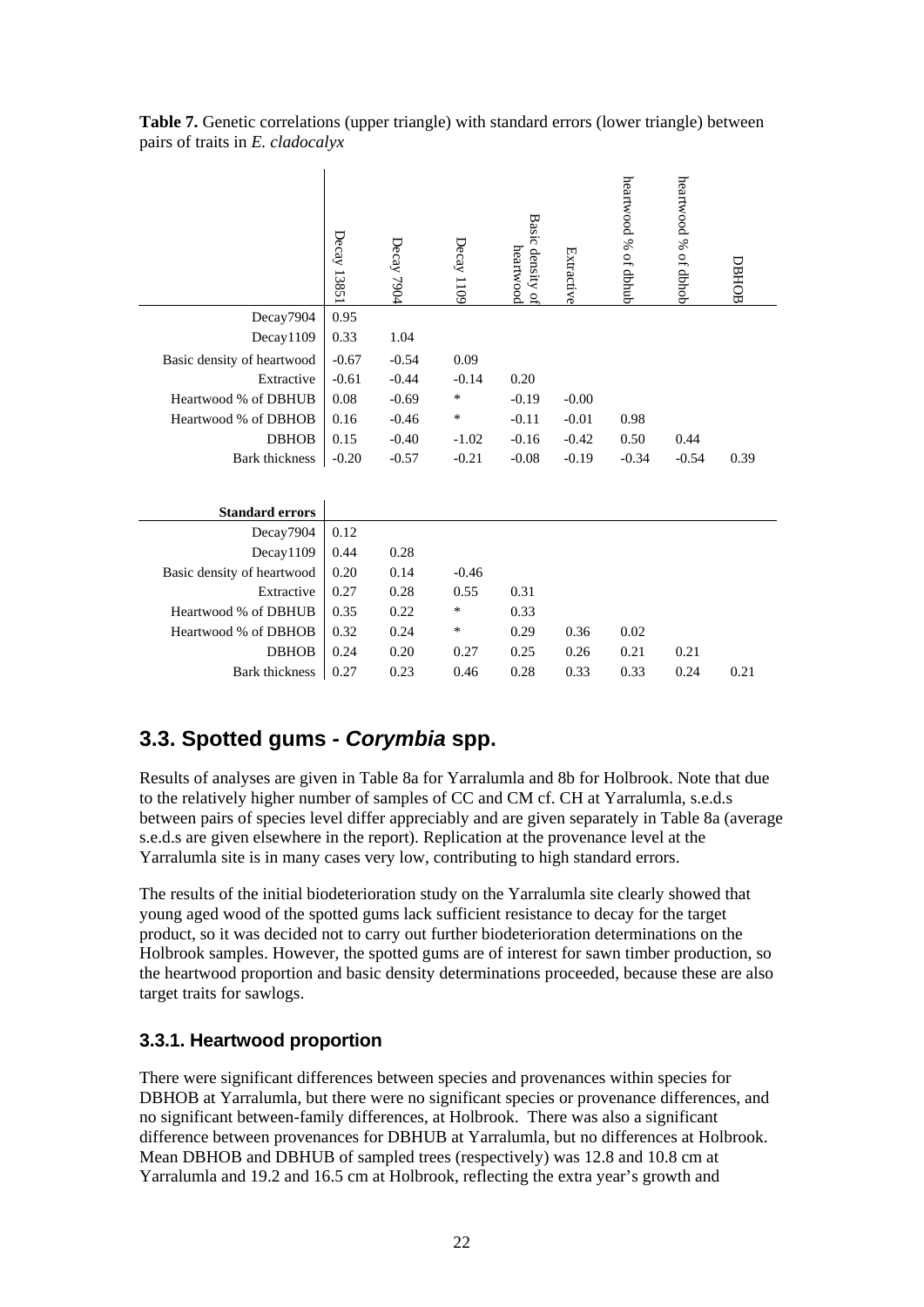<span id="page-32-0"></span>probably higher site productivity at Holbrook. Mean heartwood proportion was 54% (s.e. 4%) at the Holbrook site and 39% (s.e. 12%) at Yarralumla. These proportions correspond to mean heartwood DBH of 88 mm at Jayfields and 47 mm at Yarralumla. The *Corymbia citriodora*  species grouping (predominantly composed of CCV with a few CCC entries at Yarralumla and entirely CCV at Holbrook) had significantly more heartwood as a proportion of DBH than CM at both sites. Figure 6 shows that heartwood diameter at breast height is actually greater for CC than CM at both sites. There is a very weak phenotypic correlation between this pair of traits (Table 9).

**Figure 6.** *Corymbia* heartwood diameter and DBHOB at two sites**:** each pair of bars shows heartwood diameter at breast height and DBHOB respectively. CH=stipple: CM=solid: CC=diagonal stripe



#### **3.3.2. Basic density**

There were significant differences between provenances for both heartwood and sapwood and between species for sapwood basic density at Yarralumla (Table 7a). At Holbrook there were significant differences between species and provenances within species for both heartwood and sapwood basic density, and also for heartwood at the provenance level. The sapwood was consistently denser than the heartwood at both sites (basic density of 664 and 607 kg  $m<sup>-3</sup>$  at Yarralumla and  $683$  and  $661$  kg m<sup>-3</sup> at Holbrook). At the species level, CCC/V had significantly denser sapwood than CM at both sites, and this was also true for heartwood at Holbrook but not statistically significant at Yarralumla.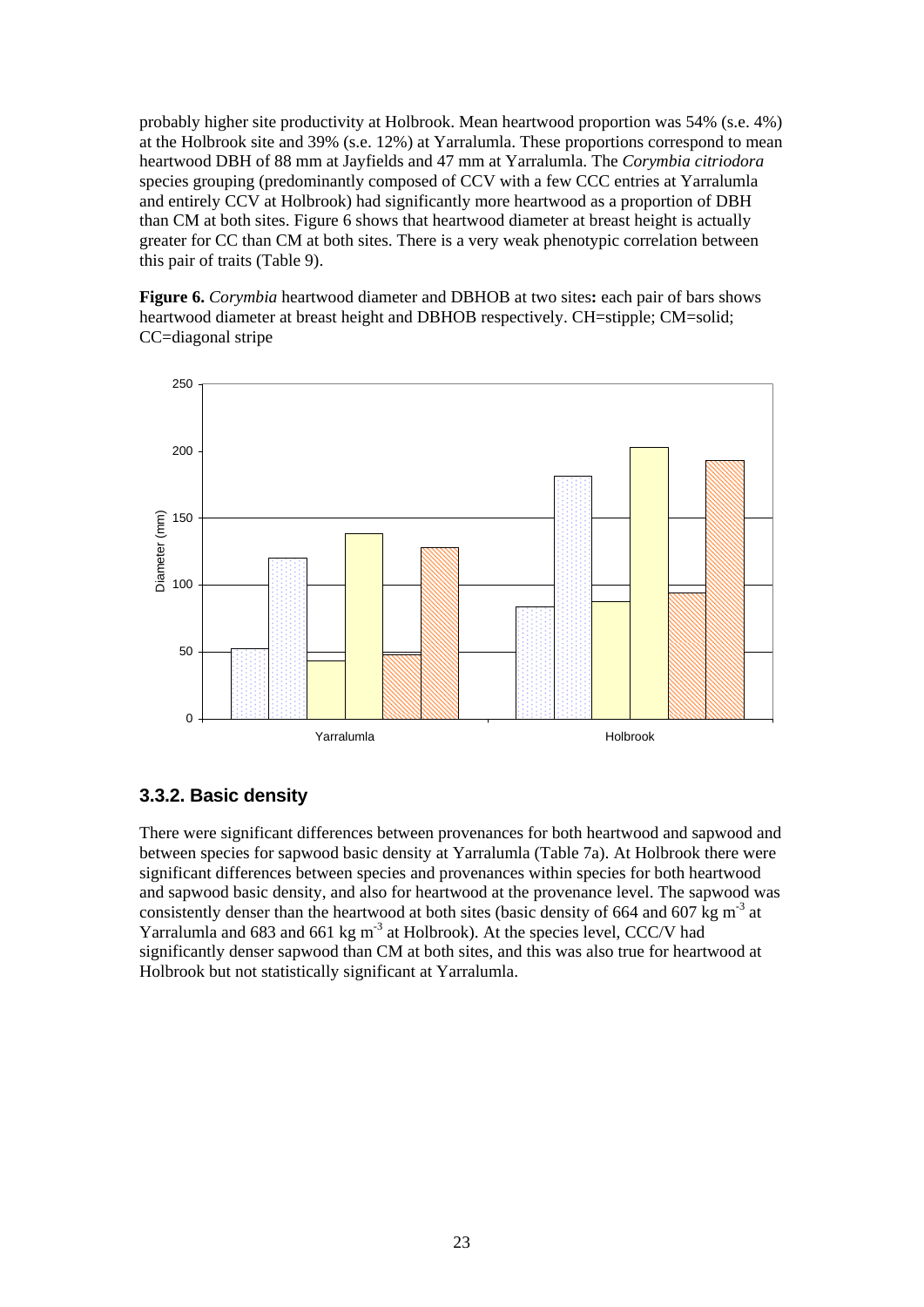<span id="page-33-0"></span>

| Species           | Provenance (listed<br>north to south) | % heart<br>mass loss<br>$(F.$ lilacino-<br>gilva) $1109$ | % heart<br>mass loss $(P,$<br><i>tephropora</i> )<br>7904 | % heart<br>mass loss<br>(G.<br>abietinum)<br>13851 | Heart%<br>of<br><b>DBHUB</b> | <b>DBHOB</b><br>(mm) | <b>DBHUB</b><br>(mm) | Basic density<br>wood $(kgm-3)$ | BD sap<br>$(kgm-3)$ | <b>BD</b> Heart<br>$(kgm-3)$ | Methanol<br>extractive<br>$s$ (% of<br>heart<br>weight) |
|-------------------|---------------------------------------|----------------------------------------------------------|-----------------------------------------------------------|----------------------------------------------------|------------------------------|----------------------|----------------------|---------------------------------|---------------------|------------------------------|---------------------------------------------------------|
| CCC               | Herberton                             | 15.0                                                     | 8.8                                                       | $\ast$                                             | 41%                          | 105                  | 91                   | 733                             | 741                 | 697                          | 10.1%                                                   |
| CCC               | Monto CCC                             | $\ast$                                                   | $\ast$                                                    | $\ast$                                             | 39%                          | 92                   | 68                   | 644                             | 639                 | 640                          | 11.0%                                                   |
| <b>CCV</b>        | Monto CCV                             | 19.6                                                     | 5.2                                                       | 13.45                                              | 46%                          | 136                  | 107                  | 680                             | 708                 | 647                          | 16.9%                                                   |
| <b>CCV</b>        | Saddler Springs                       | 22.4                                                     | 5.9                                                       | 1.8                                                | 38%                          | 123                  | 98                   | 676                             | 697                 | 642                          | 15.7%                                                   |
| <b>CCV</b>        | Mt Hutton                             | 17.6                                                     | 15.4                                                      | 4.3                                                | 41%                          | 113                  | 99                   | 675                             | 739                 | 620                          | 11.0%                                                   |
| <b>CCV</b>        | Woondum SF                            | 27.7                                                     | 5.5                                                       | $\ast$                                             | 41%                          | 113                  | 96                   | 641                             | 654                 | 607                          | 12.9%                                                   |
| <b>CCV</b>        | <b>Richmond Range SF</b>              | 18.2                                                     | 7.8                                                       | 7.84                                               | 52%                          | 151                  | 119                  | 657                             | 722                 | 593                          | 12.5%                                                   |
| <b>CH</b>         | <b>Braemer SF</b>                     | 21.1                                                     | 10.9                                                      | 14.52                                              | 49%                          | 123                  | 101                  | 614                             | 655                 | 574                          | 10.3%                                                   |
| <b>CCV</b>        | Paddys Land SF                        | 19.4                                                     | 19.0                                                      | 8.26                                               | 45%                          | 137                  | 117                  | 628                             | 672                 | 577                          | 10.6%                                                   |
| CM                | Yarrat SF Taree                       | 21.4                                                     | 45.1                                                      | 1.14                                               | 40%                          | 154                  | 119                  | 649                             | 685                 | 624                          | 8.5%                                                    |
| CM                | Curryall SF                           | 12.3                                                     | 9.0                                                       | 1.58                                               | 36%                          | 136                  | 109                  | 627                             | 642                 | 623                          | 13.3%                                                   |
| ${\rm CM}$        | Wingello SF                           | 31.8                                                     | 4.2                                                       | 39.09                                              | 31%                          | 119                  | 96                   | 586                             | 591                 | 560                          | 6.0%                                                    |
| <b>CM</b>         | Kiola SF                              | 30.2                                                     | 25.5                                                      | 23.55                                              | 25%                          | 160                  | 126                  | 622                             | 605                 | 648                          | 8.7%                                                    |
| CM                | Mumbula SF                            | 38.3                                                     | $\ast$                                                    | $\ast$                                             | 16%                          | 144                  | 113                  | 607                             | 542                 | 526                          | 10.5%                                                   |
| CM                | Mottle Range                          | 49.3                                                     | 15.5                                                      | 42.49                                              | $\ast$                       | 120                  | $\ast$               | 562                             | $\ast$              | 530                          | 5.7%                                                    |
| <b>Trial mean</b> |                                       | 24.59                                                    | 13.66                                                     | 14.37                                              | 39%                          | 128                  | 104                  | 640                             | 664                 | 607                          | 10.9%                                                   |
|                   | Av. s.e.d. between provenances        | 8.541                                                    | 10.33                                                     | 9.539                                              | 12%                          | 1.48                 | 13                   | 34                              | 33                  | 43                           | 3.1%                                                    |
| Species           |                                       |                                                          |                                                           |                                                    |                              |                      |                      |                                 |                     |                              |                                                         |
| CC                |                                       | 19.75                                                    | 13.63                                                     | 7.49                                               | 43%                          | 12.8                 | 108.3                | 666                             | 696                 | 618                          | 12.4%                                                   |
| $\rm CH$          |                                       | 21.12                                                    | 10.91                                                     | 14.52                                              | 51%                          | 12.0                 | 101.4                | 609                             | 650                 | 576                          | 10.0%                                                   |
| CM                |                                       | 23.87                                                    | 18.69                                                     | 15.13                                              | 31%                          | 14.3                 | 116.2                | 616                             | 627                 | 604                          | 10.5%                                                   |
| s.e.d. CH         |                                       | 4.98                                                     | 6.30                                                      | 6.91                                               | 8%                           | $\overline{1.2}$     | 10.1                 | $\overline{23}$                 | $\overline{27}$     | $\overline{29}$              | 2.2%                                                    |
| s.e.d. CM-CC      |                                       | 3.26                                                     | 4.50                                                      | 4.91                                               | 4%                           | 0.6                  | 5.5                  | 12                              | 15                  | 16                           | 1.1%                                                    |
|                   | F prob. (prov. within sp.)            | 0.033                                                    | 0.014                                                     | 0.009                                              | 0.838                        | 0.002                | 0.016                | < 0.001                         | 0.014               | 0.015                        | 0.025                                                   |
| F prob. (species) |                                       | 0.672                                                    | 0.326                                                     | 0.118                                              | 0.009                        | 0.018                | 0.23                 | 0.024                           | < 0.001             | 0.307                        | 0.105                                                   |

**Table 8a.** Trait means and significance of effects (F probabilities) for spotted gum species and provenances at Yarralumla. CC= *C. citriodora* subspp. *citriodora* and *variegata*, CM= *C. maculata*, CH= *C. henryi.*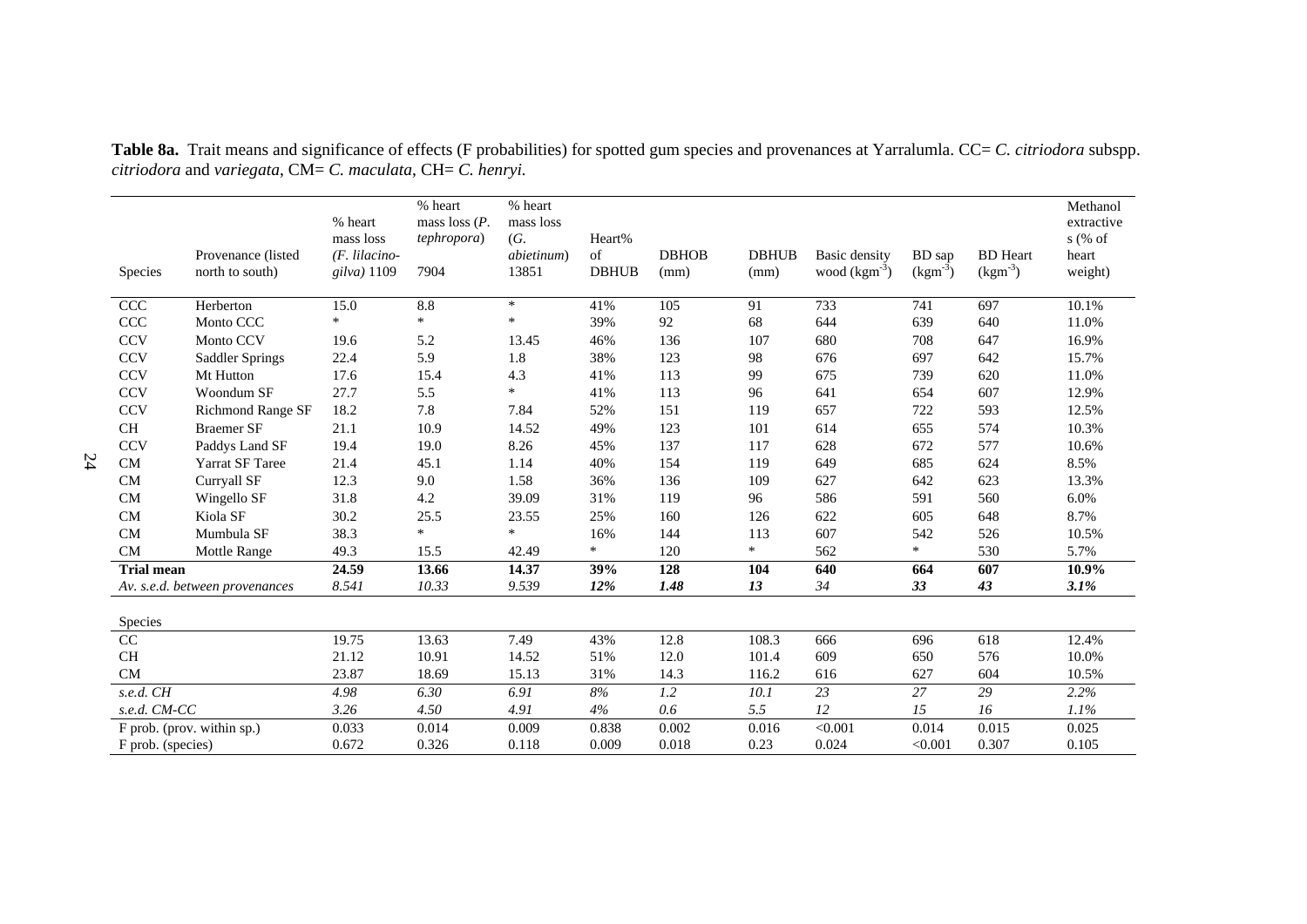<span id="page-34-0"></span>

| Species           | Provenance                     | Heart% of<br><b>DBHUB</b> | <b>DBHOB</b><br>(mm) | <b>DBHUB</b><br>(mm) | Basic density<br>wood $(kgm-3)$ | BD sap<br>$\text{(kgm}^3)$ | <b>BD</b><br>$Heart(kgm-3)$ |
|-------------------|--------------------------------|---------------------------|----------------------|----------------------|---------------------------------|----------------------------|-----------------------------|
| <b>CH</b>         | Myrtle Ck                      | 54%                       | 175                  | 144                  | 691                             | 712                        | 665                         |
| <b>CH</b>         | Ewingar                        | 55%                       | 187                  | 158                  | 679                             | 693                        | 667                         |
| <b>CCV</b>        | <b>Richmond Range SF</b>       | 55%                       | 195                  | 168                  | 693                             | 710                        | 666                         |
| <b>CCV</b>        | W Dalby                        | 57%                       | 188                  | 165                  | 680                             | 670                        | 692                         |
| <b>CCV</b>        | Barkula                        | 62%                       | 200                  | 167                  | 730                             | 756                        | 716                         |
| ${\rm CM}$        | Nelligen                       | 49%                       | 201                  | 173                  | 636                             | 637                        | 635                         |
| CM                | Wingello                       | 48%                       | 203                  | 178                  | 647                             | 652                        | 656                         |
| <b>CM</b>         | Mottle Range                   | 53%                       | 200                  | 171                  | 612                             | 631                        | 593                         |
| <b>Trial mean</b> |                                | 54%                       | 192                  | 165                  | 671                             | 683                        | 661                         |
|                   | Av. s.e.d. between provenances | 4%                        | 11.6                 | 11.7                 | 13                              | 25                         | 26                          |
| Species           |                                |                           |                      |                      |                                 |                            |                             |
| <b>CCV</b>        | <b>CCV</b>                     | 56%                       | 194.3                | 167.21               | 694                             | 706                        | 680                         |
| <b>CH</b>         | <b>CH</b>                      | 55%                       | 182.9                | 152.68               | 684                             | 701                        | 666                         |
| ${\rm CM}$        | ${\rm CM}$                     | 50%                       | 201.2                | 173.45               | 631                             | 640                        | 627                         |
|                   | Av s.e.d. between species      | 2%                        | 6.3                  | 6.33                 | 13                              | 14                         | 14                          |
| Fprob.(species)   |                                | 0.02                      | 0.02                 | 0.01                 | < 0.001                         | < 0.001                    | 0.00                        |
|                   | Fprob.(prov.within sp.)        | 0.59                      | 0.75                 | 0.69                 | 0.16                            | 0.23                       | 0.07                        |
|                   | Fprob.(family within prov.)    | 0.022                     | 0.914                | 0.749                | 0.486                           | 0.804                      | 0.034                       |

**Table 8b.** Trait means and significance of effects (F probabilities) for spotted gum species and provenances at Holbrook. CCV= *C. citriodora* subsp. *variegata*, CM= *C. maculata*, CH= *C. henryi*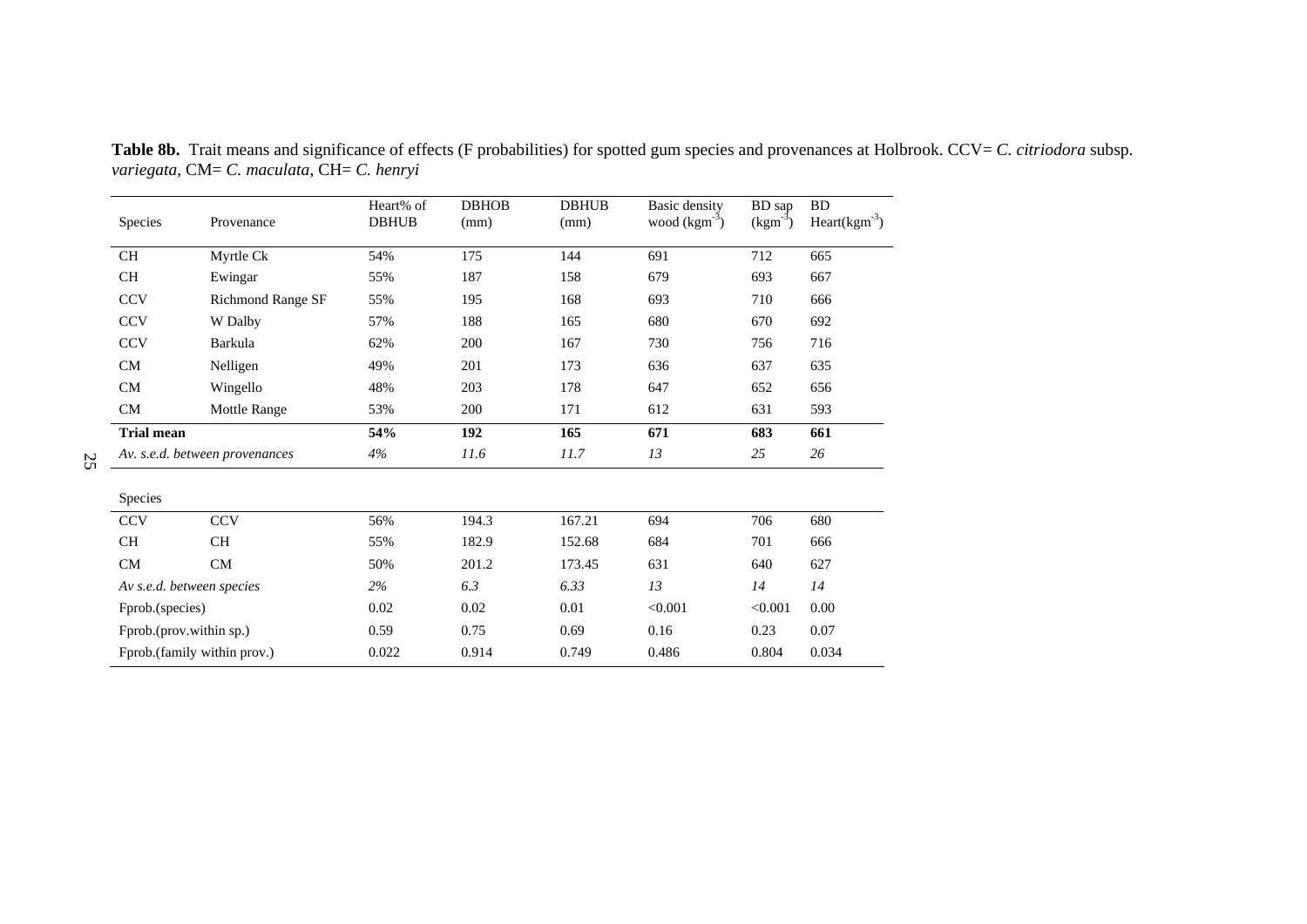#### <span id="page-35-0"></span>**3.3.3. Methanol heartwood extractives**

Methanol heartwood extractives as a proportion of heartwood mass were assessed for the Yarralumla dataset. There were significant differences between provenances within species (F Pr. = 0.025) but not between species, and the trial mean was 10.9% (Table 8a). Four of the six *C. maculata* provenances had relatively low extractive proportions (below 10%) (Figure 7).

**Figure 7.** Provenance means for *Corymbia* spp. methanol heartwood extractives in spotted gums at Yarralumla (error bars indicate average standard error of difference). Solid bars= CCC/V; diagonal lines=CH; stipple=CM



#### **3.3.4. Mass loss**

There were significant differences between provenances for all three of the fungi (Table 8b, Figure 8). Importantly, all fungi caused significant mass loss (25%, 14% and 14% respectively for 1109, 7904 and 13851). The 1109 (*F. lilacino-gilva*) brown rot consistently caused very significant decay with only one sample in the experiment having less than 5% decay, and only five less than 10%. Mass losses in the *P. radiata* heartwood controls were 76, 92 and 77% for the three fungi respectively, the white rot being characteristically aggressive on this softwood species. Though there were no significant differences at the species level, the most aggressively decayed provenances by all three of the fungi were of *C. maculata*. Had the biodeterioration results indicated better overall resistance to decay in *Corymbia*, a logical follow-on would have been to also submit the Holbrook cores to a similar set of tests.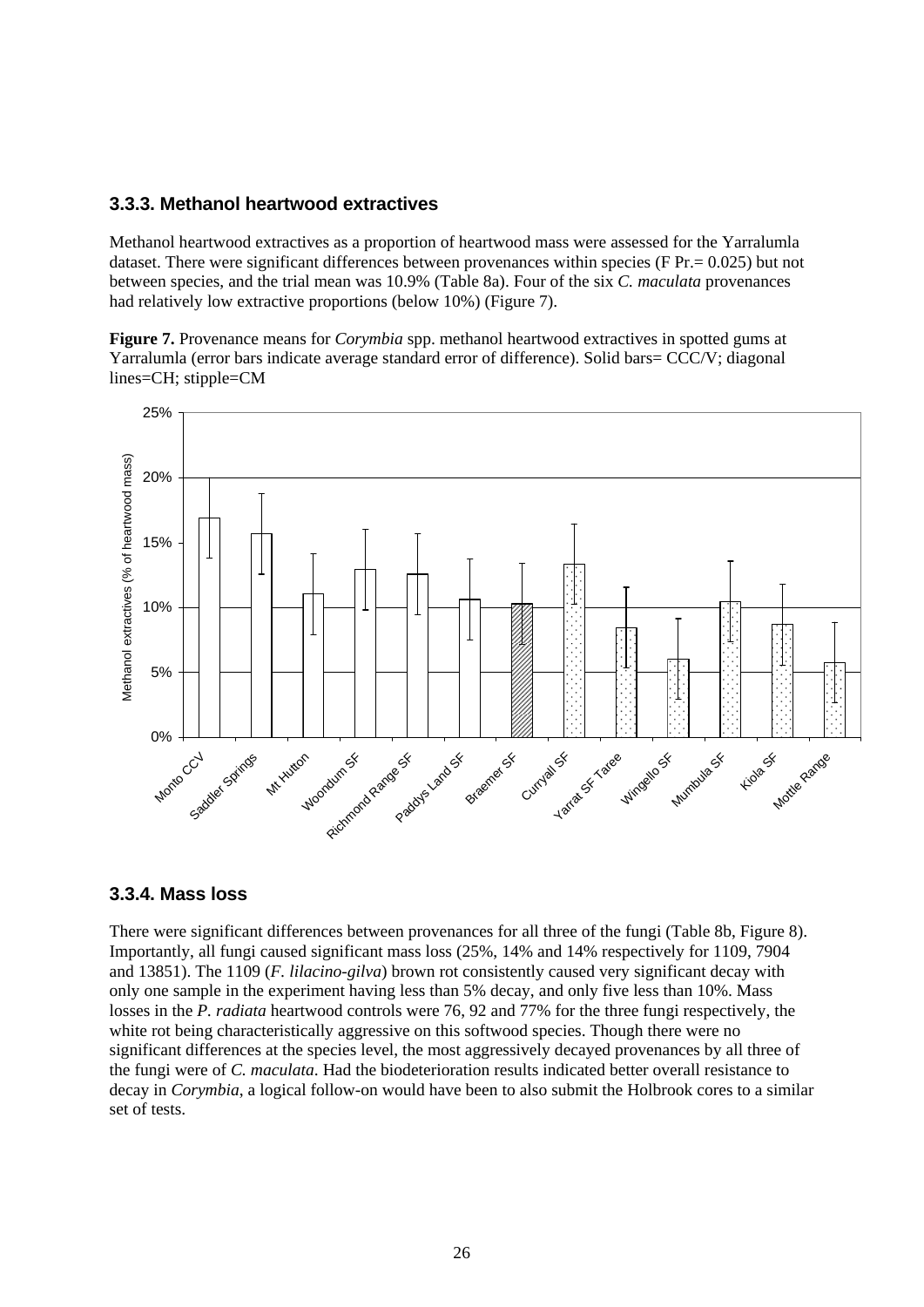<span id="page-36-0"></span>**Figure 8.** Accelerated biodeterioration (percent mass loss) of *Corymbia* spp. heartwood provenances exposed to one white rot [7904] and two brown rot [13851, 1109] fungi. Solid bars= CCC/V; diagonal stripes=CH; stipple=CM



#### **3.3.5. Phenotypic correlations between traits**

The mass loss traits are all positively correlated with each other, the two brown rots (1109 and 13851) strongly and significantly (Table 9). Mass loss for each of the fungi is negatively correlated to the basic density measures (i.e. decay decreases as density increases), moderately strongly and significantly for some combinations of fungus and heart/sapwood. Extractive percentage of heartwood mass was positively and significantly correlated with heartwood basic density, as might be expected because it is a component of heartwood matter contributing to the overall density. Extractives are negatively correlated with each of the decay fungi (i.e. higher extractive content leads to less decay), moderately strongly and significantly in the case of 13851. The heartwood proportion of overall DBHUB was weakly and mostly negatively correlated with each of the other traits, with the exception of mass loss in 1109, where the correlation was moderate, negative and significant. This means that the heartwood of trees with proportionately more heartwood is less susceptible to decay by 1109. The three basic density measures were strongly and significantly correlated.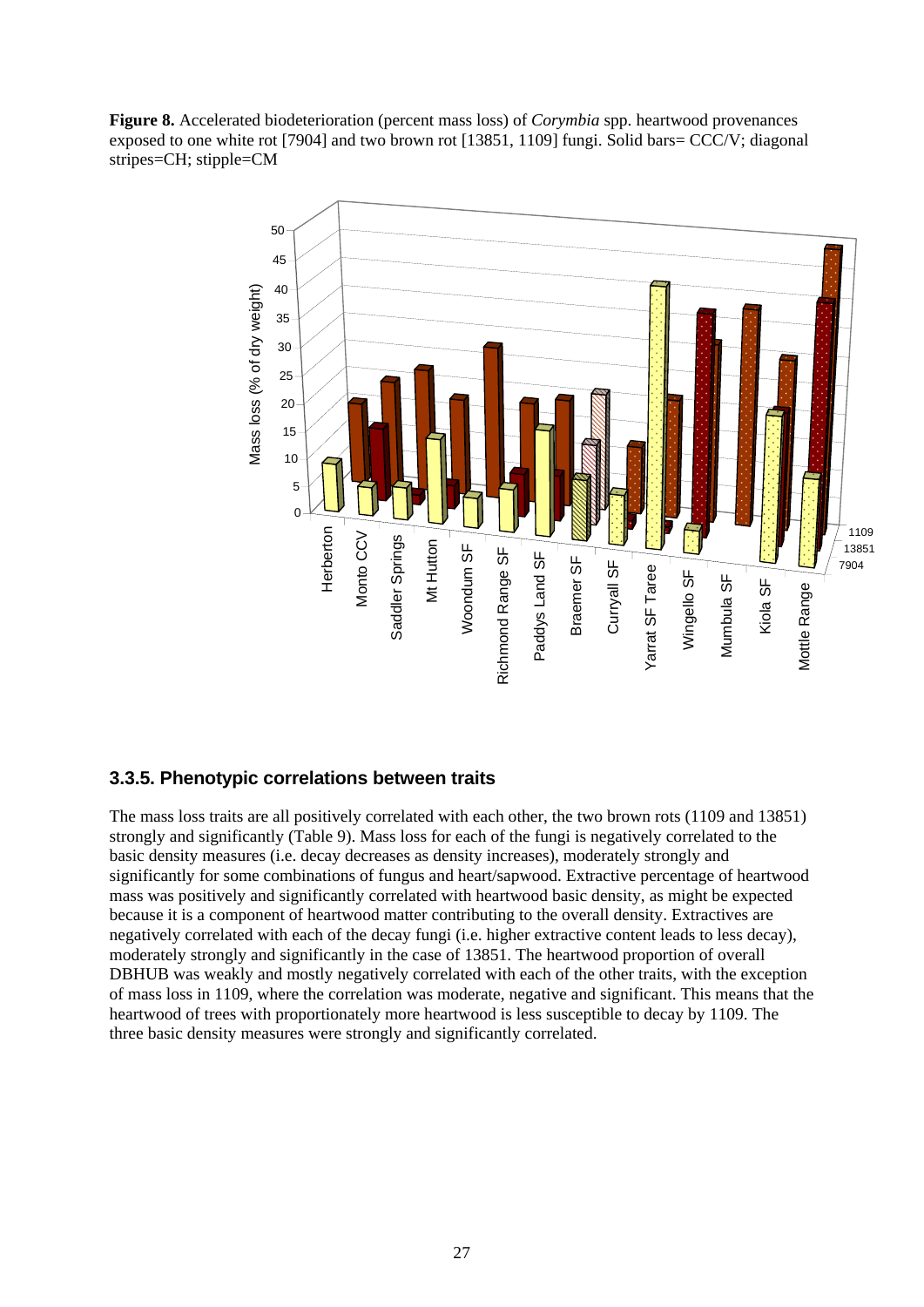|                                          | Extractive % | Heart mass loss % |                    |                     | Basic density |      |         |
|------------------------------------------|--------------|-------------------|--------------------|---------------------|---------------|------|---------|
|                                          |              |                   | (G.                | (P,                 |               |      |         |
|                                          | of           | (F. lilacino-     | <i>abietinum</i> ) | <i>tephropora</i> ) |               |      |         |
|                                          | heartwood    | gilva) $1109$     | 13851              | 7904                | Heart         | Sap  | Whole   |
| % heart mass loss ( <i>F. lilacino</i> - |              |                   |                    |                     |               |      |         |
| $gilva$ ) 1109                           | $-0.30$      |                   |                    |                     |               |      |         |
| $%$ heart mass loss ( <i>G</i> .         |              |                   |                    |                     |               |      |         |
| <i>abietinum</i> ) 13851                 | $-0.56$      | 0.79              |                    |                     |               |      |         |
| $%$ heart mass loss $(P.$                |              |                   |                    |                     |               |      |         |
| tephropora) 7904                         | $-0.22$      | 0.26              | 0.18               |                     |               |      |         |
| Basic density heart                      | 0.49         | $-0.27$           | $-0.43$            | $-0.48$             |               |      |         |
| Basic density sap                        | 0.36         | $-0.56$           | $-0.64$            | $-0.18$             | 0.63          |      |         |
| Basic density whole                      | 0.51         | $-0.42$           | $-0.58$            | $-0.33$             | 0.92          | 0.87 |         |
| Heart % of dbhob                         | $-0.15$      | $-0.53$           | $-0.26$            | $-0.01$             | $-0.26$       | 0.28 | $-0.08$ |

**Table 9.** Phenotypic (Pearson) correlations between pairs of traits for *Corymbia* spp. at Yarralumla. Correlations in bold type face are statistically significant (P<0.03)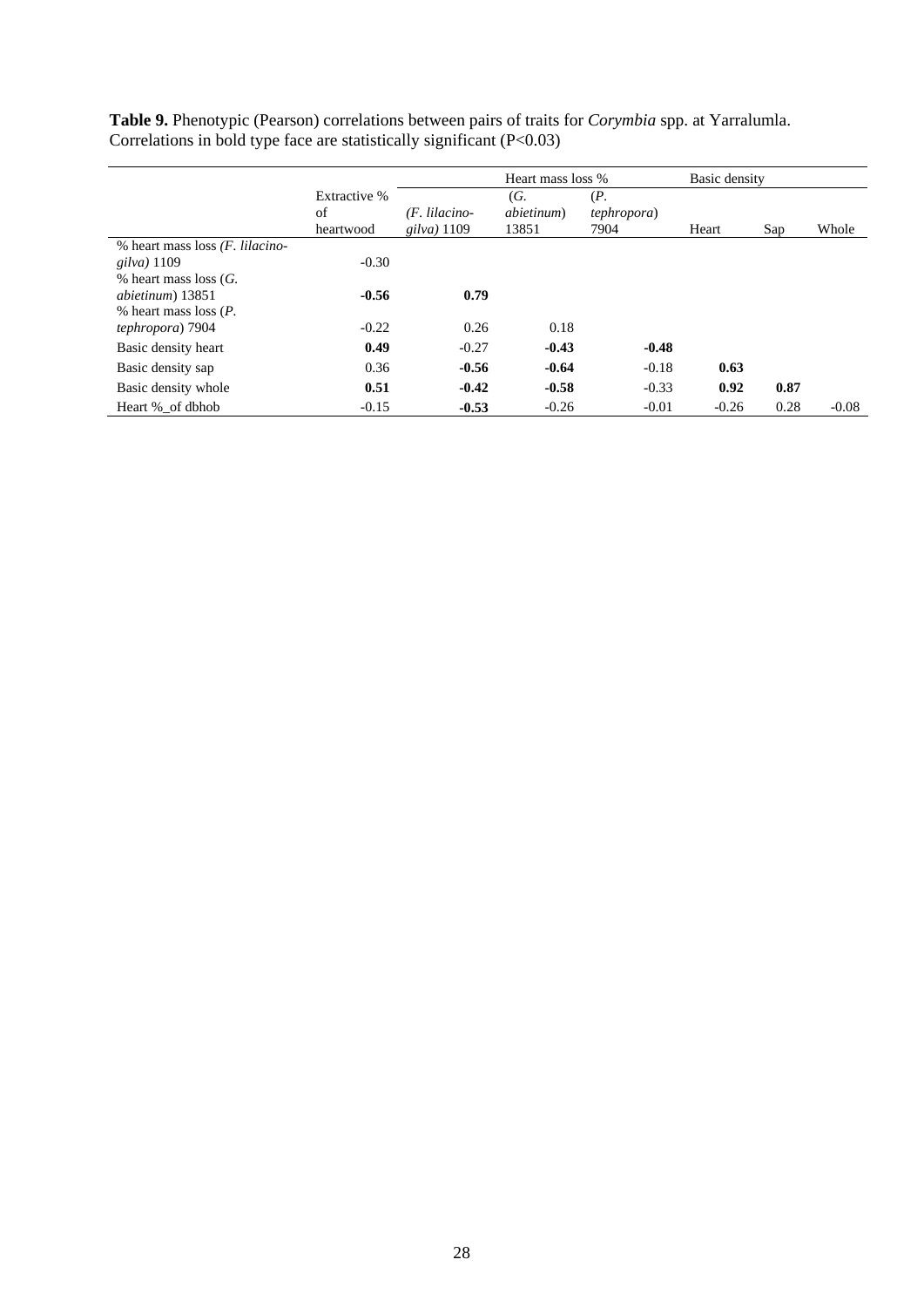## <span id="page-38-0"></span>**4. Discussion and implications**

The study has examined a variety of traits related to natural durability and heartwood properties in young aged (pole sized) samples of two species. It is usual to test wood from only a few trees per species, often ignoring the possibility of significant genetic variation, in making assessments of natural durability (for example in determining the ratings for the Australian Standard). By contrast, 223 trees of *E. cladocalyx* and 207 of the *Corymbia* spp. were sampled here. This study therefore contributes significant extra information on the durability and wood characteristics of the species under test, and considerably improves our understanding of the heartwood characteristics of very young eucalypt wood. The importance of the findings and implications are discussed below:

#### **4.1. Heartwood development**

The results of growth and heartwood proportion analyses for both *E. cladocalyx* and *Corymbia* taxa indicate that significant heartwood is present by around 8-10 years of age on the low rainfall sites studied. At Benalla (*E. cladocalyx*) and Holbrook (*Corymbia*) there was sufficient heartwood (72 and 88 mm respectively) at breast height to indicate that a round post of 75 mm large-end heartwood diameter could probably be produced within 8-10 years. Heartwood development was much greater in these low rainfall (and non-irrigated) trials than reported for seven year-old *E. camaldulensis* in irrigated trials at Mildura, where heartwood was only circa 20-30 mm within a 100 mm diameter pole (Cookson *et al.* 2002). Moreover, heartwood proportion is a moderately heritable trait in *E. cladocalyx* and there is significant scope for provenance level selection in both the *E. cladocalyx* and the *Corymbia* spp. tested here.

In *E. cladocalyx* the South Flinders Range ROP has significantly more heartwood on average, while in the spotted gums, the *C. citriodora* subspp. are superior in this trait to *C. maculata*. This is an interesting finding for the spotted gums, because while the CM group is often found to have superior diameter growth to CCV in southern Australia (e.g. Bush *et al.*, 2007), the development of heartwood and actual heartwood diameter at breast height appears to be inferior in CM, which has negative implications for sawlog development. Whether this trend continues or is indeed significant in older logs (where sapwood will progressively become a smaller component of wood volume) should be monitored. Further studies on heartwood taper would also be a logical follow-up to this study, to estimate likely heartwood proportions at small and large end diameters of a bottom-log post of approximately 2400 mm length.

As sapwood is generally proportional to the size of crown it has to support, it usually forms a large proportion of the overall wood of young, actively-growing trees. It is possible that the trees sampled in these studies have an unusually high proportion of heartwood (62% of DBHUB at Benalla, 39% at Yarralumla and 54% at Holbrook) due to their relatively low growth rates, and in the case of the Yarralumla and Benalla sites, small crowns. The high proportion of heartwood at Benalla (*E. cladocalyx*) may have been positively influenced by the fact that the stand had not been thinned when canopy closure occurred at circa four years, leading to high, narrow and small crowns. Indeed it was well overdue for thinning if the usual sawlog silvicultural strategy of maintaining rapid diameter growth had been the objective. The effects of silviculture (for example timing of thinning) on heartwood development would be a necessary further step in developing a dedicated plantation regime for heartwood-rich post production.

#### **4.2. Resistance to biodeterioration**

Of the three taxa examined only one, *E. cladocalyx* has shown satisfactory resistance to decay from both brown and white rots. There is also wide scope for genetic improvement, both by provenance and family-within-provenance selection within this species. The other two taxa, *E. occidentalis* and *Corymbia*, showed so much less resistance to decay as to probably not warrant further investigation as vineyard posts at this young age. A study on termite resistance that concluded as the pilot study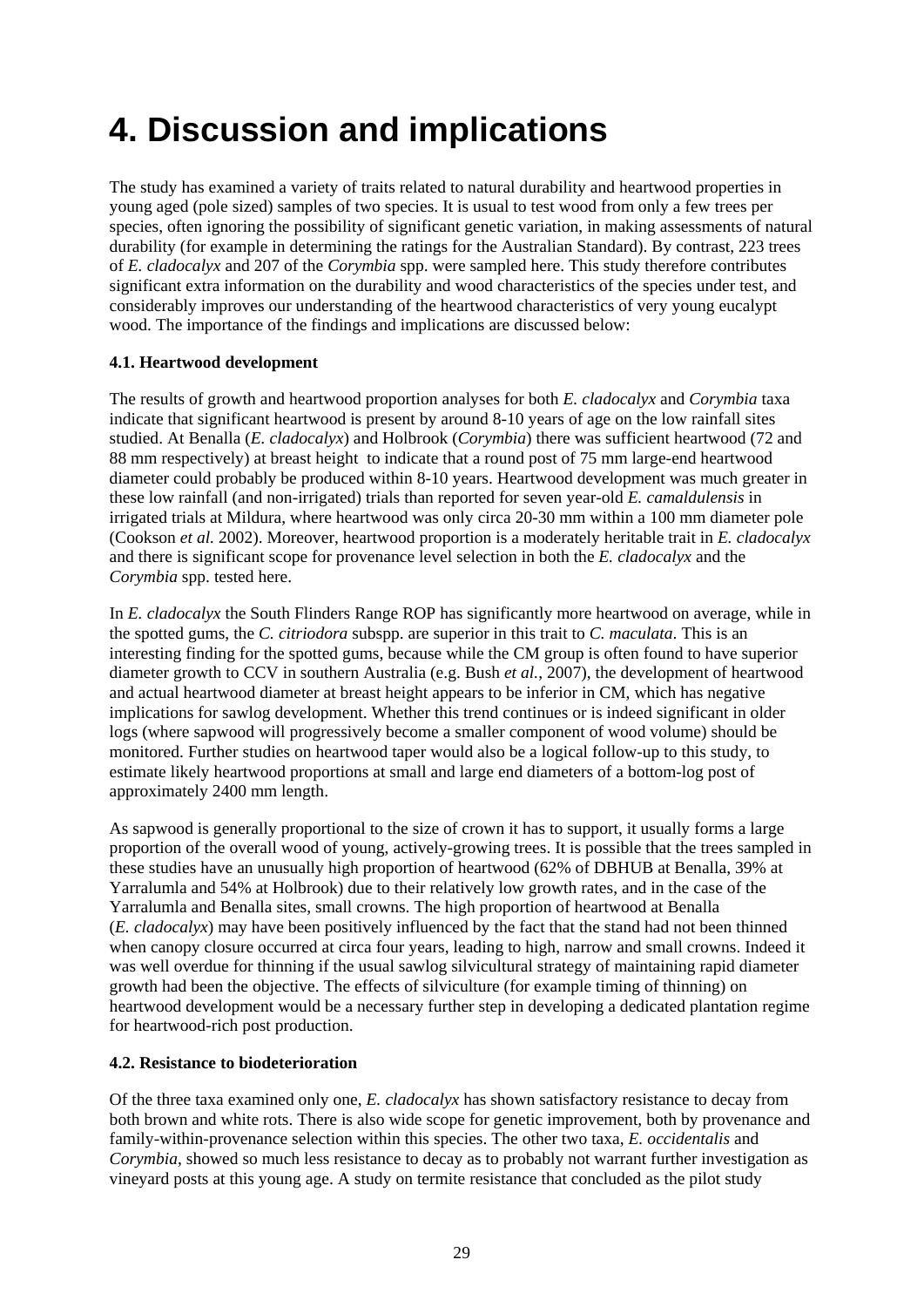commenced showed that *E. occidentalis* has the highest susceptibility to termite attack of a suite of low rainfall species tested, whereas young-age *E. cladocalyx* and spotted gum performed well (McCarthy *et al.* in press).

Despite the poor overall performance of the *Corymbia* spp. with respect to resistance to decay in this very young aged material, the study has demonstrated that there is significant genetic variation in this trait. The findings support the assertion by Bolza, (1978) that south coast NSW wood is of lower durability (class 3) than northern *E. maculata* (which includes CCV) in that the CM provenances generally showed poorer resistance to biodeterioration than the CCV.

An interesting finding was the extremely strong negative genetic correlation between DBHOB and decay caused by the 1109 fungus in *E. cladocalyx*, and moderately strong correlation for 7904. Bearing in mind that genetic parameter estimates for 1109 were generally of poor precision, this phenomenon might be explained by very aggressive attack of this fungus on core samples of low diameter. It is well known that the pith region of the heartwood is less resistant to decay than the outer heartwood (e.g. Hillis 1987). In preparing samples for decay testing from the 12 mm cores, outer heartwood was taken preferentially, but in small sized trees, increasing proportions of inner heartwood were necessarily included. This may have contributed to the more rapid decay of the Kangaroo Island material, as it tended to have a smaller heartwood core, though extractive content within that core is also likely to have a bearing on decay rates.

#### **4.3. Extractive content**

Genetic variation in heartwood extractive content (proportion of heartwood mass) was evident in both the *E. cladocalyx* and *Corymbia* studies. In *E. cladocalyx*, the Kangaroo Island material had markedly less extractives (circa 8% on average) than the Eyre Peninsula and South Flinders provenances (around 11-12%). The Gilgandra seedlot (of unknown genetic origin) had a very high extractive proportion (14%), placing it amongst the top ranking entries at the family level within the South Flinders ROP. This suggests that the origin of this seedlot is probably the South Flinders Ranges, as is commonly the case with planted stands of this species. In the *Corymbia* study, the CM provenances tended to have less heartwood extractives than the CC, with a large amount of variation (three-fold at the provenance level).

It is often stated that resistance to biodeterioration is as a direct result of extractive content (e.g. Standards Australia, 2005). This is supported by the moderately strong (and negative) genetic correlations between extractive content and biodeterioration from 13851 and 7904 (brown and white rots respectively) in *E. cladocalyx* and the moderate and negative phenotypic correlation with 13851 in the spotted gums. In the *Corymbia*, Mottle Range is notable in having the lowest extractive content and the highest levels of decay, whilst the best performing CM provenance, Curryall, has the highest extractive content within the species.

#### **4.4. Basic density**

Genetic variation in basic density was found for both *E. cladocalyx* and the *Corymbia* spp. In *E. cladocalyx*, the heartwood was found to be denser than the sapwood, and the Kangaroo Island and South Flinders Ranges ROPs were significantly denser than the Eyre Peninsula. This finding is probably not of great practical importance in itself, since the Eyre Peninsula is not suitable for post production due to its relatively low growth rates and poor form (Harwood and Bulman 2001). The magnitude of the difference is only circa 20-30 kgm<sup>-3</sup> with a grand mean of 660 kgm<sup>-3</sup>, making all of the young aged wood quite dense: the Kangaroo Island material would still be too dense for pulp production for example. As density is usually strongly correlated with strength, the prospects for making posts that are of narrower diameter than the typical *P. radiata* treated posts are good.

The wood of the *Corymbia* species was also dense, 640 and 670 kgm<sup>-3</sup> at Yarralumla and Holbrook respectively, making it of similar density to the *E. cladocalyx*. In contrast to *E. cladocalyx*, the sapwood at breast height was significantly denser than the heartwood at both sites, despite the high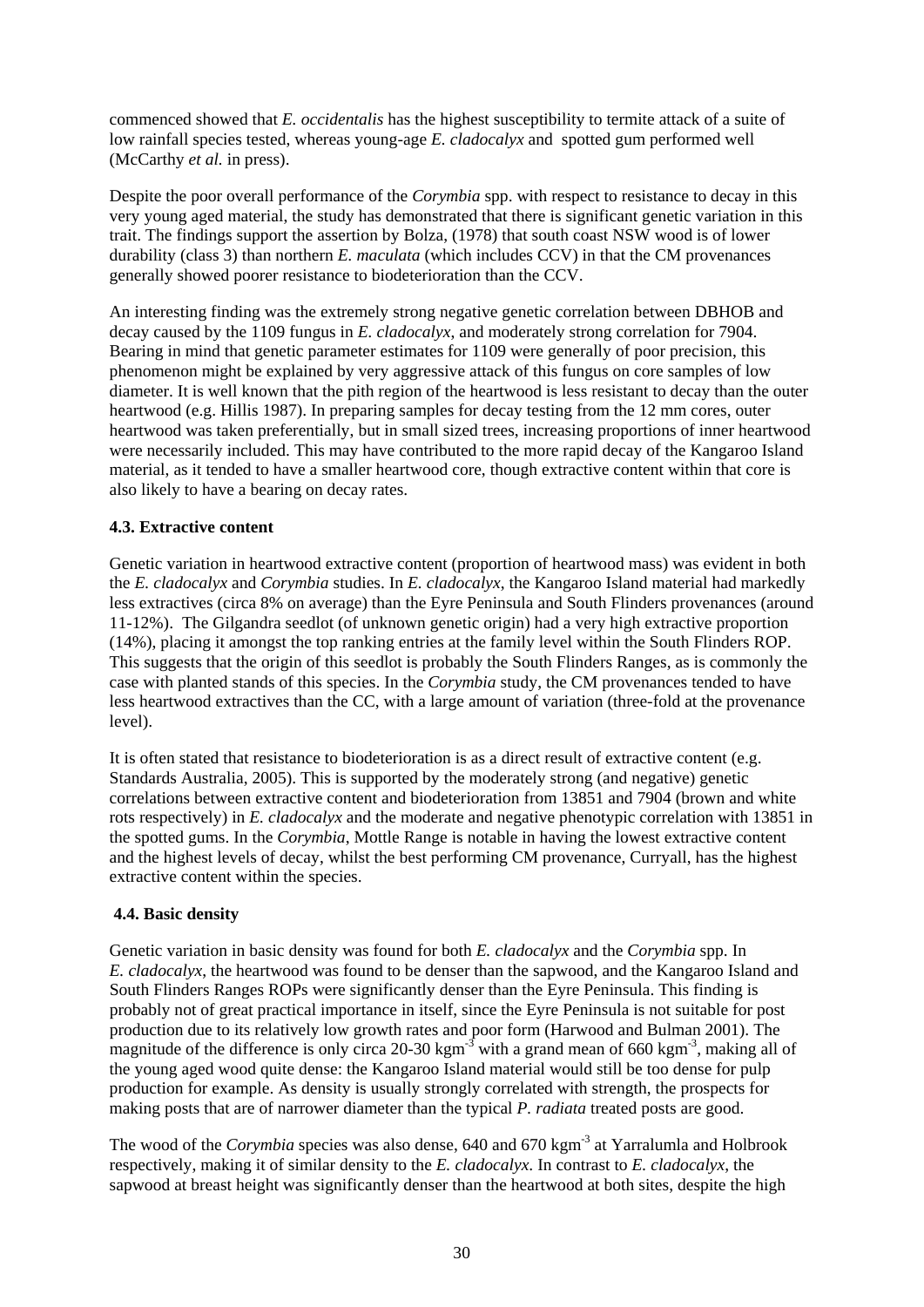extractive content of the heartwood. This phenomenon is usually due to low density wood near the pith (Chauhan *et al.*2006) and is not uncommon in hardwoods.

Basic density of heartwood was moderately genetically correlated with both mass loss (negatively) and extractive content (positively) in *E. cladocalyx* for fungi 13851 and 7904, suggesting that genetic gains might well be made for decay resistance and higher extractive content by selecting for trees with high basic density. This is an encouraging finding, because it is much cheaper to assess basic density than extractive content or decay. Similarly in *Corymbia* species, basic density was moderately phenotypically correlated to extractive proportion and negatively and low-moderately correlated to decay.

#### **4.5. Implications**

The study has made a preliminary assessment of the scope for genetically improving natural durability traits in three eucalypt taxa. The study has shown that one of the three species, *E. cladocalyx* has natural durability properties at a young age (8 years) that might make it suitable for production of naturally durable posts for in-ground use. Indications are that young aged (pole-sized) material of spotted gum and *E. occidentalis* would not have sufficient resistance to fungal attack to warrant development for this application. In the case of *E. occidentalis*, low resistance to termite attack will also be limiting (McCarthy *et al.* In press).

The study has demonstrated that there is significant genetic variation in natural durability traits, and favourable correlations between traits for both *E. cladocalyx* and the spotted gums. In the case of *E. cladocalyx*, the heritability of resistance to fungal attack would appear to be high, at least for two of the fungi we assessed, and there is also significant scope for improving this trait by provenance or ROP selection. Likewise, there is strong variation in extractive content and heartwood proportion in this species.

A very encouraging finding is that the South Flinders Ranges provenances and families within this ROP tend to have the highest heartwood proportion, the strongest resistance to decay and higher extractive content than the Kangaroo Island provenance material tested. This has important implications for the existing breeding program implemented by ALRTIG (Harwood and Bulman 2001) for this species. This program has a mixture of South Flinders Ranges, Kangaroo Island and planted stand materials derived originally from the South Flinders. If naturally durable and/or increased heartwood production is a priority, it would be advantageous to screen the populations for some of the traits studied here, or as a lower cost alternative, reduce the proportion of Kangaroo Island-origin individuals in the breeding population.

Though the study found that very young aged *Corymbia* is not likely to be sufficiently durable for inground post use in vineyard applications, potentially important variation in heartwood properties were identified. The finding that heartwood development in CCV is greater than CM, whereas DBHOB growth is the converse, may impact on the choice of species for sawlog production, especially if small sawlogs are under consideration. Heartwood is considered to be generally superior to sapwood in eucalypt sawn timber, because it is less susceptible to checking and other defects, and not susceptible to *Lyctus* borer – to which spotted gum sapwood is particularly susceptible. There are existing trials in southern Australia that are approaching the size and age where small sawlogs could be produced that would be suitable for carrying out the required research.

Production of pulpwood and composite products from low rainfall species is not an objective of the ALRTIG breeding program, due to the likelihood that even young-aged material grown on low rainfall sites would be outside the preferred range (400-600 kg.m-3 see Downes *et al.*, 1997). This study has confirmed this, and also that extractives content in both *Corymbia* and *E. cladocalyx* are much higher than desirable for pulpwood (which requires a very low or nil extractives content for pulp fibre production).

#### **4.7. Further research**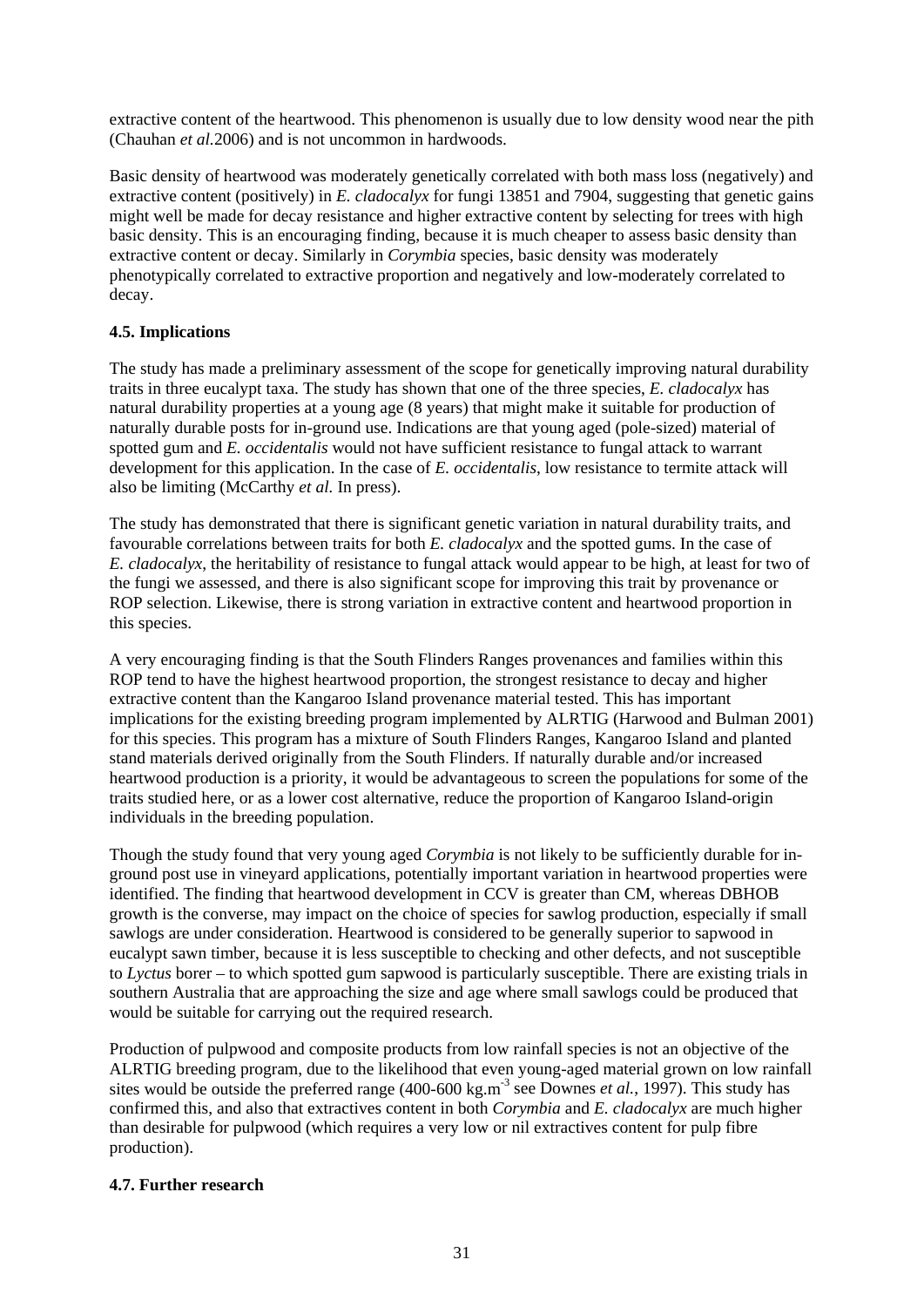The finding that *E. cladocalyx* may be suitable for production of untreated posts warrants follow-up research. Though this study has shown promising resistance to decay in the laboratory, and good prospects for genetic improvement, there are a number of technical questions and problems that need to be addressed to further develop the opportunity. These include:

- Strength determination of *E. cladocalyx* posts and determination of whether smaller-diameter posts (relative to the ~100 mm treated *P. radiata* standard) could be used
- Assessment of longitudinal heartwood development in pole sized plantation-grown material, including coppice from the western Victorian windbreak plantation resource
- *In situ* testing of posts in a vineyard application
- Assessment of whether there is a need to peel or otherwise remove the sapwood from the whole length or the in-ground portion of untreated posts
- Development or adaptation of existing machinery (such as that used to remove sapwood from power transmission poles) to peel or otherwise remove sapwood from small posts
- Assessment of handling, driving and end-splitting of *E. cladocalyx* posts
- Development of silviculture to maximise heartwood development

These research questions would need to precede economic feasibility determinations.

A further opportunity for *E. cladocalyx* might be the harvest of coppice regrowth poles from new and existing plantations. There are extensive farm windbreak plantings in western Victoria and South Australia. Assessment of heartwood proportion and natural durability of coppice regrowth poles using the techniques described would be a relatively straightforward exercise with considerable benefits should the coppice poles prove to have good natural durability properties.

Other plantation species that are suitably durable could also be investigated. Mature wood of many of the low rainfall species are class 1 durable, and amongst these the *E. argophloia*, ironbarks (*E. tricarpa* and *E. sideroxylon*) and grey gums (e.g. *E. punctata*) are currently in the early stages of domestication and would be suitable targets for this application. Also, some species suited to higher rainfall situations such as *E. bosistoana* and *E. quadrangulata* might have potential for naturally durable wood production in New Zealand (I. Nicholas pers comm.) and perhaps coastal areas of Australia.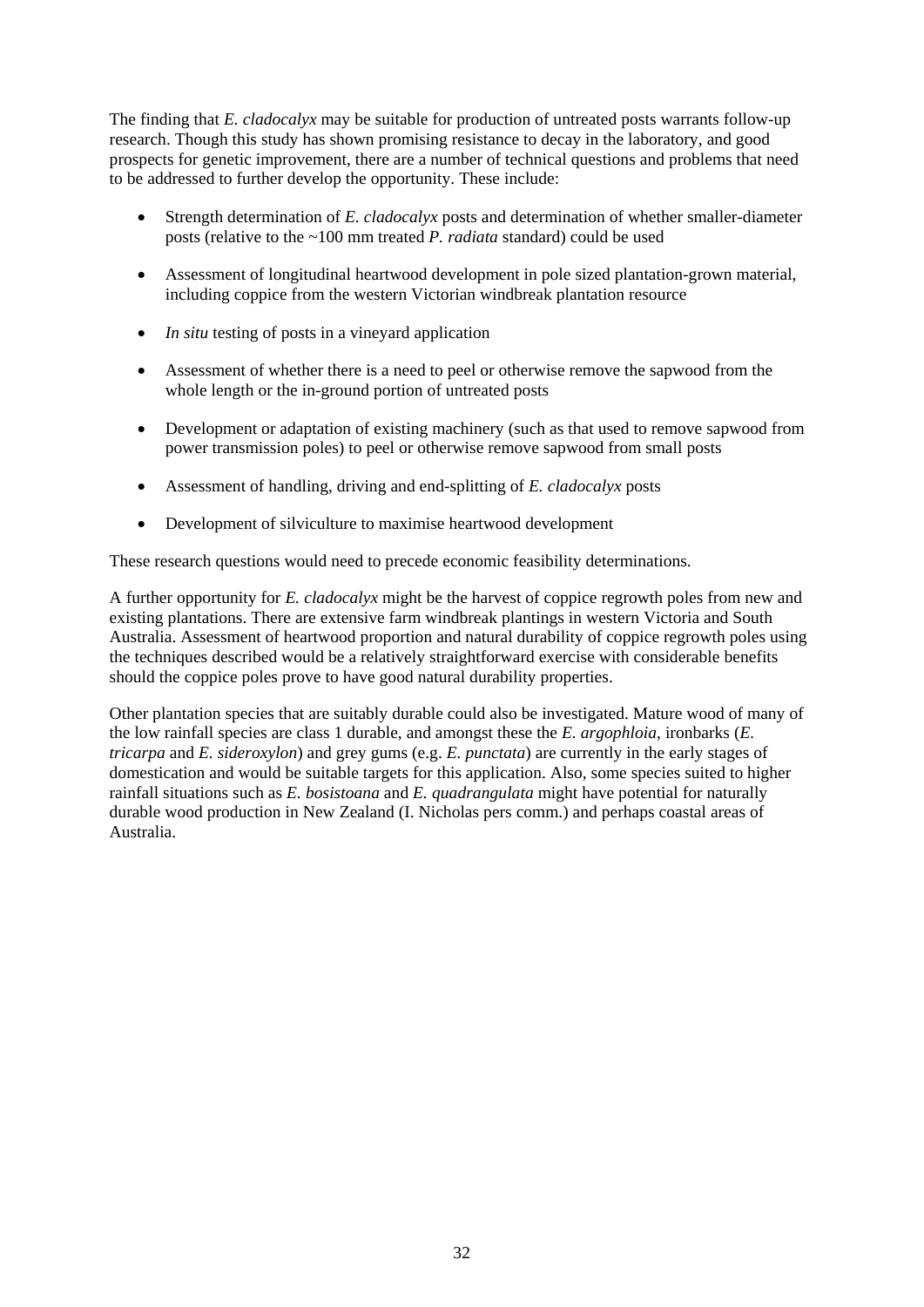## <span id="page-42-0"></span>**5. References**

- Arnold RA, Bush DJ, Stackpole D (2005) Genetic variation and tree improvement. In 'New Forests for Wood and Environmental Services in the Murray-Darling Basin'. (Eds EKS Nambiar and IS Ferguson) pp. 25-49. (CSIRO Publishing: Melbourne)
- Beckman, C.H., 2000. Phenolic-storing cells: keys to programmed cell death and periderm formation in wilt disease resistance and in general defence responses in plants? Physiological and Molecular Plant Pathology, 57(3): 101-110.
- Bird, P.R., 2000. Farm forestry in southern Australia: a focus on clearwood production of specialty timbers. The State of Victoria, Department of Natural Resources and Environment, Melbourne, 265 pp.
- Boas, I.H., 1947. The Commercial Timbers of Australia, their properties and uses. CSIRO Australia.
- Boland, D.J. *et al.*, 1984. Forest Trees of Australia. Nelson-CSIRO, Canberra.
- Bolza, E., 1978. The mechanical properties and characteristics of the timber of spotted gum (*Eucalyptus maculata* Hook.) in relation to origin and maturity, The University of Melbourne, 208 pp.
- Bootle, K.R., 1985. Wood in Australia: Types, properties and uses. McGraw-Hill Book Company Australia Pty Ltd.
- Brammall, B. and Harwood, C.E., 2001. Vegetative propagation by rooted cuttings of *Eucalyptus*  species from temperate low-rainfall environments, IUFRO conference: Developing the Eucalypt of the Future. IUFRO, Valdivia, Chile.
- Brooker, M.I.H., Connors, J.R., Slee, A.V. and Kemp, L., 1997. EUCLID: Eucalypts of south-eastern Australia, (CD-ROM identification key). CSIRO Australia.
- Bush DJ, Severino D, Jackson T, Collins S, Driscoll J, Stackpole D, Ho A, Tepper C, Brammall B 2007 Genetic gain trials of eucalypts for low rainfall sites. In 'ANZIF Conference'. (ANZIF: Coffs Harbour)
- Bush DJ 2008 *Genetic Improvement for High-Value Eucalypt Timber*. In '*Plantation Eucalypts for High-Value Timber: enhancing investment through research and development*'. (Eds *AG Brown* and *CL Beadle*) pp. 139-155. (Joint Venture Agroforestry Program: *Canberra*)
- Chauhan S, Donnelly R, Huang C-L, Nakada R, Yafang Y, Walker J 2006 Wood quality: in context. In 'Primary Wood Processing'. (Eds M Spear and J Walker) pp. 127-142. (Springer: Netherlands)
- Cookson, L., McCarthy, K., Scown, D. and Mollah, M., 2002. Vineyard posts from eucalypts grown on effluent water. RIRDC Publication No 02/014. Rural Industries Research and Development Corporation, Canberra, 33 pp.
- dos Santos, P.E.T., Geraldi, I.O. and Garcia, J.N., 2004. Estimates of genetic parameters of wood traits for sawn timber production in *Eucalyptus grandis*. Genetics and Molecular Biology, 27(4): 567-573.
- Downes, G.M. *et al.*, 1997. Sampling plantation eucalypts for wood and fibre properties. CSIRO Publishing, Melbourne, 132 pp.
- Eldridge, K., Davidson, J., Harwood, C. and van Wyk, G., 1993. Eucalypt domestication and breeding. Oxford University Press, Oxford, 288 pp.
- Ericsson, T. and Fries, A., 1999. High heritability for heartwood in north Swedish Scots pine. Theoretical and Applied Genetics, 98(5): 732-735.
- Fries, A. and Ericsson, T., 1998. Genetic parameters in diallel-crossed Scots pine favor heartwood formation breeding objectives. Canadian Journal of Forest Research, 28(6): 937-941.
- Gambetta, A., Susco, D. and Zanuttini, R., 2004. Determination of the natural durability of larch wood (*Larix decidua* Mill.) from the Western Italian Alps. Holzforschung, 58(6): 678-681.
- Gilmour, A.R., Gogel, B.J., Cullis, B.R., Welham, S.J. and Thompson, R., 2002. ASReml User Guide Release 1.0. VSN International Ltd, Hemel Hempstead, HP1 1ES, UK.
- Giordano, G., 1981. Tecnologia del legno Vol. 1, 126 UTET, Turin, Italy.
- Hall, N. *et al.*, 1992. The use of trees and shrubs in the dry country of Australia. Australian Government Publishing Service, Canberra, 558 pp.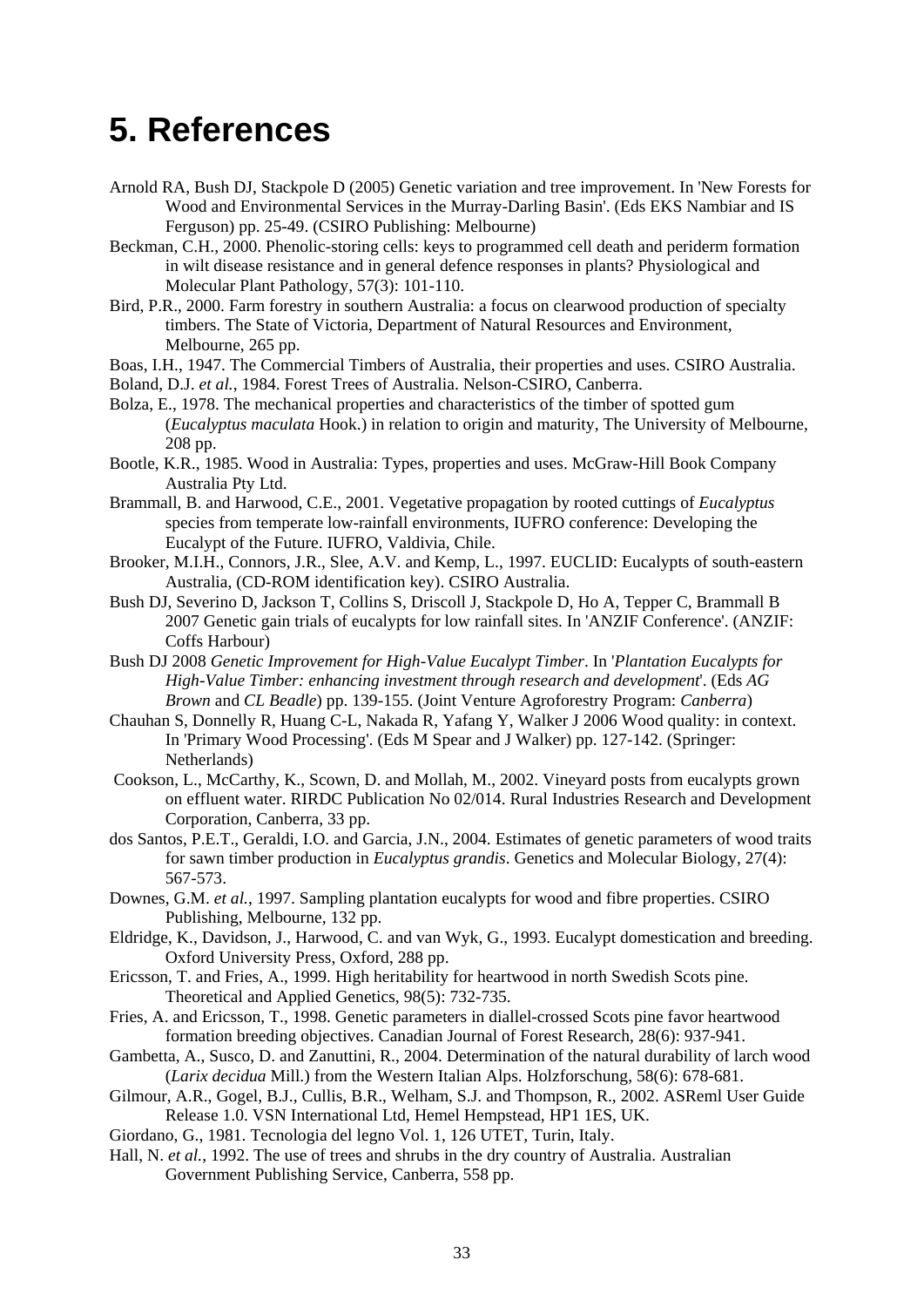- Harju, A.M. and Venalainen, M., 2002. Genetic parameters regarding the resistance of *Pinus sylvestris* heartwood to decay caused by *Coniophora puteana*. Scandinavian Journal of Forest Research, 17(3): 199-205.
- Harju, A.M., Venalainen, M., Beuker, E., Velling, P. and Viitanen, H., 2001. Genetic variation in the decay resistance of Scots pine wood against brown rot fungus. Canadian Journal of Forest Research, 31(7): 1244-1249.
- Harwood, C., 2001. Genetic improvement strategy for *Eucalyptus occidentalis* in southern Australia
- Australian Low Rainfall Tree Improvement Group: Compendium of Hardwood Breeding Strategies. Rural Industries Research and Development Corporation, Canberra, pp. 67-87.
- Harwood C, Bulman P, Bush D, Stackpole D, Mazanec R (2001) 'Australian Low Rainfall Tree Improvement Group: Compendium of Hardwood Breeding Strategies.' (Rural Industries Research and Development Corporation: Canberra)
- Harwood, C. and Bulman, P., 2001. Genetic improvement strategy for *Eucalyptus cladocalyx* in southern Australia, Australian Low Rainfall Tree Improvement Group: Compendium of Hardwood Breeding Strategies. Rural Industries Research and Development Corporation, Canberra, pp. 45-66.
- Hill, K.D. and Johnson, L.A.S. (1995) Systematic studies in the eucalypts. 7. A revision of the bloodwoods, genus *Corymbia* (Myrtaceae). *Telopea* 6(2-3) : 185-504.
- Hillis, W.E., 1987. Heartwood and tree exudates. Springer series in wood science. Springer-Verlag, Berlin, 268 pp.
- Johnson, G.C., Thornton, J.D. and N.-K., N., 1993. An accelerated field simulator study of the natural durability of heartwood from mature and regrowth trees (Topic 2/21), 24th Forest Products Research Conference, Melbourne, pp. 9.
- Johnson, G.C., Thornton, J.D. and N.-K., N., 1996. An in-ground natural durability field test of Australian timbers and exotic reference species. XI. Results after more than 25 years' exposure. Material u. Organismen, 30 (3): 219-230.
- Keating, W.G. and Boltza, K., 1982. Characteristics, properties and uses of timbers: Vol 1 South-east Asia, Northern Aust and Pacific. CSIRO Melbourne.
- Kenward, M.G. and Roger, J.H.T., 1997. The precision of fixed effects estimates from restricted maximum likelihood. Biometrics 53: 983-997.
- Kjaer, E.D., Kajornsrichon, S. and Lauridsen, E.B., 1999. Heartwood, calcium and silica content in five provenances of teak (*Tectona grandis* L.). Silvae Genetica, 48(1): 1-3.
- Langat, D.K. and Kariuki, J.G., 2004. Variations in heartwood proportion and basic density between provenances of Eucalyptus grandis in Kenya. Journal of Tropical Forest Science, 16(2): 179- 186.
- Lynch, M. and Walsh, B., 1998. Genetics and Analysis of Quantitative Traits. Sinauer Associates, Inc., Sunderland, Massachusetts, USA.
- Magnussen, S. and Keith, C.T., 1990. Genetic improvement of volume and wood properties of jack pine: selection strategies. For.Chron.(66): 281-286.
- McCarthy, K., Cookson, L. and Scown, D., In press. Natural durability of six eucalypt species from farm forestry and low rainfall areas. Rural Industries Research and Development Corporation, Canberra, 74 pp.
- McCarthy, K. and Greaves, H., 1990. Decay detection and remedial treatments in wooden poles, (Topic 1/5), 23rd Forest Products Research Conference, pp. 16
- McCarthy, K., Cookson, L., Mollah, M., Norton, J. and Hann, J. 2005, The suitability of plantation thinnings as vineyard posts. FWPA Project No. PN02.3900 185 pp.
- McDonald, M.W. and Bean, A.R., 2000. A new combination in *Corymbia* 'section Politaria': *C. citriodora* subsp. *variegata* (Myrtaceae). Austrobaileya 5: 735-736.
- McDonald, M.W., Butcher, P.A. and Bell, J.C., 2000. Genetic variation in the spotted gum group. Australian Systematic Botany, 13: 491-507.
- McDonald, M.W., Rawlings, M., Butcher, P.A. and Bell, J.C., 2003. Regional divergence and inbreeding in *Eucalyptus cladocalyx* (Myrtaceae). Australian Journal of Botany, 51(4): 393- 403.
- Marcar N, Crawford D, Leppert P, Jovanovic T, Floyd R, Farrow R (2004) 'Trees for saline landscapes.' (RIRDC: Canberra)